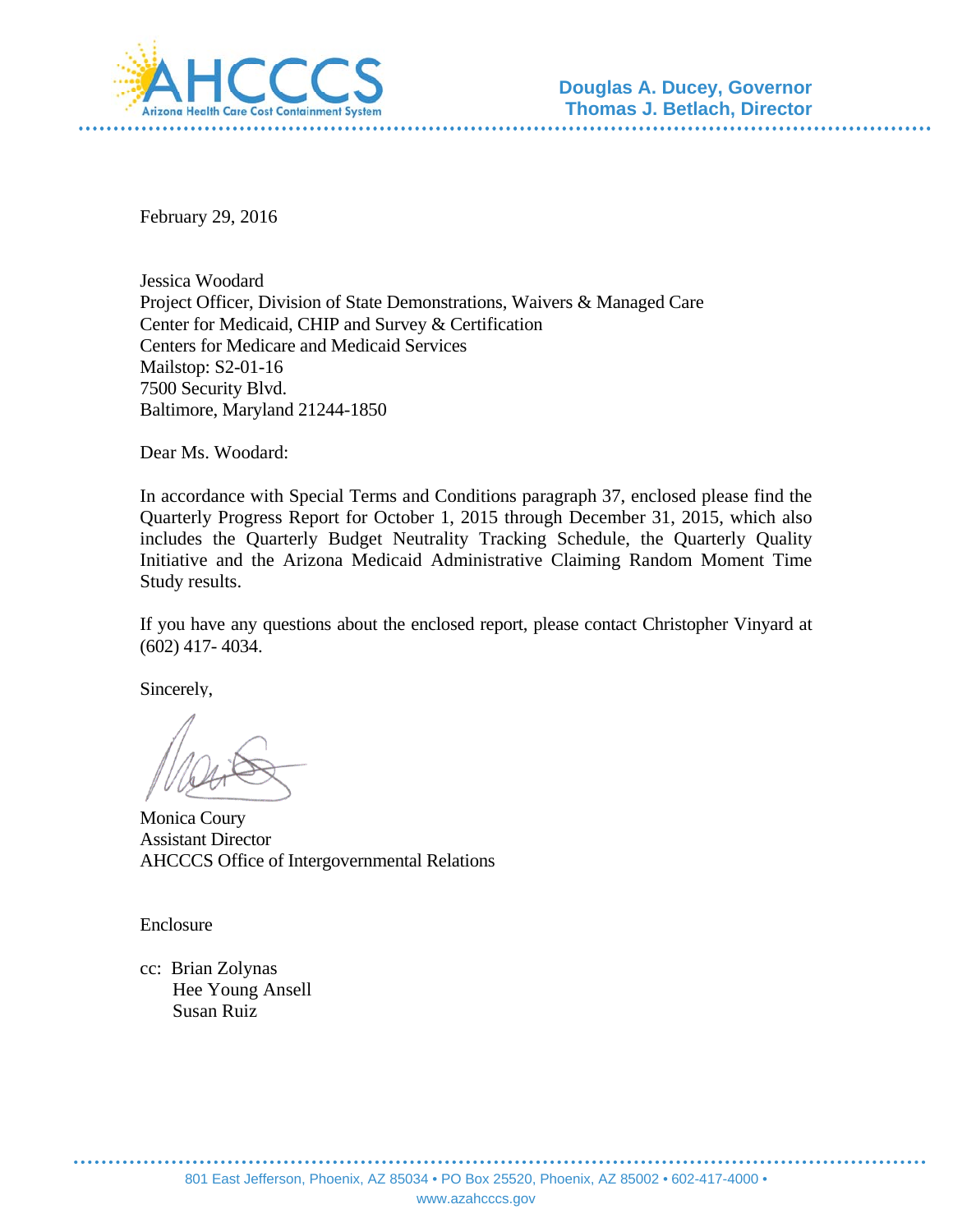

# **AHCCCS Quarterly Report October 1, 2015 through December 31, 2015**

#### **TITLE**

Arizona Health Care Cost Containment System – AHCCCS A Statewide Approach to Cost Effective Health Care Financing

 Section 1115 Quarterly Report Demonstration Year: 33 Federal Fiscal Quarter:  $1<sup>st</sup>$  (October 1, 2015 – December 31, 2015)

#### **INTRODUCTION**

As written in Special Terms and Conditions, paragraph 37, the State submits quarterly progress reports to CMS. Quarterly reports inform CMS of significant demonstration activity from the time of approval through completion of the Demonstration.

#### **ENROLLMENT INFORMATION**

| <b>Population Groups</b>    | <b>Number</b><br><b>Enrollees</b> | <b>Number Voluntarily</b><br><b>Disenrolled-Current Qtr</b> | <b>Number Involuntarily</b><br><b>Disenrolled-Current Qtr</b> |
|-----------------------------|-----------------------------------|-------------------------------------------------------------|---------------------------------------------------------------|
| <b>Acute AFDC/SOBRA</b>     | 1,292,714                         | 2,155                                                       | 356,317                                                       |
| <b>Acute SSI</b>            | 186,862                           | 174                                                         | 26,382                                                        |
| <b>Prop 204 Restoration</b> | 458,991                           | 695                                                         | 66,639                                                        |
| <b>Adult Expansion</b>      | 118,327                           | 200                                                         | 28,824                                                        |
| <b>LTC DD</b>               | 29,059                            | 29                                                          | 1,785                                                         |
| <b>LTC EPD</b>              | 31,281                            | 39                                                          | 3,733                                                         |
| <b>Non-Waiver</b>           | 3,133                             | 13                                                          | 402                                                           |
| <b>Total</b>                | 2,120,367                         | 3,305                                                       | 484,082                                                       |

| <b>State Reported Enrollment in the</b><br><b>Demonstration (as requested)</b> | <b>Current Enrollees</b> |
|--------------------------------------------------------------------------------|--------------------------|
| Title XIX funded State Plan <sup>1</sup>                                       | 1,343,690                |
| Title XXI funded State Plan <sup>2</sup>                                       | 775                      |
| Title XIX funded Expansion <sup>3</sup>                                        | 79,595                   |
| Title XXI funded Expansion <sup>4</sup>                                        |                          |
| <b>DSH Funded Expansion</b>                                                    |                          |
| <b>Other Expansion</b>                                                         |                          |
| <b>Pharmacy Only</b>                                                           |                          |
| <b>Family Planning Only<sup>5</sup></b>                                        | 0                        |
| <b>Enrollment Current as of</b>                                                | 1/1/16                   |

- <sup>2</sup> KidsCare
- $3$  MI/MN

 $\overline{a}$ 

 $<sup>1</sup>$  SSI, 1931 Families and Children, 1931 Related, TMA, SOBRA child and pregnant, ALTCS, FTW, QMB, BCCP, SLMB, QI-1</sup>

<sup>4</sup> AHCCCS for Parents

<sup>5</sup> Represents point-in-time enrollment as of 1/1/15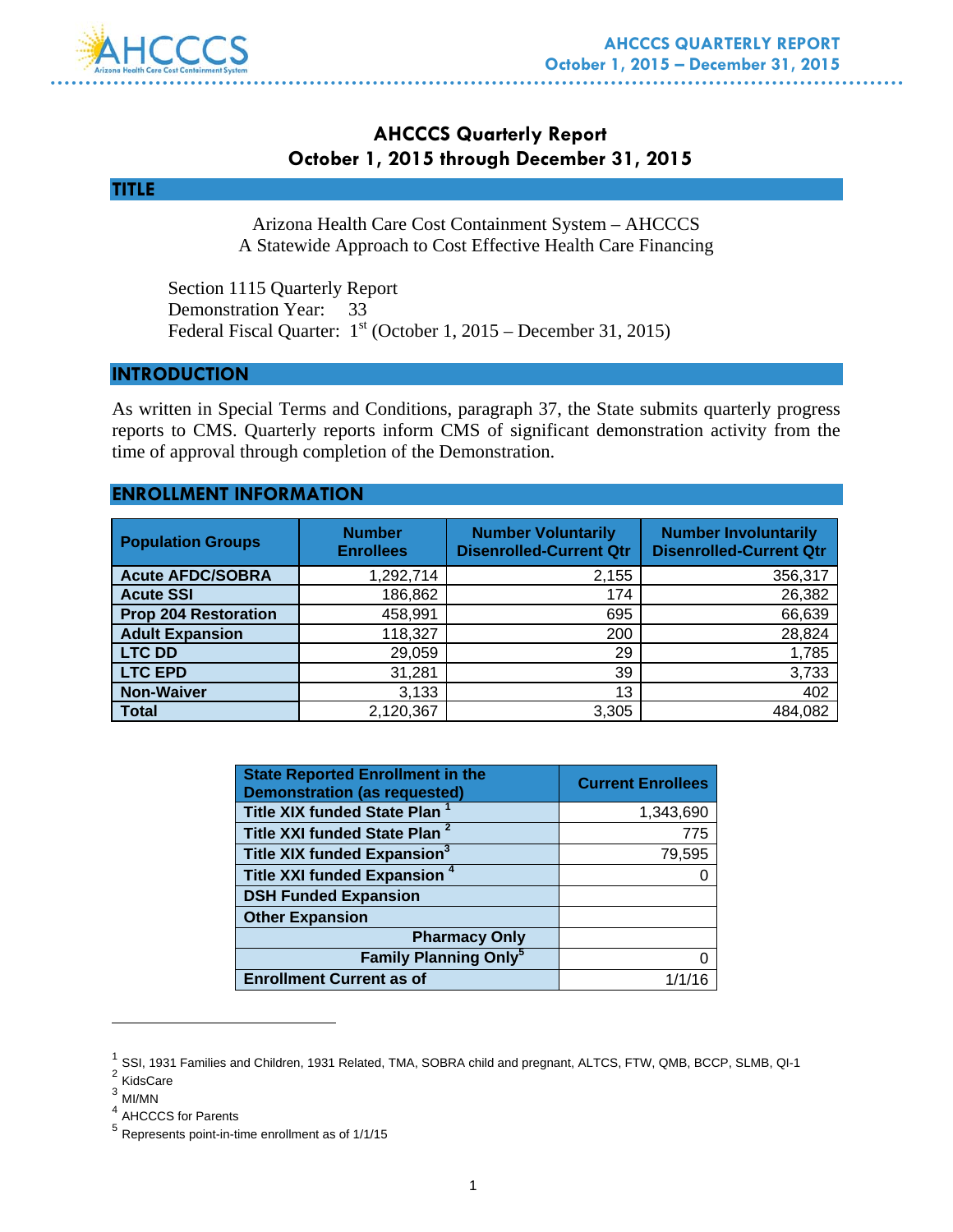

### **OPERATIONAL/POLICY DEVELOPMENTS/ISSUES**

#### *Waiver Update*

AHCCCS has submitted 1115 Waiver renewal application on September 30, 2015. There are no updates with respect to the waiver for this reporting period.

#### *State Plan Update*

During the reporting period, the following State Plan Amendments (SPA) were filed and/or approved:

| SPA#              | <b>Description</b>                              | <b>Filed</b> | <b>Approved</b> | <b>Eff. Date</b> |
|-------------------|-------------------------------------------------|--------------|-----------------|------------------|
| <b>Title XIX</b>  |                                                 |              |                 |                  |
| <b>SPA 15-007</b> | APR DRG                                         | 10/7/2015    | 11/3/2015       | 10/1/2015        |
| <b>SPA 15-008</b> | NF Assessment Out-of-<br><b>State Exemption</b> | 12/15/2015   | pending         | 10/1/2015        |
| <b>SPA 15-009</b> | Rehab and LTAC Hospital<br>Rates                | 12/29/2015   | pending         | 10/1/2015        |
| <b>SPA 15-010</b> | <b>DRG Update</b>                               | 12/29/2015   | pending         | 10/1/2015        |
| Title XXI         |                                                 |              |                 |                  |
| N/A               |                                                 |              |                 |                  |

#### *Legislative Update*

Due to the Legislature adjourning sine die on 4/3/15, there is no legislative update available.

### **CONSUMER ISSUES**

In support of the quarterly report to CMS, presented below is a summary of advocacy issues received in the Office of Client Advocacy (OCA) for the quarter July 2015 – September 2015.

| Table 1 Advocacy Issues                                                            | October | November December |    | <b>Total</b> |
|------------------------------------------------------------------------------------|---------|-------------------|----|--------------|
| 9+Billing Issues                                                                   |         |                   |    | 9            |
| <b>Member reimbursements</b><br><b>Unpaid bills</b>                                |         |                   |    |              |
|                                                                                    |         |                   |    |              |
| <b>Cost Sharing</b><br>Co-pays                                                     |         | 5                 | O  | 6            |
| <b>Share of Cost (ALTCS)</b><br><b>Premiums (Kids Care, Medicare)</b>              |         |                   |    |              |
| <b>Covered Services</b>                                                            |         |                   |    | 15           |
| <b>Eligibility Issues by Program</b><br>Can't get coverage due to:<br><b>ALTCS</b> |         |                   |    |              |
| <b>Resources</b>                                                                   | 3       | 5                 | 13 | 21           |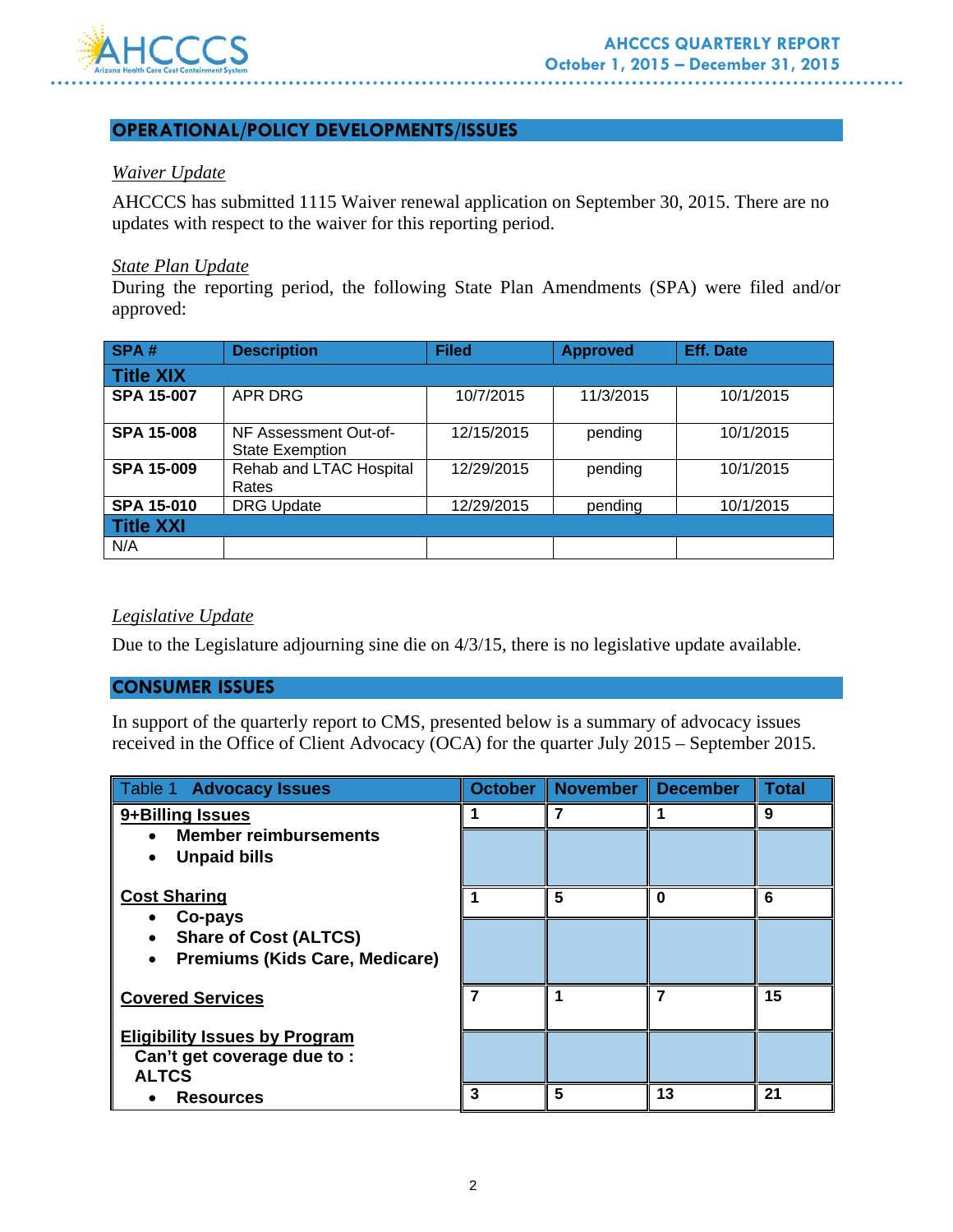

### **AHCCCS QUARTERLY REPORT October 1, 2015 – December 31, 2015**

**\*\*\*\*\*\*\*\*\*\*\*\*** 

. . . . . . . . . . . . . .

| <b>Income</b><br>$\bullet$                                           |                         |                  |          |             |
|----------------------------------------------------------------------|-------------------------|------------------|----------|-------------|
| <b>Medical</b>                                                       |                         |                  |          |             |
| <b>DES</b>                                                           | 129                     | 143              | 89       | 361         |
| <b>Income</b>                                                        |                         |                  |          |             |
| <b>Incorrect determination</b><br>$\bullet$                          |                         |                  |          |             |
| <b>Improper referrals</b><br>$\bullet$                               |                         |                  |          |             |
| <b>Kids Care</b>                                                     | $\mathbf 0$             | $\mathbf{1}$     | $\bf{0}$ | 1           |
| <b>Income</b><br>$\bullet$                                           |                         |                  |          |             |
| <b>Incorrect determination</b><br><b>SSI/Medical Assistance Only</b> |                         |                  |          |             |
| <b>Income</b><br>$\bullet$                                           | 23                      | 15               | 11       | 49          |
| Not categorically linked                                             |                         |                  |          |             |
| <b>Information</b>                                                   |                         |                  |          |             |
| <b>Status of application</b>                                         | 40                      | 24               | 28       | 92          |
| <b>Eligibility Criteria</b><br>$\bullet$                             |                         |                  |          |             |
| <b>Community Resources</b><br>$\bullet$                              |                         |                  |          |             |
| Notification (Did not receive or<br>$\bullet$                        |                         |                  |          |             |
| didn't understand)                                                   |                         |                  |          |             |
|                                                                      |                         |                  |          |             |
| <b>Medicare</b>                                                      |                         |                  |          |             |
| <b>Medicare Coverage</b><br>$\bullet$                                | $\overline{\mathbf{3}}$ | $\blacktriangle$ | 10       | 17          |
| <b>Medicare Savings Program</b><br>$\bullet$                         |                         |                  |          |             |
| <b>Medicare Part D</b>                                               |                         |                  |          |             |
|                                                                      |                         |                  |          |             |
|                                                                      |                         |                  |          |             |
| <b>Prescriptions</b>                                                 | 6                       | 11               | 11       | 28          |
| <b>Prescription coverage</b><br>$\bullet$                            |                         |                  |          |             |
| <b>Prescription denial</b><br>$\bullet$                              |                         |                  |          |             |
|                                                                      |                         |                  |          |             |
| <b>Issues Referred to other Divisions:</b>                           |                         |                  |          |             |
| 1. Fraud-Referred to Office of Inspector                             | 0                       | $\mathbf 0$      | $\bf{0}$ | $\mathbf 0$ |
| General (OIG)                                                        |                         |                  |          |             |
|                                                                      |                         |                  |          |             |
| 2. Quality of Care-Referred to Division of                           | 4                       |                  |          |             |
| <b>Health Care Management (DHCM)</b>                                 |                         | 7                | 3        | 14          |
| <b>Health Plans/Providers (Caregiver</b>                             |                         |                  |          |             |
| issues, Lack of providers)                                           |                         |                  |          |             |
| <b>Services</b>                                                      |                         |                  |          |             |
| (Equipment, Nursing Homes,                                           |                         |                  |          |             |
| <b>Optical and Surgical)</b>                                         |                         |                  |          |             |
| <b>Total</b>                                                         | $\overline{2}17$        | 223              | 173      | 613         |

. . . . . . . .

. . . . . . . . . .

**Note: Categories of good customer services, bad customer service, documentation, policy, and process are captured under the category it may relate to.**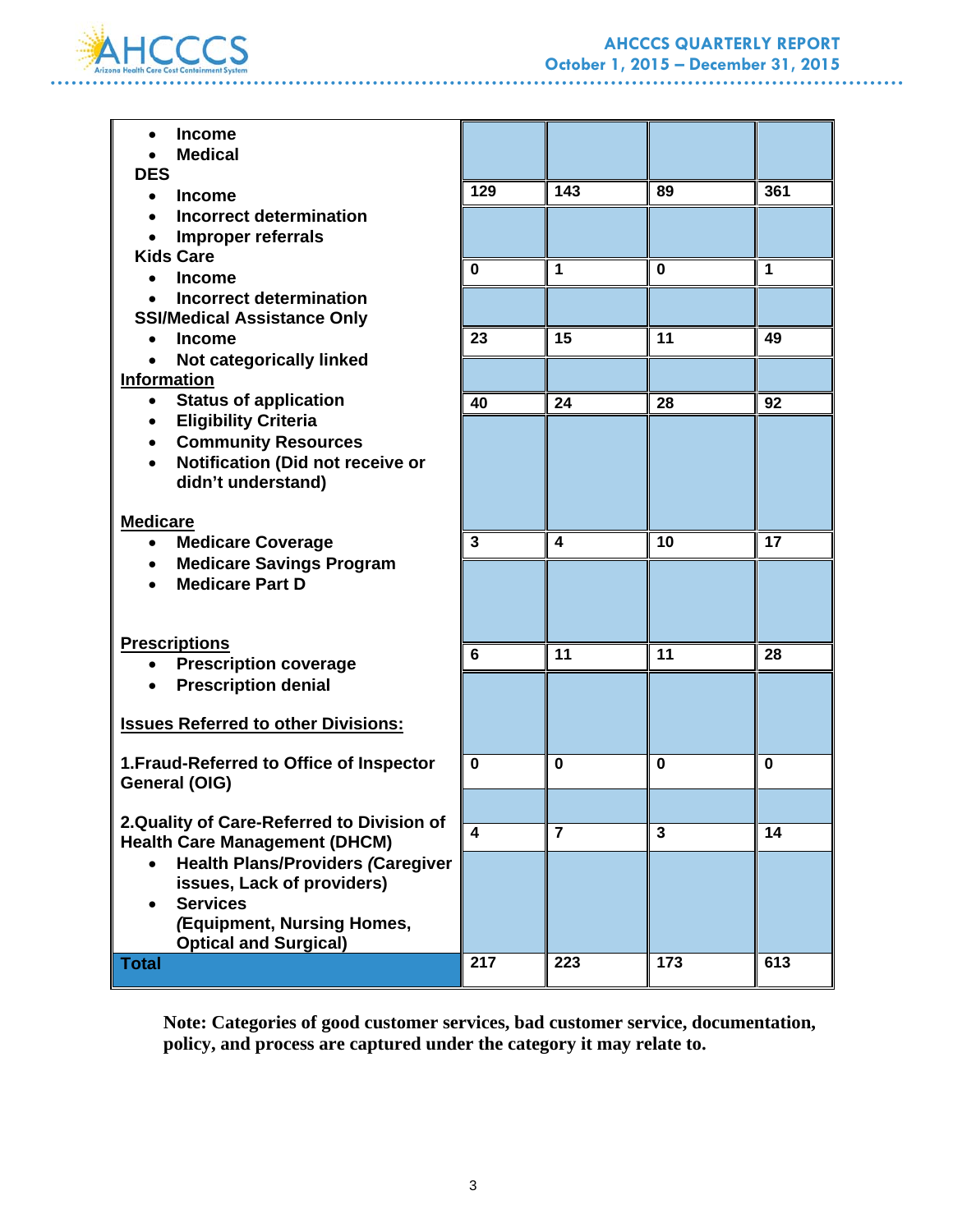

| Table 2 Issue Originator                      | <b>October</b> | November | <b>December</b> | Total |
|-----------------------------------------------|----------------|----------|-----------------|-------|
| <b>Applicant, Member or</b><br>Representative | 167            | 183      | 123             | 473   |
| <b>CMS</b>                                    |                | 5        |                 | 10    |
| <b>Governor's Office</b>                      |                | n*       | ∩*              |       |
| <b>Ombudsmen/Advocates/Other</b><br>Agencies  | 37             | 25       | 41              | 103   |
| <b>Senate &amp; House</b>                     | 8              | 10       |                 | 23    |
| Total                                         | 217            | 223      | 173             | 613   |

**Note: This data was compiled from the OCA logs from the OCA Client Advocate and the Member Liaison.** 

**\*Governor's staff now sending through Ombudsmen office** 

#### **COMPLAINTS AND GRIEVANCES**

In support of the quarterly report to CMS, presented below is a summary of the number of complaints and grievances filed on behalf of beneficiaries participating in the SMI and CRS integration projects, broken down by access to care, health plan and provider satisfaction.

| <b>Member Grievances and Complaints</b> | <b>Oct-15</b> | <b>Nov-15</b> | Dec-15 | Total |
|-----------------------------------------|---------------|---------------|--------|-------|
| <b>Access to Care</b>                   | 41            | 26            | 41     | 108   |
| <b>Health Plan</b>                      | 99            | 114           | 101    | 314   |
| <b>Provider Satisfaction</b>            | 230           | 127           | 147    | 504   |
| Total                                   | 370           | 267           | 289    | 926   |

#### **OPT-OUT FOR CAUSE**

Attached is a summary of opt-out requests filed by individuals with SMI in Maricopa County and Greater Arizona, broken down by months, health plans, counties, reasons for opt-out request, optout outcome, and post-appeal opt-out outcomes.

#### **QUALITY ASSURANCE/MONITORING ACTIVITY:**

Attached is a description of AHCCCS' Quality Assurance/Monitoring Activities during the quarter. The attachment also includes updates on implementation of the AHCCCS Quality Assessment and Performance Improvement Strategy, in accordance with Balanced Budget Act (BBA) requirements.

#### **ENCLOSURES/ATTACHMENTS**

Attached you will find the Budget Neutrality Tracking Schedule, the Quality Assurance/Monitoring Activities, including the CRS update for the quarter, SMI opt-out for cause data, and the Arizona Medicaid Administrative Claiming (MAC) Random Moment Time Study (RMTS) results.

#### **STATE CONTACT(S)**

Monica Coury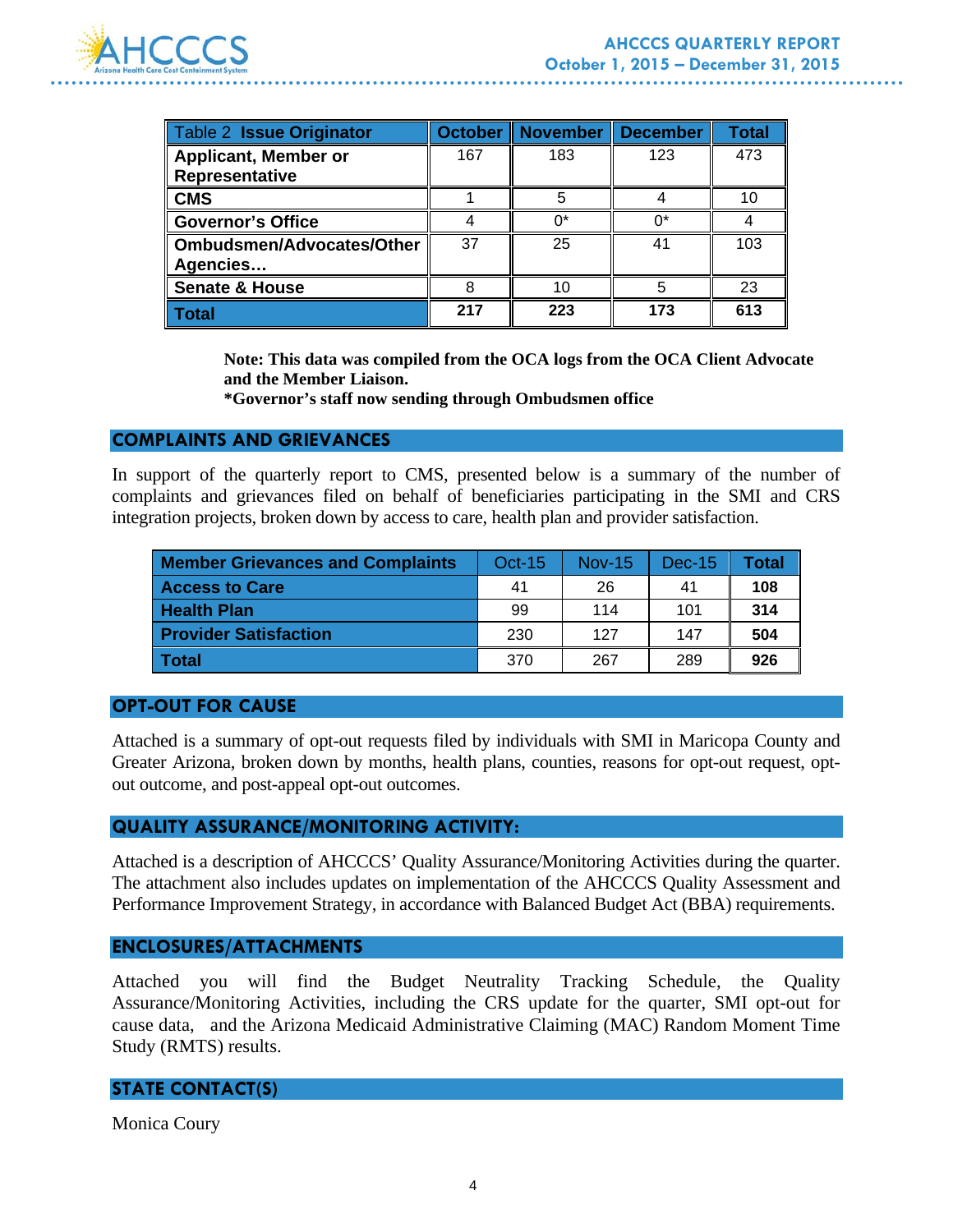

801 E. Jefferson St., MD- 4200 Phoenix, AZ 85034 (602) 417-4534 **DATE SUBMITTED TO CMS** 

. . . . . . . . . . . . . . . . .

February 29, 2016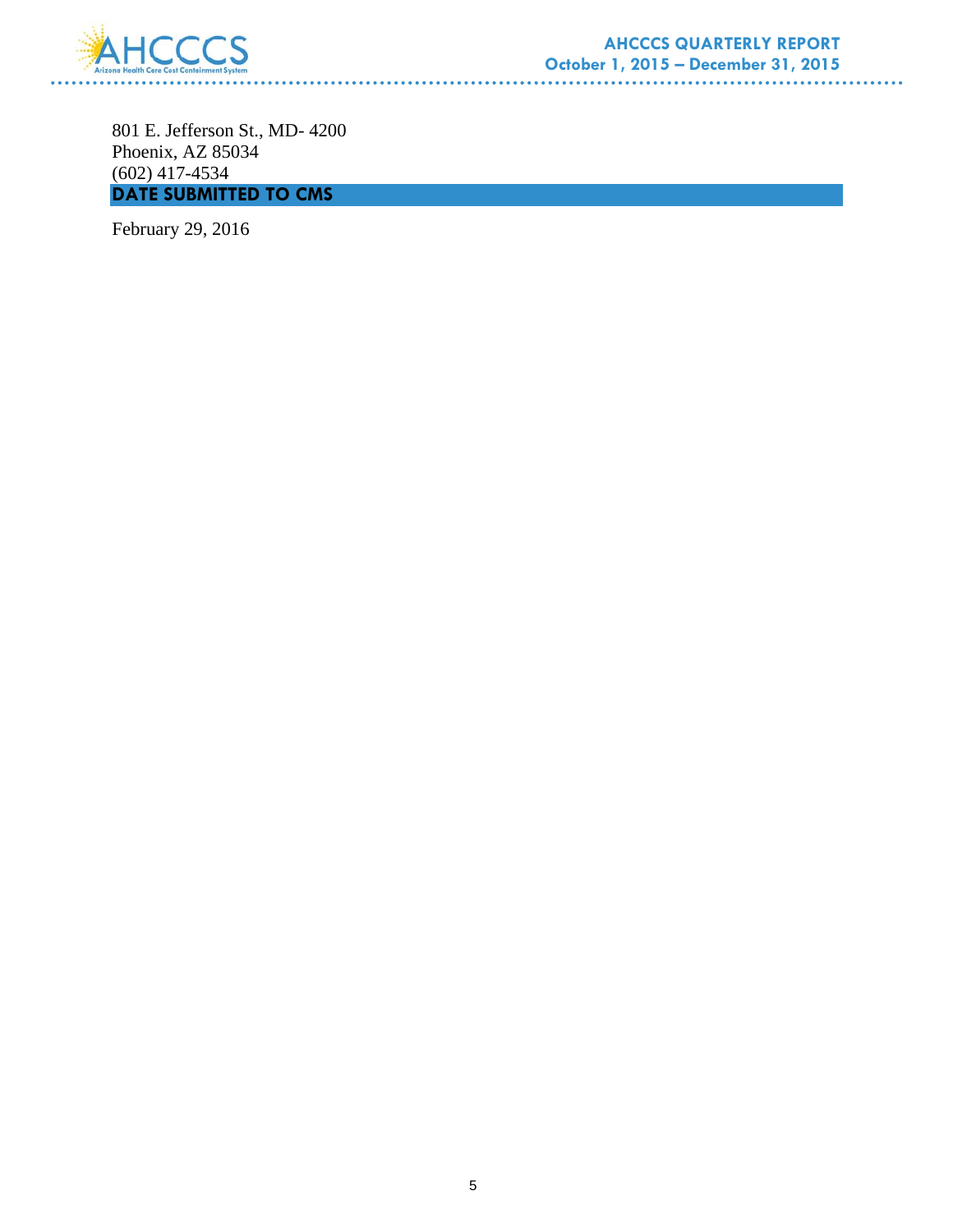# **ARIZONA HEALTH CARE COST CONTAINMENT SYSTEM**

# *Attachment II to the Section 1115 Quarterly Report*

# *Quality Assurance/Monitoring Activity*

# **Demonstration/Quarter Reporting Period**

Demonstration Year: 33

Federal Fiscal Quarter 1/2016 (10/2015 – 12/2015)

Prepared by the Division of Health Care Management February 2016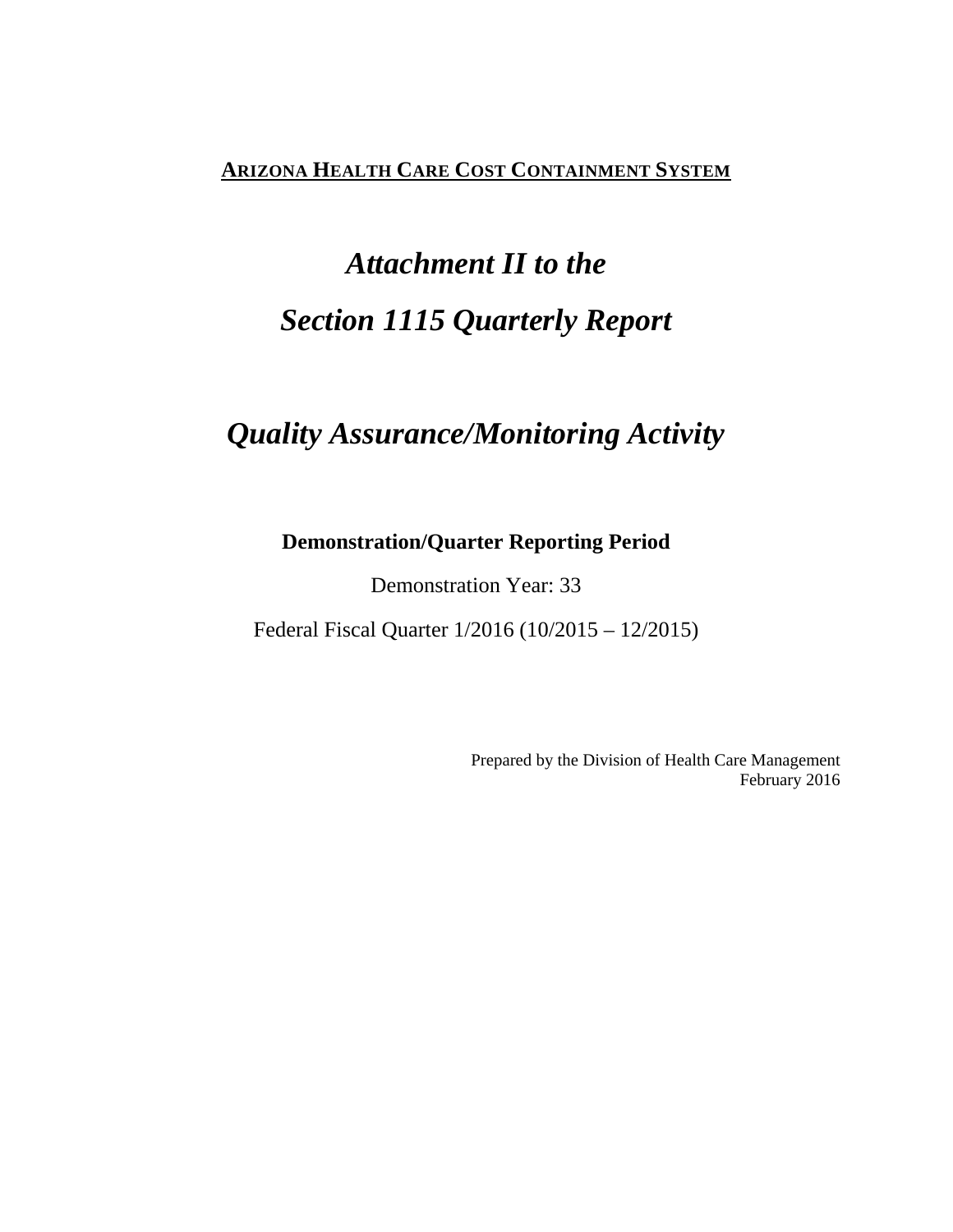# Introduction

This report describes the Arizona Health Care Cost Containment System (AHCCCS) quality assurance and monitoring activities that took place during the first quarter of federal fiscal year 2016, as required in STC 37 of the States' Section 115 Wavier. This report also includes updates related to AHCCCS' Quality Assessment and Performance Improvement Strategy, in accordance with the Balanced Budget Act requirements.

The AHCCCS Division of Health Care Management (DHCM) is responsible for directly overseeing the quality of health care services provided to its members enrolled with managed care organizations. DHCM is also responsible for the administrative and financial functions of the contracted health plans (Contractors). DHCM, in conjunction with other AHCCCS Divisions, sister agencies and community partners, continually focus on the provision of "comprehensive, quality health care for those in need", as delineated in the Agency mission.

The following sections provide an update on the States' progress and activities under each of the components of the 1115 Wavier and AHCCCS Quality Strategies.

# Stakeholder Involvement

The success of AHCCCS can be attributed, in part, to concentrated efforts by the agency to foster partnerships with its sister agencies, contracted managed care organizations (Contractors), providers and the community. During quarter one, AHCCCS continued these ongoing collaborations to improve the delivery of health care and related services to Medicaid recipients and KidsCare members, including those with special health care needs, and to facilitate networking to address common issues and solve problems. Feedback from sister agencies, providers and community organizations are included in the Agency's process for identifying priority areas for quality improvement and the development of new initiatives.

### *Collaborative Stakeholder Involvement Synopses*

During quarter one, AHCCCS participated in several collaborative efforts related to various different quality components. Community and sister agencies that AHCCCS collaborated with during quarter one include:

• *Arizona Department of Health Services (ADHS) Bureau of Tobacco and Chronic Disease* – In collaboration with ADHS, AHCCCS continued monitoring the utilization of, and access to, smoking cessation drugs and nicotine replacement therapy program. AHCCCS members are being encouraged to participate in ADHS' Tobacco Education and Prevention Program (TEPP) smoking cessation support programs such as "ASHLine" and/or counseling, in addition to seeking assistance from their primary care physician. Additional efforts have been focused on the integrated seriously mentally ill (SMI) population in connecting them to smoking cessation and nicotine replacement programs.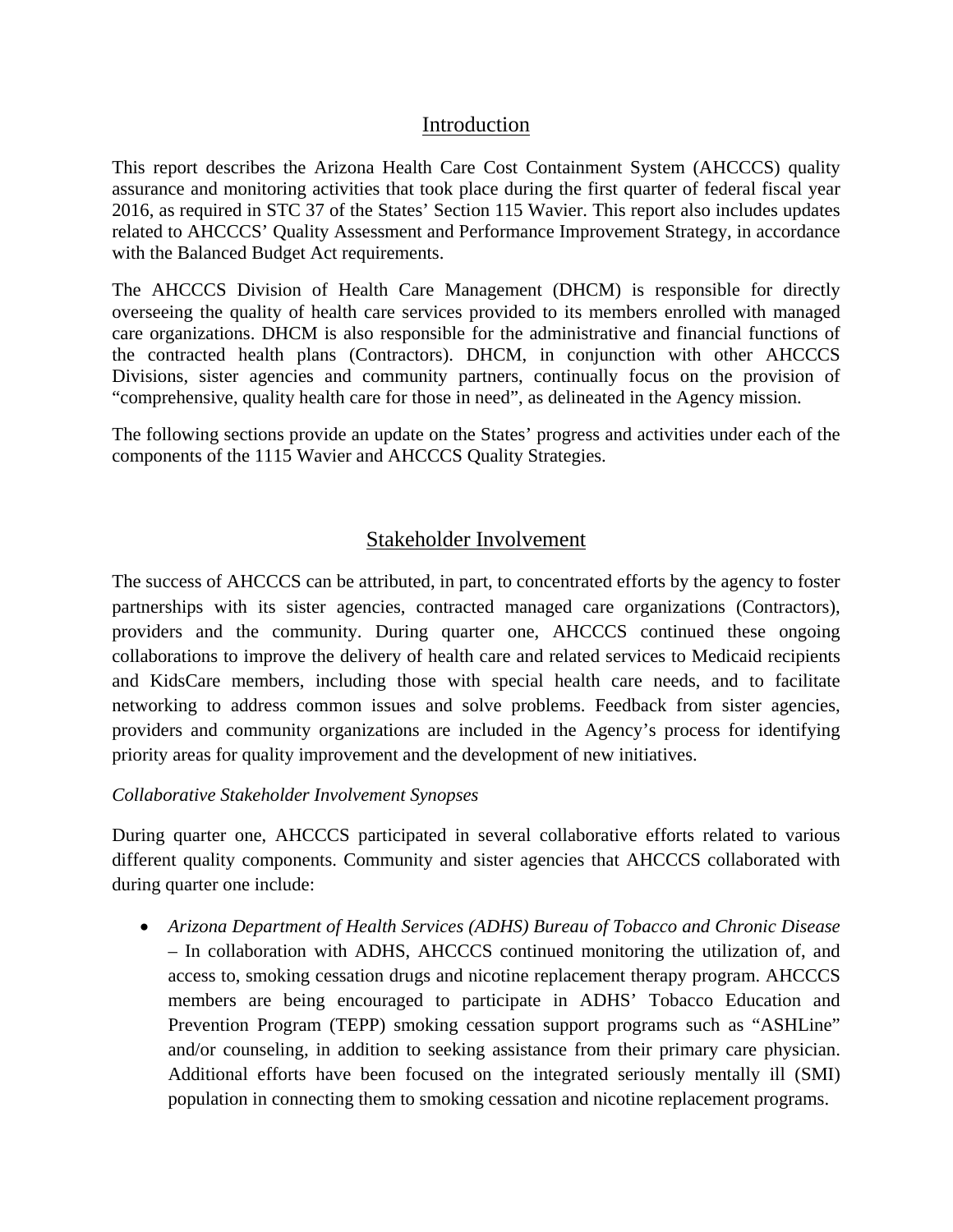AHCCCS also initiated discussions with the ADHS Bureau of Tobacco and Chronic Disease related to intervention strategies for members diagnosed with Alzheimer's or memory issues and those at-risk of Alzheimer's Disease. AHCCCS will implement requirements for its Contractors to utilize education and outreach material provided by ADHS to inform its members about evidence based prevention and treatment options for individuals diagnosed or at-risk for the conditions. In addition, will share information about upcoming ADHS sponsored educational and Continuing Medical Education events for providers.

- *Arizona Department of Health Services (ADHS) Bureau of USDA Nutrition Programs*  AHCCCS works with ADHS Bureau of USDA Nutrition Programs for many initiatives ranging from Contractor education to Women, Infants and Children (WIC) promotion and obesity issues. The nutrition coordinators present the most up-to-date information, at the AHCCCS Contractor Quarterly meetings.
- *Arizona Department of Health Services (ADHS) Immunization Program* Ongoing collaboration with the ADHS help ensure efficient and effective administration and oversight of the federal Vaccines for Children (VFC) program. The VFC program representatives provide education to Contractors, regular notification to AHCCCS regarding vaccine-related trends and issues, and updates regarding the Arizona State immunization Information System (ASIIS). ASIIS's new staff, manager position and administrative assistant have been hired. Staff also provide monthly data sharing regarding AHCCCS members receiving immunizations and ongoing collaboration regarding Stage 1 and Stage 2 Meaningful Use (MU) public health requirements. News from Arizona Department of Health Services Immunization office report the 2014-2015 was the first school year in a decade, where non-medical exemption rates did not increase. Also, both the kindergarten and childcare facilities saw a slight decrease in use of non-medical exemptions. There may be many potential reasons for the shift; one is due to the implementation of the Action Plan to Address Vaccine Exemption. AHCCCS also worked with the ADHS Immunization Program regarding implementation of new CHIP vaccine purchase requirements.
- *Arizona Department of Health Services (ADHS) Office of Environmental Health* The Centers for Medicare and Medicaid Services (CMS) has approved the Agency to implement a targeted approach to lead screening based on data obtained and analyzed by the ADHS. The AHCCCS Policy change effective April 2015 requires all children living in a high risk zip code, as identified by the Arizona Department of Health Services Targeted Lead Screening Plan for the Prevention of Childhood Lead Poisoning, must have a blood lead test at 12 and 24 months of age. Children between 36 and 72 months of age must receive a screening blood lead test, if they have not been previously screened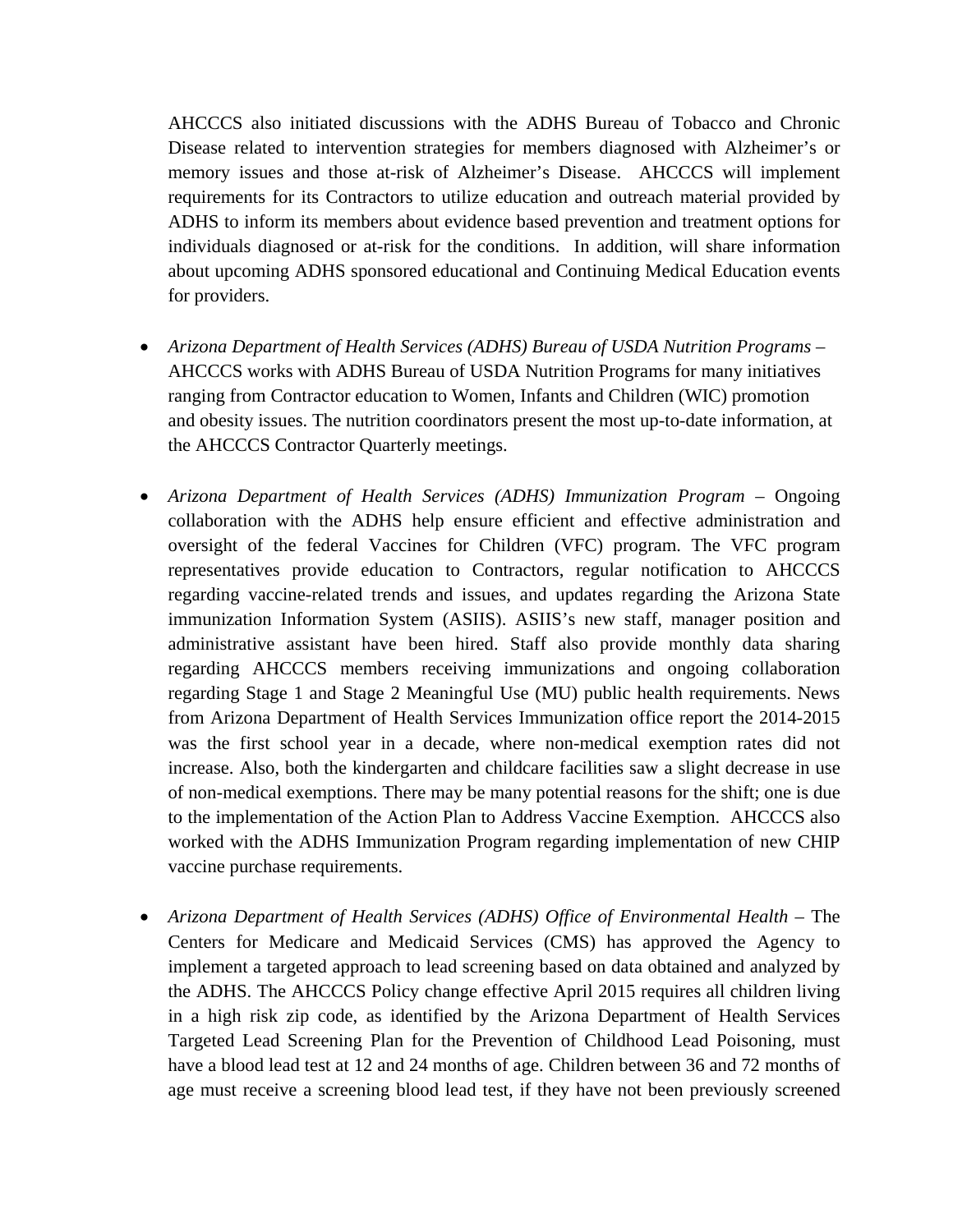for lead poisoning. Children living outside of the targeted high-risk zip codes must receive an individual risk assessment according to the AHCCCS periodicity schedule (when the child is 6, 9, 12, 18, and 24 months of age and then annually through age 6 years), with appropriate follow-up action taken for those children who are determined to be at high risk based on criteria included within the Arizona Department of Health Services Targeted Lead Screening Plan for the Prevention of Childhood Lead Poisoning. The ADHS is in the process of reviewing data to determine the impact of the changes in blood lead screening for the targeted population.

- *Arizona Early Intervention Program* The Arizona Early Intervention Program (AzEIP), Arizona's IDEA Part C program, is administered by the Department of Economic Security (DES). Maternal and Child Health (MCH) staff in the Clinical Quality Management (CQM) unit at AHCCCS works with AzEIP to facilitate early intervention services for children under three years of age who are enrolled with AHCCCS Contractors. These services are closely monitored to ensure timely access to availability of services to members. AHCCCS added language to the contract to enforce that all Contractors must reimburse all AHCCCS AzEIP registered providers whether or not they contracted with the AHCCCS Contractor. Individual Family Service Plan (IFSP) services must be reviewed for medical necessity prior to reimbursement. In addition, the AzEIP program has updated its vender agreement to require that the provider accept the AHCCCS fee-for-service rate for services rendered to AHCCCS members. The two Agencies are meeting to discuss some impacts resulting from these changes. It is anticipated that this will increase the utilization of developmental services across the two programs.
- Arizona Head Start Association The Arizona Head Start and Early Head start programs provide education, development, health, nutrition and family support services to qualifying families. AHCCCS meets with Head Start leadership at least quarterly to discuss enrollment and coordination of care barriers and successes. Arizona Head Start grantees including the City of Phoenix, Maricopa County, Chicanos Por La Causa and Southwest Human Development continue hosting community meetings on a quarterly basis. The meetings are attended by families participating with the Head Start program and the AHCCCS and Contractor EPSDT Coordinators.
- *Task Force on Prevention of Prenatal Exposure to Alcohol and other Drugs* The task force is comprised of representatives from various agencies. The Task force works towards increasing awareness and addressing concerns in the community regarding fetal alcohol spectrum disorders. The strategic Plan has been finalized by the Task Force and members are meeting regularly to work on the goals and objectives.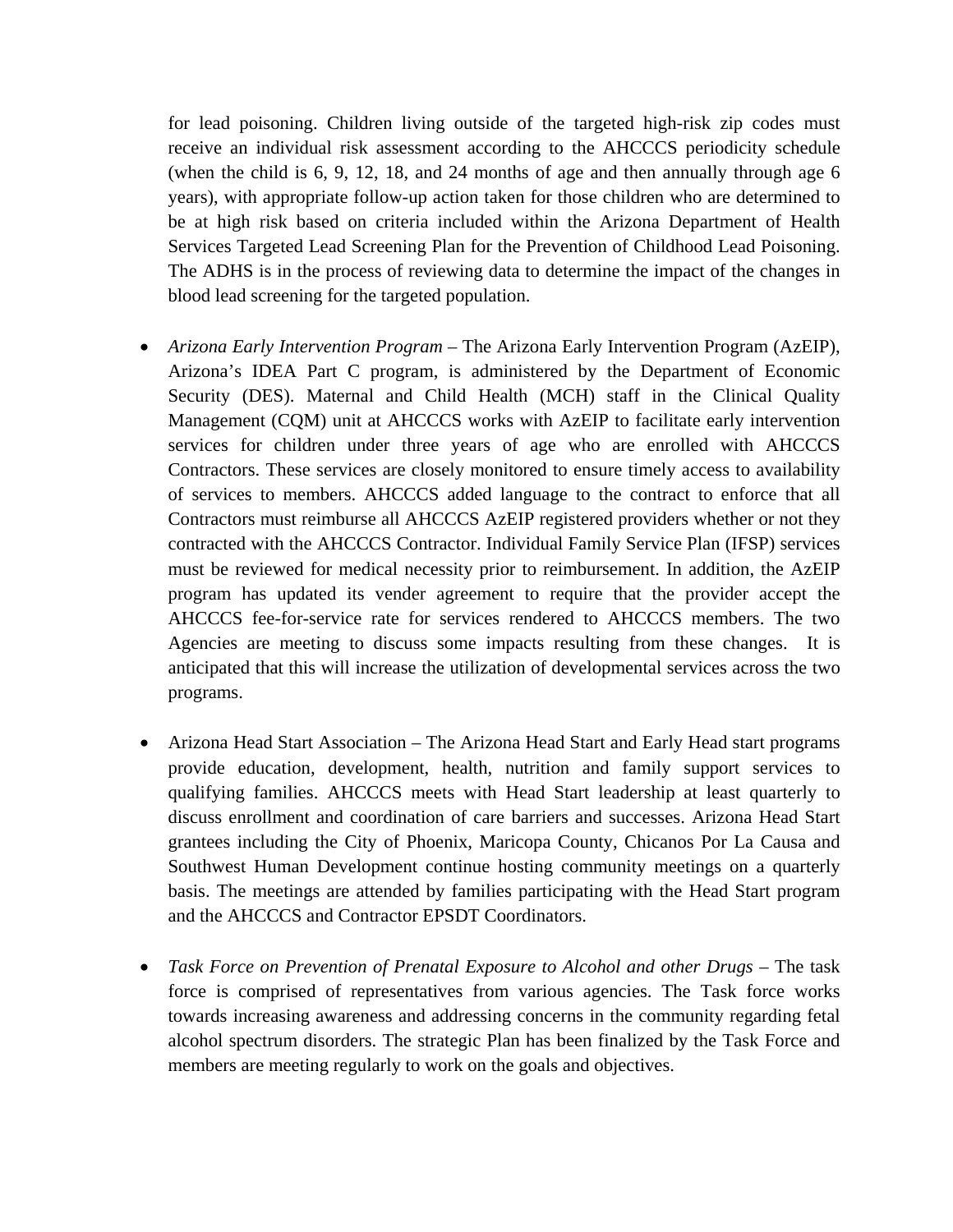- *Arizona Medical Association and the Arizona Chapter of the American Academy of Pediatrics* – AHCCCS collaborates with the Arizona Medical Association (ArMA) and the Arizona Chapter of the American Academy of Pediatrics (AAP) in a number of ways, from development and review of assessment tools to data sharing and support of system enhancements for providers, such as Electronic Health Record (EHR) Incentive Program. During this quarter AHCCCS continued discussions related to increasing use of developmental screening tools, the primary care enhanced payment structure, and care and services delivered to members with a diagnosis of autism. In addition, AHCCCS worked with the organizations related to changes in billing codes for photo-occular vision screening codes.
- The Arizona Partnership for Immunization (TAPI) During the quarter, CQM staff attended TAPI Steering Committee meetings and subcommittee meetings for community awareness, provider issues and adult immunizations. TAPI regularly communicates immunization trends and best practices with AHCCCS and its Contractors. TAPI's Providers Awareness and Adult and Community Awareness committee continue to focus on long-term projects such as updating the TAPI website with the most current information for providers, parents and the community at large. In addition to the website, TAPI vaccination handouts have been updated with new color and formats. TAPI has launched a new Teen Vaccination Campaign (Tdap, Meningococcal and HPV vaccines) targeting provider education as well as parent and teen outreach. The parent focused campaign is *Protect Me with 3* – reminding parents that their kids still need them to protect them and help with healthy decisions. The Teen campaign is *Take Control* and addresses the vaccines that teens need to have to keep healthy as they begin to take control of their lives such as – off to college, driving and even health decisions. Posters, flyers and reminder recall postcards are available on their Free Materials page. During the next quarter, AHCCCS will provide results of the Childhood Immunization audit during a TAPI meeting.
- *Arizona Perinatal Trust* The Arizona Perinatal Trust (APT) oversees voluntary certification of hospitals for the appropriate level of perinatal care according to established guidelines and conducts site visits for initial certification and recertification. Since AHCCCS covers approximately half the births in Arizona, the site reviews give the Agency a better look at the hospitals that provide care to pregnant women and newborns, from normal labor and delivery to neonatal intensive care. AHCCCS continues to support APT and participate in site visits regularly.
- *Healthy Mothers, Healthy Babies* The Healthy Mothers, health Babies Maricopa County Coalition is focused on improving maternal child health outcomes in the Maryvale community. AHCCCS supports the Coalition through assisting in educating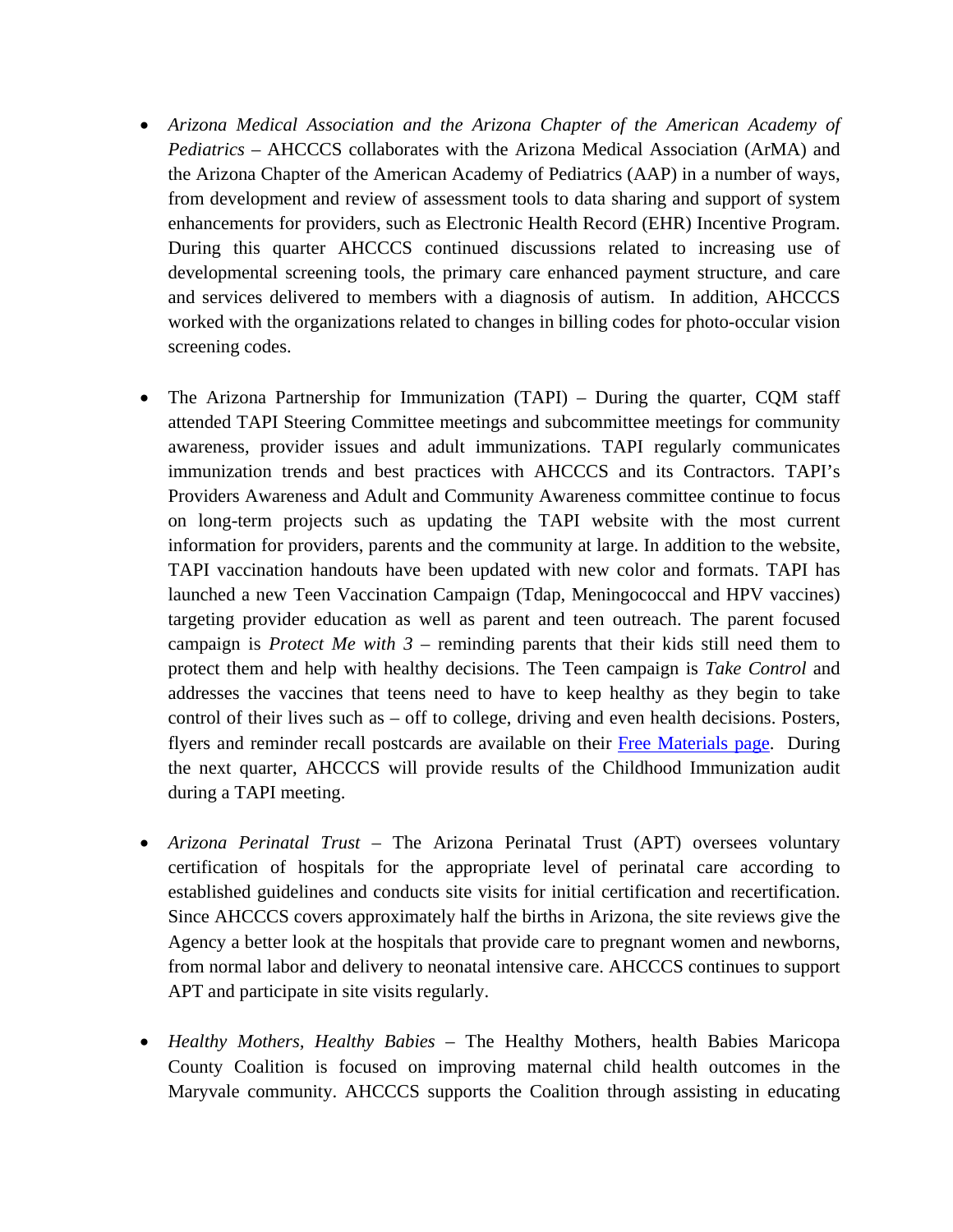communities about AHCCCS-covered services for women and children and the initiation of prenatal care. The Coalition meetings have been suspended until further notice.

- *South Phoenix Healthy Start Community Consortium* The South Phoenix Healthy Start Consortium ails to connect organizations and to educate members on current programs and initiatives occurring the community. Additionally, it provides networking opportunities to allow for better collaborative efforts between agencies. AHCCCS continues to attend these meetings and supports the Consortium.
- *Arizona Health-E Connection/Arizona Regional Extension Center* Arizona Health-E Connection (AzHeC) is a public-private community agency geared towards promotion of, and provider support for, electronic health record integration into the healthcare system. AzHeC is a key partner with AHCCCS in promoting the use of health information technology (HIT) as well as Arizona's Health Information Exchange (HIE). As a subset of AzHeC, the Arizona Regional Extension Center (REC) provides technical assistance and support to Medicare and Medicaid eligible professionals who are working to adopt, implement or upgrade (AIU) an electronic health record (EHR) in their practice and/or achieve Meaningful Use in order to receive monetary payments through state (Medicaid) and national (Medicare) EHR Incentive Programs. The long term goal is to be able to use this technology for quality improvement purposes and to improve outcomes for AHCCCS members. A first step in utilizing electronic health records is being taken through the Childhood Obesity Learning Collaborative where Federally Qualified Health Center E.H.R. data will be utilized to collect data for the initiative.

AzHeC is the umbrella company for the Health Information Network of Arizona (HINAz), which is responsible for building the state's largest electronic health information exchange (HIE) site. HINAz partners with a multitude of community partners and stakeholders, including AHCCCS, in order to make the HIE a successful reality. To date, approximately 35 health systems (representing 55% of covered lives in AZ) have signed agreements with HINAz to share health information in the HIE. Additionally, HINAz has formed a partnership opportunity with the Behavioral health Information Network of Arizona (BHINAz) to ensure coordination of care between physical and behavioral health providers. During the quarter, HINAz continued to onboard Managed Care Organizations and hospitals. A fully operating HIE opened in April, 2015 with many planned enhancements scheduled through 2016.

• *Strong Families* – The Strong Families Workgroup is responsible for developing and implementing a statewide plan for home visiting programs in Arizona. AHCCCS members benefit from home visiting programs when identification and referrals are made by AHCCCS Contractors. AHCCCS continues to be a strong referral source to the home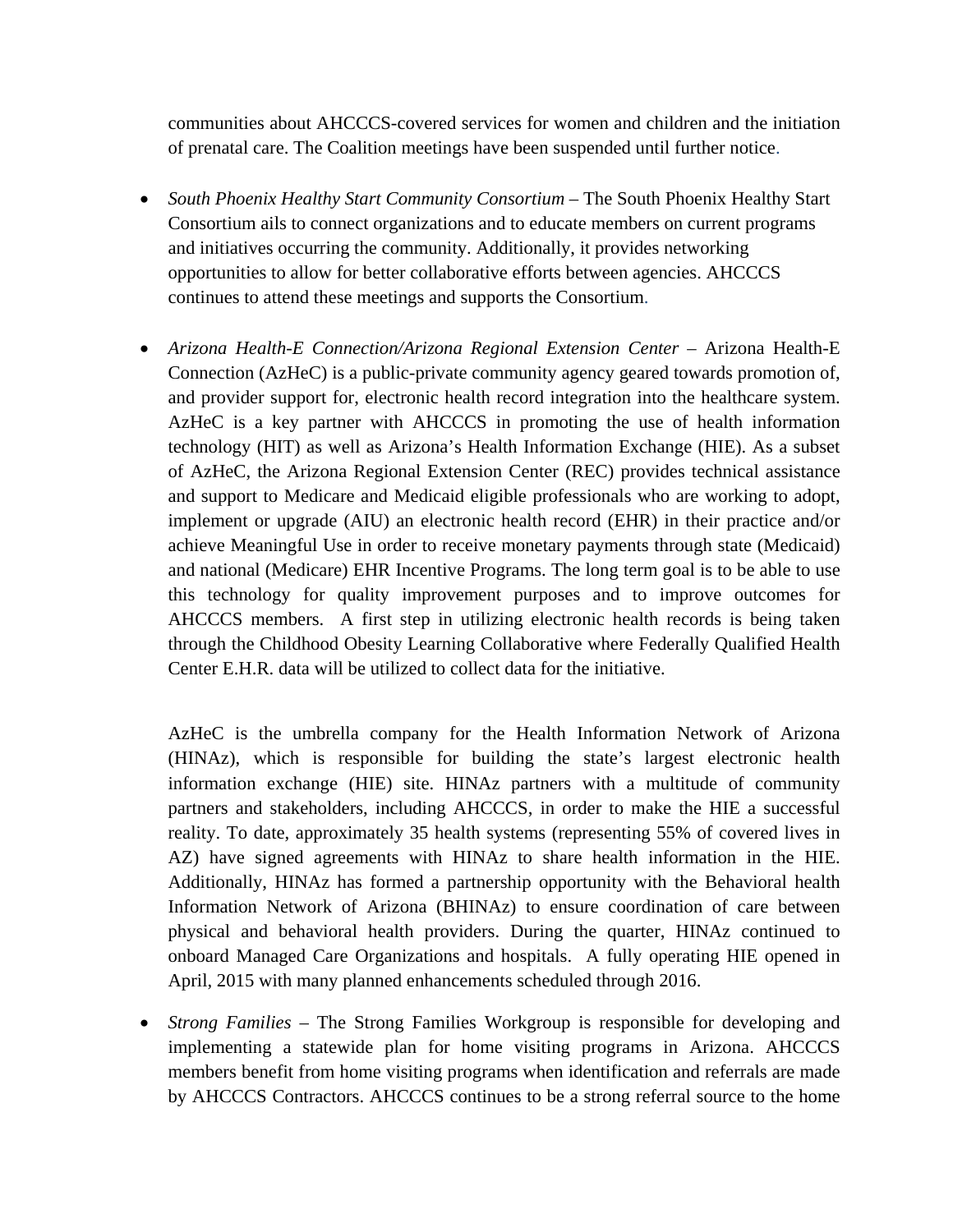visiting programs with the anticipated results of improved birth outcomes for mothers and babies.

- *Arizona Diabetes Steering Committee* The Diabetes Steering Committee is responsible for increasing adherence to evidence based guidelines, guiding efforts to improve state policy and implementing the Chronic Disease Self-Management Program to improve quality of life and outcomes for Arizona citizens diagnosed with diabetes. AHCCCS is a member of the Steering Committee as well as the Diabetes Coalition and works to align Medicaid policy with statewide efforts. AHCCCS continues to collaborate and encourage the participation of its Contractors in the Diabetes Coalition.
- *Injury Prevention Advisory Council* Arizona's injury statistics exceed the national average. In response, the Arizona Department of health Services (ADHS) entered into a cooperative agreement with the Centers for Disease Control (CDC) in September 2000 to develop systematic injury surveillance and control process. ADHS formed an internal work group with representatives from the divisions of Public Health Services, Assurance and Licensure Services, and Behavioral Health services. An AHCCCS representative also participates in this counsel in order to provide opportunities to implement change and interventions in the Medicaid program to prevent injuries. The work group, with input from leaders in the field of injury control met to develop the Arizona Injury Surveillance and Prevention Plan, 2001-2005, 2006-2010, and 2012-2016. Along with development of the plan the Injury Prevention Advisory Council provides recommendations to ADHS on injury priorities, reviews progress in implementation, assists in problem solving, participates in revision and evaluation of the plan, and acts as a liaison between external agencies and ADHS.
- *Arizona Newborn Screening Advisory Committee*  The Newborn Screening Advisory Committee is established to provide recommendations and advice to the Arizona Department of Health services regarding tests that should be included in the Newborn Screening panel. The committee recommended the 29 disorders, including hearing loss, of the core panel of the Uniform Screening Panel from the HHS Secretary's Advisory Committee on Heritable Disorders in Newborns and Children. Any recommendation of a test to be added to the panel must be accompanied by a cost-benefit analysis. The committee is chaired by the Director of the Department of health Services and meets at least annually. The Director appoints the members of the committee to include: seven physicians representing the medical specialties of endocrinology, pediatrics, neonatology, family practice, otology and obstetrics; a neonatal nurse practitioner; an audiologist; a representative of an agency that provides services under part C of the Individuals with Disabilities Education Act; at least one parent of a child with a hearing loss or a congenital disorder; a representative from the insurance industry familiar with health care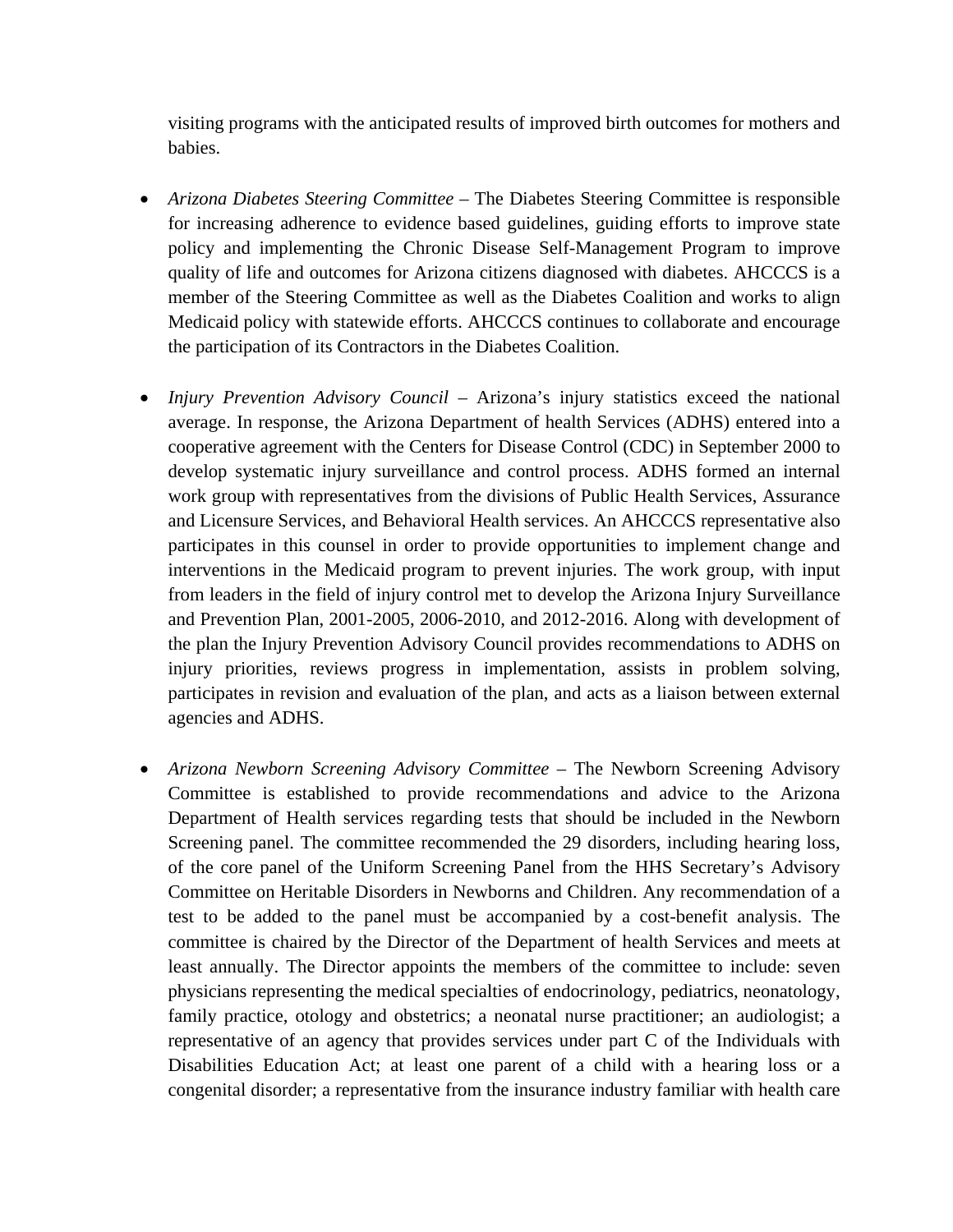reimbursement issues; the director of the AHCCCS or the director's designee; and a representative of the hospital or health care industry.

- *Behavioral Health Children's Executive Committee (ACEC)* In 2002, the child-serving agencies of Arizona signed a Memorandum of Understanding (MOU) calling for the formation of the Arizona Children's Executive Committee (ACEC). The signers of the MOU include the Arizona Department of Health Services, the Arizona Department of Economic security, AHCCCS, the Arizona Department of Juvenile Corrections the Arizona Department of Education, and the Administration of the Courts. ACEC brings together multiple state and government agencies, community advocacy organizations, and family members of children/youth with behavioral health needs to collectively ensure that behavioral health services are being provided to children and families according to the Arizona Vision and 12 Principles. ACEC strives to create and implement a successful system of behavioral health care in Arizona by serving as a state-level link for local, county, tribal and regional teams. ACEC includes four sub-committees comprised of committee participants, family members and other representatives from state agencies, behavioral health authorities and family-run organizations including Family Involvement, Clinical/substance Abuse, Training, and Information sharing.
- *Arizona Chapter of the American Academy Pediatrics* The Arizona Chapter of the American Academy of Pediatrics (AzAAP) was initially founded to play a vital role in child-oriented public health initiatives. AzAAPs membership boasts more than 900 pediatric and allied health professionals supporting and championing key child health programs, services and issues from all regions of the state. Efforts include early childhood literacy, fighting childhood obesity, ensuring that all Arizona's children have the best health care available to them by providing the highest quality of continuing education to the professionals who care for them. AHCCCS works closely with the AzAAP seeking stakeholder input regarding its EPSDT program. The AzAAP has been a consistent partner with AHCCCS in developing and implementing developmental screening tools and guidelines, fluoride varnish in primary care offices, ensuring the AHCCCS EPSDT policies and forms reflect best practices and current recommendations and in communicating the needs of children that are served in the Arizona communities. The AzAAP is working with AHCCCS and the Arizona Association of Health Plans to maintain a list and links to developmental tool training opportunities as well as training for primary care providers on the application of fluoride varnish during EPSDT visits.
- *First Things First Health Advisory Committee* A child's most important developmental years are those leading up to kindergarten. First Things First is committed to helping Arizona kids, ages five and younger, receive the quality education, healthcare and family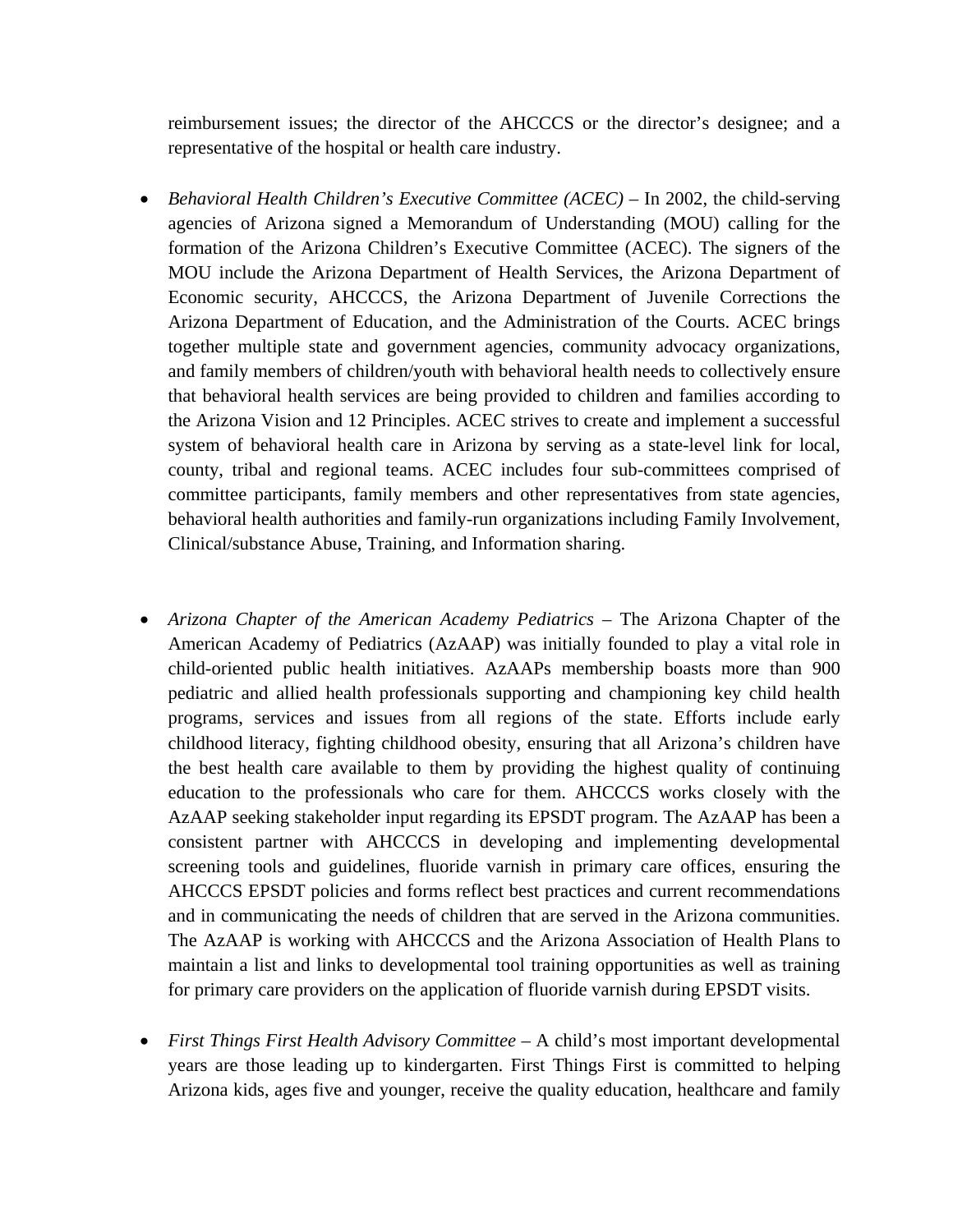support they need to arrive at school healthy and ready to succeed. The purpose of the First Things First Health Advisory Committee is to provide health content expertise and to make recommendations to the First Things First Board Policy and Program Committee regarding children's healthy development. AHCCCS services on this committee for the purpose of aligning children's health care initiatives, identifying opportunities for AHCCCS to inform other represented organizations regarding AHCCCS covered services, policies and procedures, and to ensure best practices promoted by First Things First are incorporated when possible into AHCCCS program requirements. AHCCCS is currently working with the First Things First Health Advisory Committee regarding needs related to its grants that align with AHCCCS requirements as well as initiated discussions on potential data sharing opportunities.

- *Build Arizona Health Committee* The Build Arizona Steering Committee is comprised of both public and private sector early childhood leaders. Representatives are from government agencies, business, the child care community and higher education. The steering committee also includes five workgroups, Communications, Early Learning, Professional Development, Health and early Grade success. These workgroups include an even broader range of state, community and early childhood leaders in Arizona. Arizona is one of the newest Build Initiative partner states. The Build Arizona Steering Committee and workgroups are creating work plans focused on supporting early grade success. Their overall goal is to reframe early care and education from birth to age eight (0-8) as critical component of the overall education system and policy framework. AHCCCS is a member of the health Committee and has provided information and updates on the comprehensive nature of the AHCCCS EPSDT program. AHCCCS' values align with Build's goal of supporting expanded access to comprehensive screening and services to include social, emotional, physical and cognitive assessments for children. A current focus of Build is on the Public Health home visitation initiatives of which AHCCCS also is a statewide partner. There were no meetings of the Build Arizona Steering Committee during this quarter.
- *Strong Families Interagency Leadership Team (IALT)* the Strong Families Interagency Leadership Team (IALT) was established as a result of the MIECHV grant, which ensures high-risk families have access to home visitation services in Arizona. The IALT is composed of various stakeholders in the community and some of the represented agencies include the Department of Economic security, Department of Education, Department of health Services and AHCCCS. The purpose of the leadership team is to discuss strategy for building a statewide home visiting system. Additionally, this team oversees the implementation of the MIECHV grant and any decisions that need to be made regarding home visitation practices. The role of AHCCCS is to provide input and support around the implementation efforts of a home visiting system in our state.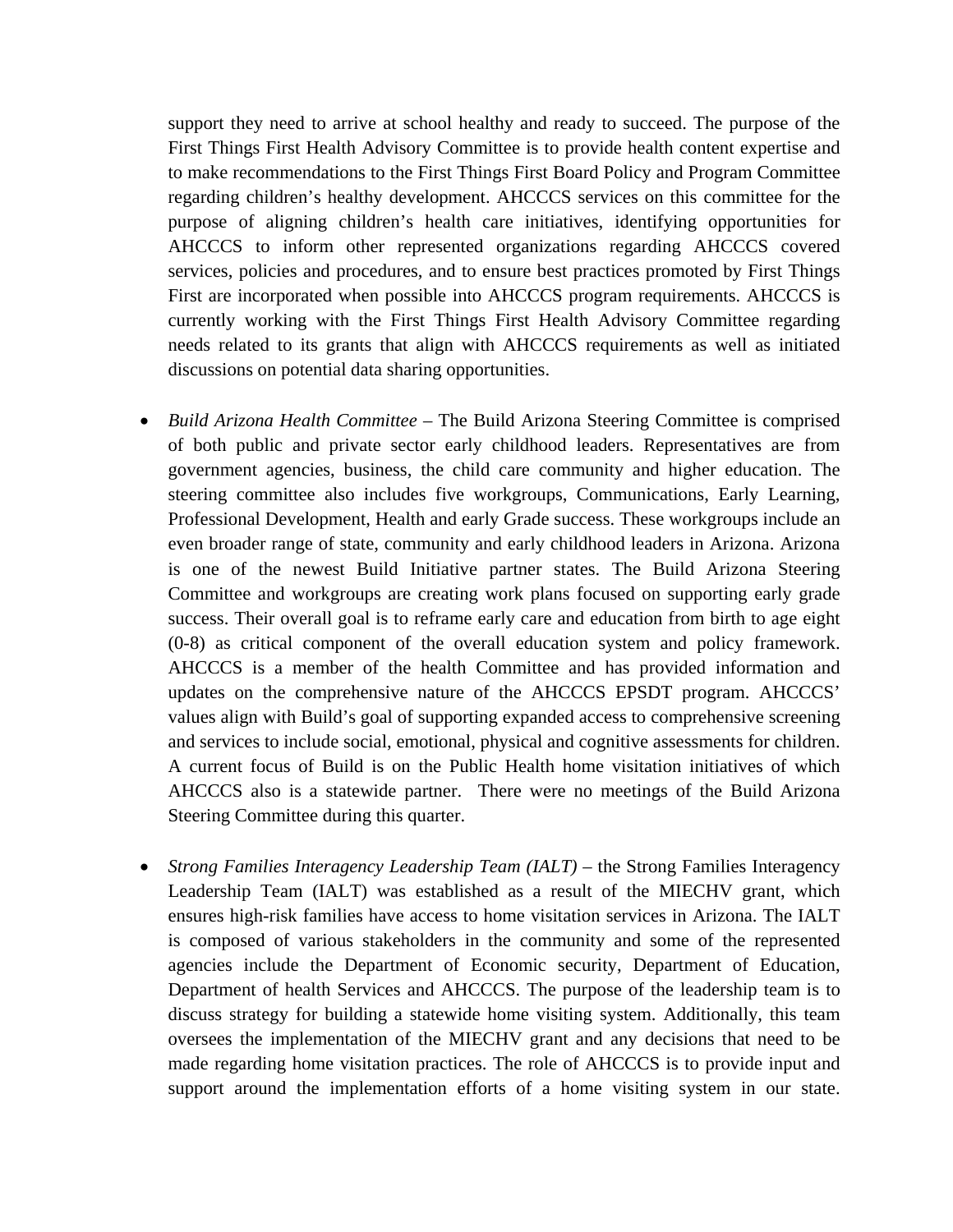AHCCCS attends these meetings monthly and also shares home visiting updates with AHCCCs Contractors.

#### Developing and Implementing Projects to Improve the Delivery System

### *Serious Mental Illness (SMI) Integration*

In December 2014, AHCCCS sought and received, from CMS, approval to amend the state's current 1115 wavier. This amendment allowed for the integration of physical and behavioral health services for individuals living with Serious Mental Illness (SMI) in Greater Arizona requiring the Arizona Department of Health Services/Division of Behavioral Health Services (ADHS/DBHS) to serve as the only managed care plan for both acute and behavioral health conditions. The objective of this integration project is to reduce the fragmentation of care that this population currently experience as they navigate the multiple systems of care in order to receive their physical and behavioral health services. The demonstration will test the effect of integrating behavioral and physical health services for this population by measuring the improvements in health outcomes as compared to the state's current structure.

AHCCCS also sought to at least maintain alignment for Medicare/Medicaid enrollees (formerly referenced as "dual eligible") with SMI who are currently enrolled in acute care health plans that are also Special Needs Plans (SNPs) by requiring the ADHS/DBHS subcontractor to become a Medicare Dual Special Needs Plan (D-SNP) and passively enrolling those Medicare/Medicaid enrollees into the D-SNP. These changes allow that state to improve care coordination and health outcomes for individuals with SMI Greater Arizona, increase the ability for ADHS/DBHS to collect and analyze data to better assess the health needs of their members, streamline the current fragmented health care delivery system, reduce cost by decreasing hospital utilizations and promote sharing of information between physical and behavioral health providers to work as a team and manage treatment designed to address an individual's whole health needs. AHCCCS and ADHS/DBHS implemented the SMI Integrated RBHAs statewide on October 1, 2015. AHCCCS receives quarterly reports specific to the SMI Integration from the RBHAs.

#### *Children's Rehabilitative Services (CRS) Integration*

AHCCCS sought and received, from CMS, approval to amend the state's current 1115 wavier. This amendment allows for the state to create one singe, statewide integrated CRS Managed Care Organization (MCO) that will serve as the only managed care plan for acute care enrollees with a CRS-qualifying condition.

This change allows the state to improve care coordination for children with special health care needs, increase ability of the integrated CRS MCO to collect and analyze data to better assess the health needs of their members, streamline the current fragmented health care delivery system,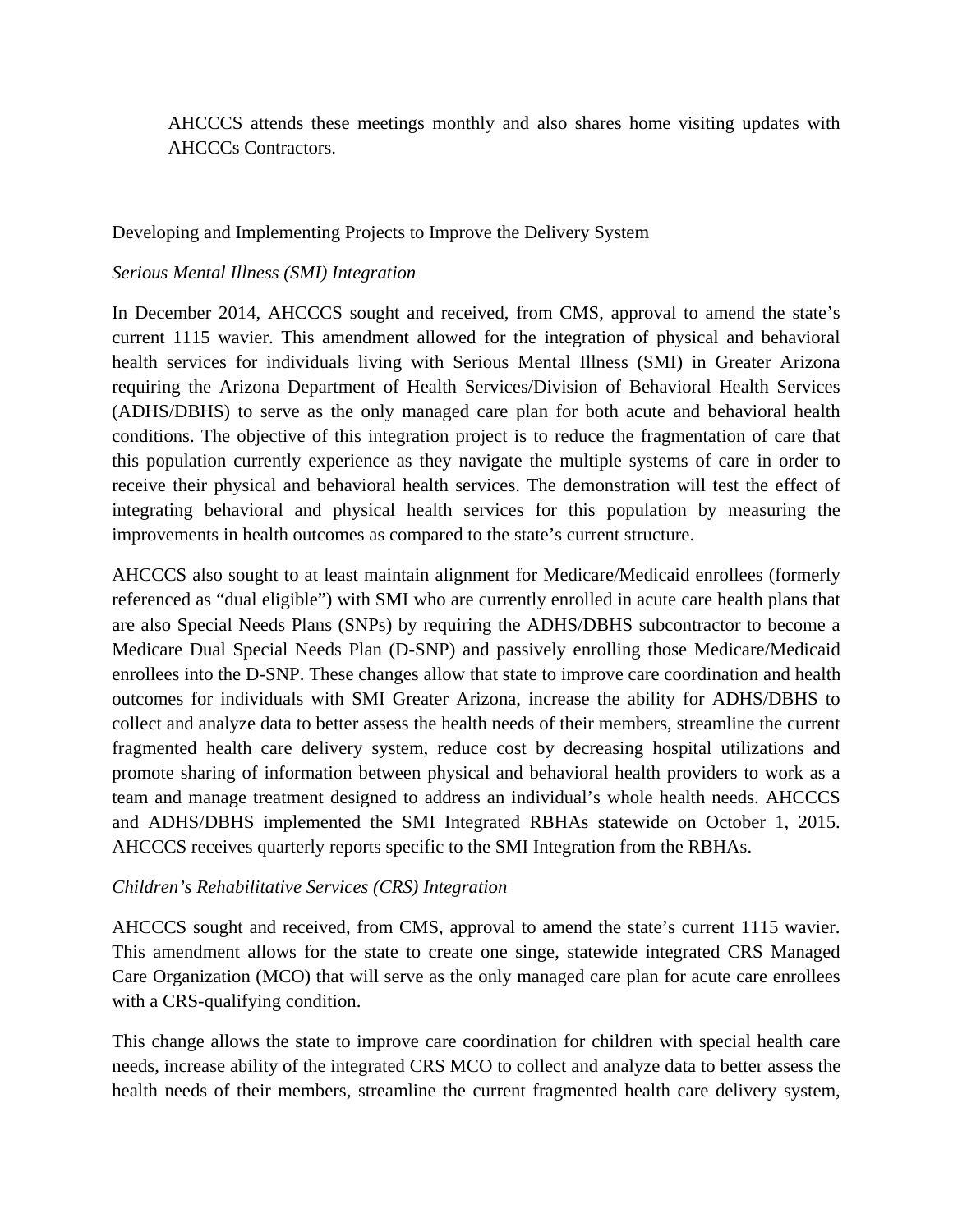improve health outcomes and promote sharing of information between CRS, acute and behavioral health providers.

### *Agency with Choice*

On January 1, 2013, AHCCCS implemented and instituted a new member-directed option, Agency with Choice. The option is available to Arizona Long Term Care System (ALTCS) members who reside in their own home. A member or the member's Individual Representative (IR) may choose to participate in the Agency with Choice option. Under the option, the provider agency and the member/IR enter into a formal partnership agreement. The provider agency serves as the legal employer of the Direct Care Worker and the member/IR serves as the day-today managing employer. Agency with Choice presents an opportunity for members interested in directing their own care who would also like the support offered by a provider agency. For provider agencies, the new option affords them an opportunity to support members in directing their own care.

During CYE 2012, AHCCCS worked in collaboration with a Development and Implementation Council comprised of ALTCS members, providers, community stakeholders and contractors. The Council's primary function was to provide input on programmatic changes AHCCCS needed to make in order to implement the new Agency with Choice member-directed option, including policy and form changes. The Council continues to meet on a regular basis; however, the role has now expanded to that of an ALTCS Advisory Council that discusses all issues and opportunities related to improving care and health outcomes for ALTCS members.

In CYE 2013, the primary focus was on supporting contractors to educate members/IRs about all the available service model options including member-directed options. In CYE 2014, AHCCCS prioritized the development of activities to monitor the progress and quality of the initiative in collaboration with the stakeholders and Contractors. These monitoring activities and tools have been drafted and reviewed by the respective stakeholder groups. The implementation of the monitoring activities and tools has been delayed and re-scheduled for CYE 2016 - 2017. AHCCCS continues to monitor the number of members electing the service model option. In CYE 2014, there was a 67% increase of member's election the option from the previous year.

- Develop and implement a case manager refresher training to ensure case managers are able to support members/IRs to make informed choices about electing member-directed options. Additionally, developing tools to educate case managers on how to assess whether or not the member/IR is fulfilling their respective roles and responsibilities and whether or not additional support is required.
- Develop and implement a provider assessment tool that helps providers and Contractors assess whether or not a provider agency is fulfilling its respective roles and responsibilities and whether or not additional technical assistance is required.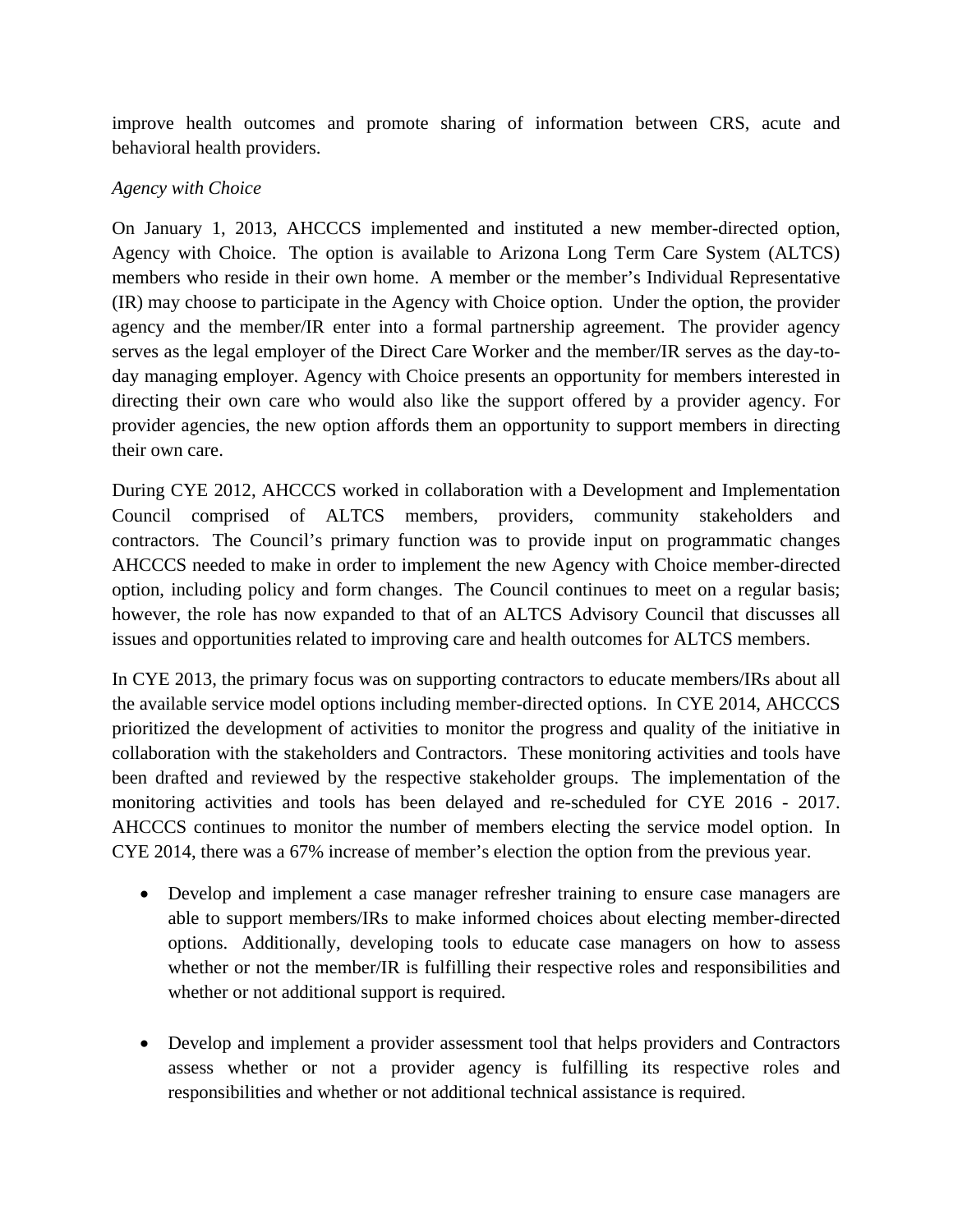#### *Direct Care Workforce Development*

Significant activities continue regarding the growing challenges related to ensuring the establishment of an adequate direct care (caregiver) workforce. The foundation for current activities began in March of 2004 when former Governor Napolitano formed the Citizens' Workgroup on the Long Term Care Workforce. The purpose of the Workgroup was to study the issue of the direct care workforce and provide recommendations regarding potential strategies to improve the workforce.

In an effort to address the recommendations outlined in a report issued by the Workgroup in April 2005, AHCCCS, the Department of Economic Security and the Department of Health Services funded and created a Direct Care Workforce Specialist position in 2007 to provide coordination for direct care workforce initiatives, including recruitment and retention, training, and raising the qualifications of direct care professionals in Arizona. Since 2007, the Workforce Specialist has coordinated the activity of the Direct Care Workforce Committee (DCWC), which has established training and competency standards for all in-home caregivers (housekeeping, personal care and attendant care).

Beginning October 1, 2012, AHCCCS formally incorporated the competency standards, training curriculum and testing protocol into its service specifications for attendant care, personal care and housekeeping. All in-home care givers are now required to pass standardized examinations based upon the competency standards established by the Committee in order to provide care to ALTCS members in their homes.

In CYE 2013, AHCCCS and Contractors initiated audits of the Approved Direct Care Worker Training and Testing Programs to ensure the programs were in compliance with AHCCCS standards pertaining to the training and testing of Direct Care Workers. Additionally, AHCCCS developed and implemented an online database to serve as a tool to support the portability or transferability of Direct Care Worker testing records from one employer to another employer. The online database also serves a secondary purpose to assist in monitoring compliance with the AHCCCS Direct Care Worker training and testing initiative. In April 2015, the full-scale implementation of the online testing records database went into effect. Additionally, AHCCCS has worked with Contractors to incorporate the online database requirements into the monitoring tools for agencies that provide direct care services and the auditing tool for the Approved Direct Care Worker Training and Testing Programs. AHCCCS continues to explore options internally with the Office of Clinical Quality Management to identify quality of care measures that may be utilized to assess the impact of the new competency and training standards on the quality of care received by members including measures pertaining to member satisfaction, hospitalization re-admittance (in-patient, emergency room visits, etc.) and incident reports. The priority for CYE 2016 is to incorporate tools within the database to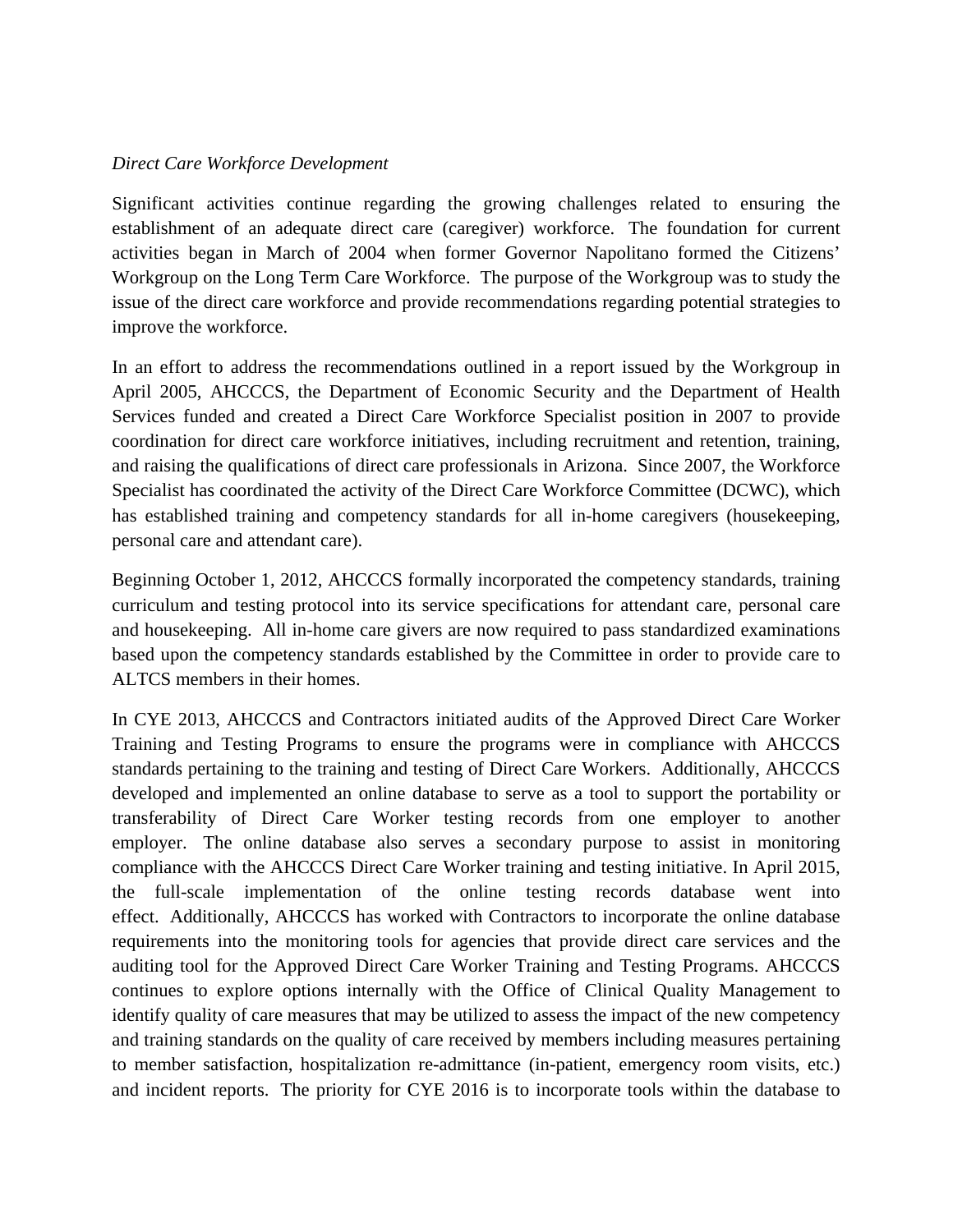check whether or not a Direct Care Worker is excluded from providing Medicaid/Medicare funded services.

### *Targeted Lead Screening Policy*

The Arizona Department of Health Services (ADHS) has developed a Targeted Screening Policy focused on geographic testing for children who are at higher risk of lead poisoning. The targeted policy is based on a three-pronged approach that takes into account high risk zip codes, Arizona Health Care Cost Containment System (AHCCCS) enrollment, and individual risk assessment. While ADHS has implemented targeted screening since 2003, the policy included universal screening for all children covered by AHCCCS in accordance with the CMS requirements. This policy has recently been revised through a collaborative effort between ADHS and AHCCCS to reflect the support of CMS as issued in an Information Bulletin (released March 30, 2012) recommending a targeted screening approach for children eligible for and enrolled in Medicaid Early Periodic Screening, Diagnostic and Treatment (EPSDT) services for States where less than 12 percent of children have lead poisoning and where 27 percent or fewer of houses were built before 1950. Arizona meets the requirements to pursue a targeted screening approach. While ADHS remains committed to preventing new cases of childhood lead poisoning from occurring, a combined effort with AHCCCS mandating member outreach and education related to the risks and prevention of lead poisoning in children support the new efforts currently under way. During the quarter, a policy went into effect to support the targeted screening approach for our Contractors to follow.

### *Arizona Association of Health Plans (AzAHP)*

The Arizona Association of Health Plans (AzAHP) is an Association comprised of most health plans that contract with AHCCCS for Medicaid business. The Association led an effort, with the support of AHCCCS, in selecting and implementing a credential verification organization (CVO) that would be utilized by all AHCCCS Contractors. The purpose of moving this initiative forward was to reduce the burden of submission of applications, documents and attestations on providers that are contracted with multiple Medicaid health plans. The credentialing process for primary source verification was implemented in the first quarter of this fiscal year. This process has reduced inefficiencies with different Contractors credentialing the same panel of physicians. AHCCCS requested that the Association expand these efforts to include behavioral health credentialing and tracking of provider training in developmental screening tools and primary care physician application of fluoride varnish. During the quarter, AzAHP and AHCCCS worked on policy language to support expedited credentialing processes for oral health practitioners that joined an existing practice or served in a covering role. AzAHP and AHCCCS also discussed the addition of certain behavioral health professional credentialing and site visit requirements to reflect the integration of dual Medicare and Medicaid members in the Acute Managed Care Organizations.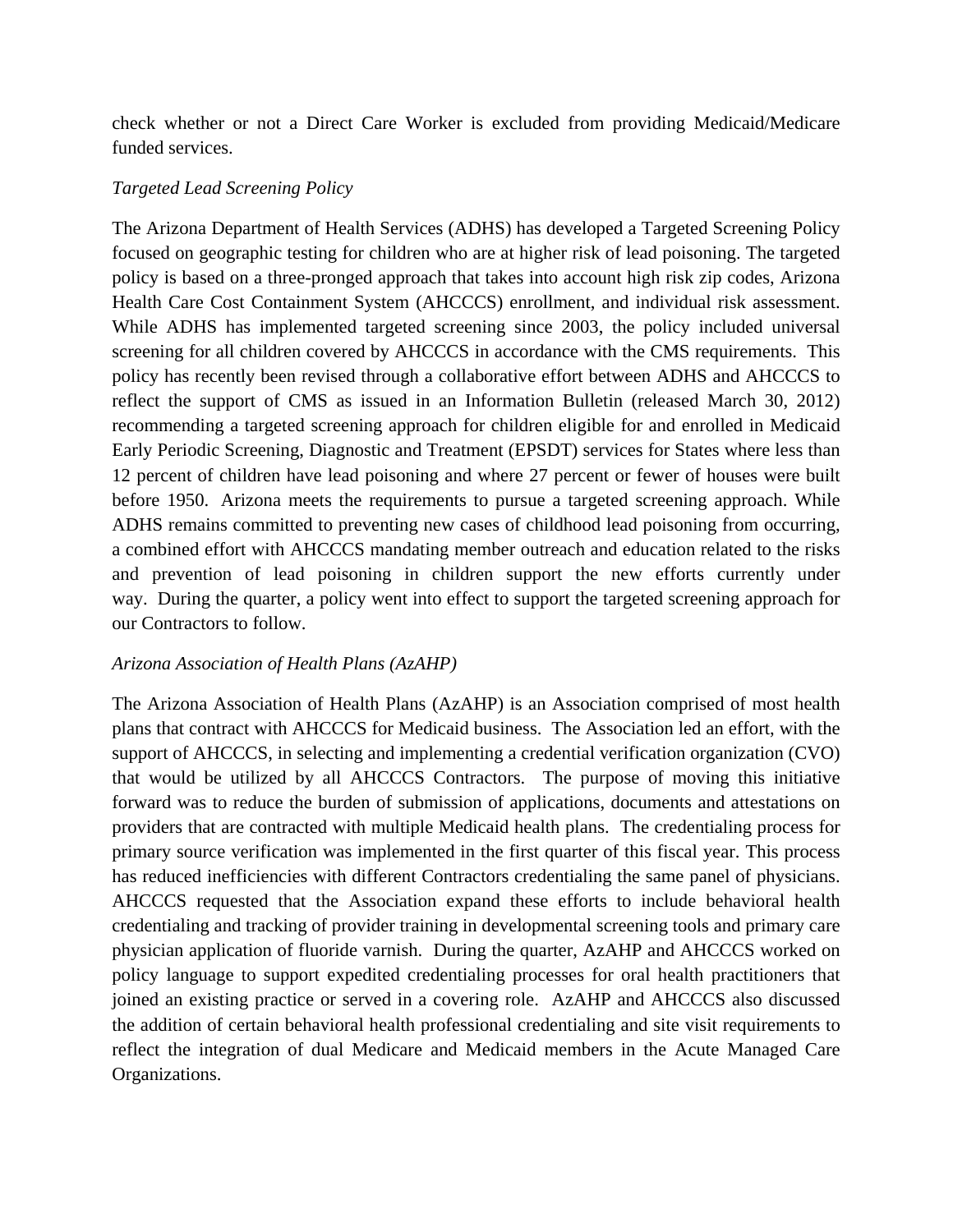### *Emergency Department Diversion*

AHCCCS and its contracted managed care organizations ("MCOs") have continued their aggressive efforts to develop and implement interventions that ensure appropriate ED utilization.

For example, in support of the Mesa Fire and Medical Department ("MFMD"), the MCOs endorsed a successful federal "Innovation" grant application that is helping to establish, in the East Valley, an innovative approach aimed at better care for patients, improved health for our communities, and lower costs by improving the delivery of emergency services in our health care system.

In collaboration with private sector partners, including several of the MCOs that serve the region, the MFMD paramedicine program utilizes nurse practitioners who are able to prescribe medications and provides behavioral health services through their emergency response team to eliminate the need to transport all patients to the hospital emergency room. Instead, they fully treat patients at the location to which they are dispatched, eliminating the costly need to admit them to the hospital. In addition, the emergency team can schedule a return visit for a patient checkup to monitor symptoms or medication, if needed. This eliminates the potential of a second call from the same patient for emergency services. MFMD's program will result in an annual net savings of millions of dollars to Medicare, Medicaid, and all health care payers in the Mesa-Phoenix area.

# Developing/Assessing the Quality and Relevance of Care/Services for Members

### *Identifying Priority Areas for Improvement*

AHCCCS has established an objective, systematic process for identifying priority areas for improvement. This process involves a review of data from both internal and external sources, while also taking into account such factors as the prevalence of a particular condition and population affected, the resources required by both AHCCCS and Contractors to conduct studies and effect improvement, and whether the areas currently are priorities of CMS or state leadership and/or can be combined with existing initiatives. Of importance is whether initiatives focused on the topic area are actionable and would result in improved quality improvement, member satisfaction and system efficiencies. Contractor input is also sought in prioritizing areas for improvement.

During quarter one, one initiative continued for specific Contractor involvement and improvement, increasing oral health participation for the EPSDT population. This topic is being promoted through an AHCCCS/Contractor collaborative workgroup, with external stakeholders also being invited to participate to give presentations on community efforts.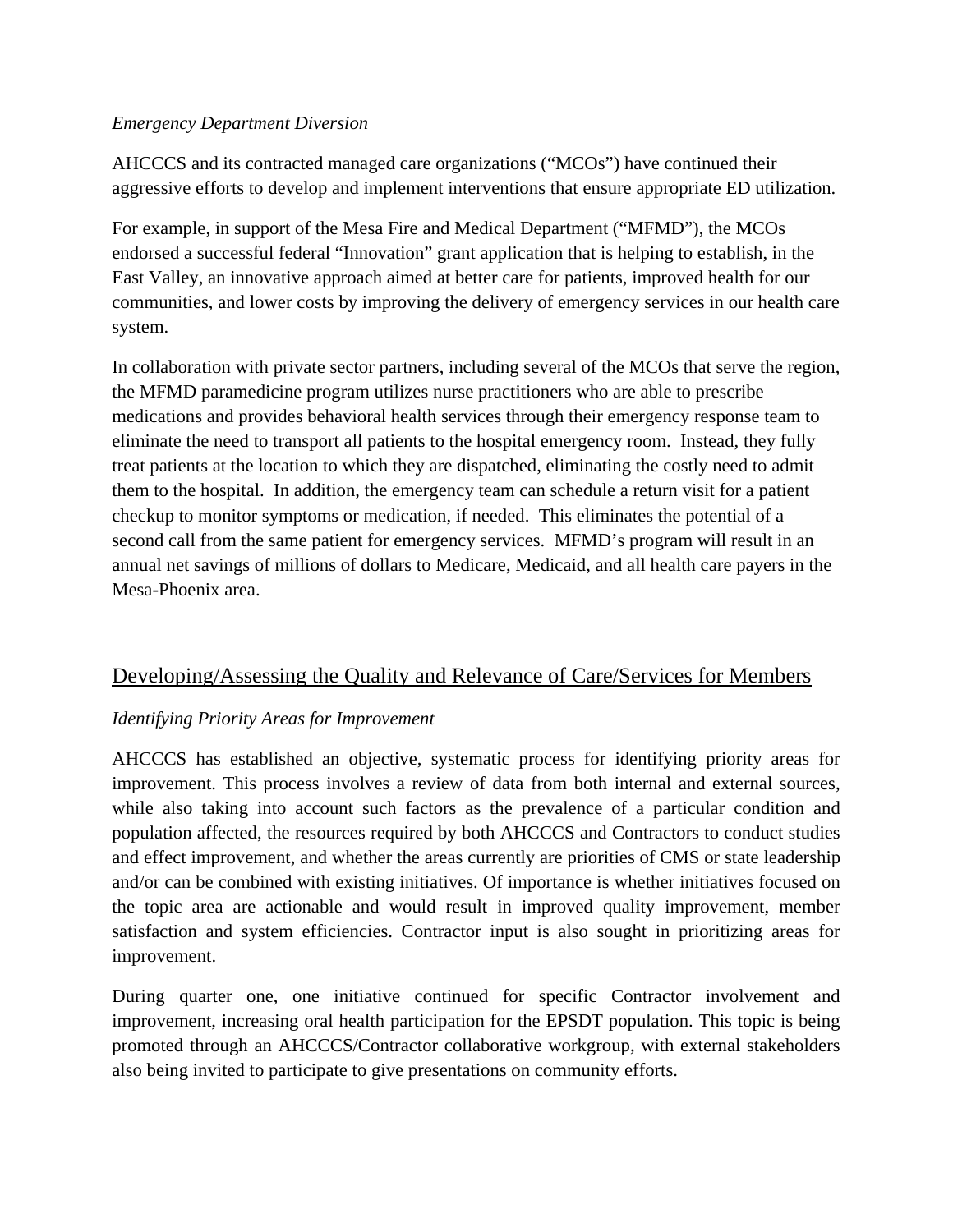• CMS Oral Health Initiative – Based on the CMS directives of improving preventative oral health care by 10 percent and increasing dental sealants on permanent molars of 6-9 year olds by 10 percent, AHCCCS formed a collaborative workgroup to drive these improvements across the state. All AHCCCS Contractors have agreed to share data and implement interventions relevant to this initiative; all Contractors have joined the workgroup that is driving the intensive planning efforts related to these directives. Officially this collaborative ended this quarter. During quarter one AHCCCS and the Contractors met to discuss expectations going forward.

During quarter one, AHCCCS continued efforts to improve postpartum care. Arizona was one of eleven states selected for an initiative focusing on maternal and infant health.

• The Center for Medicaid and CHIP Services (CMCS) Maternal and Infant Health Initiative: Improving Postpartum Care Action Learning Series – Arizona was selected along with 11 other states to participate in this initiative. While the project officially ended last quarter, AHCCCS still participates in quarterly webinars related to improving postpartum care. Additionally, more states have joined the initiative and this has resulted in increased collaborative efforts for the participating states.

## *Requesting Grant Funding Opportunities*

The demonstration grant for Testing Experience and Functional Assessment Tools in Community-Based Long-Term Services and Supports, known as TEFT, is designed to test quality measurement tools and demonstrate e-health in Medicaid long term care services and supports. The TEFT grant funding was awarded on April 1, 2014 and will conclude on March 31, 2018, with year one designated to plan and complete work plans outlining all components, which will map the implementation phase for Years two through four. AHCCCS was initially awarded \$343,000 for the first year and will be eligible to receive a non-competitive grant award up to a total of \$3.5 million for years two through four.

The purpose of the TEFT grant is to support States in furthering adult quality measurement activities under section 2701 of the Patient Protection and Affordable Care Act. The TEFT grant advances the development of two national, rigorously tested tools that can be used across all beneficiaries using Community-Based Long Term Services and Supports (CB-LTSS), an area in need of national measures. Additionally, the grant offers funding and technical support to demonstrate the use of a Personal Health Record (PHR) and test new electronic standards for interoperability among long term services and supports data.

During this quarter AHCCCS requested and received approval to discontinue involvement in two components of the TEFT Grant. AHCCCS is no longer pursuing the HITECH components, which include eLTSS Standards for Home and Community Based populations and a Personal Health Record for Long Term Supports and Services recipients. The change in scope came from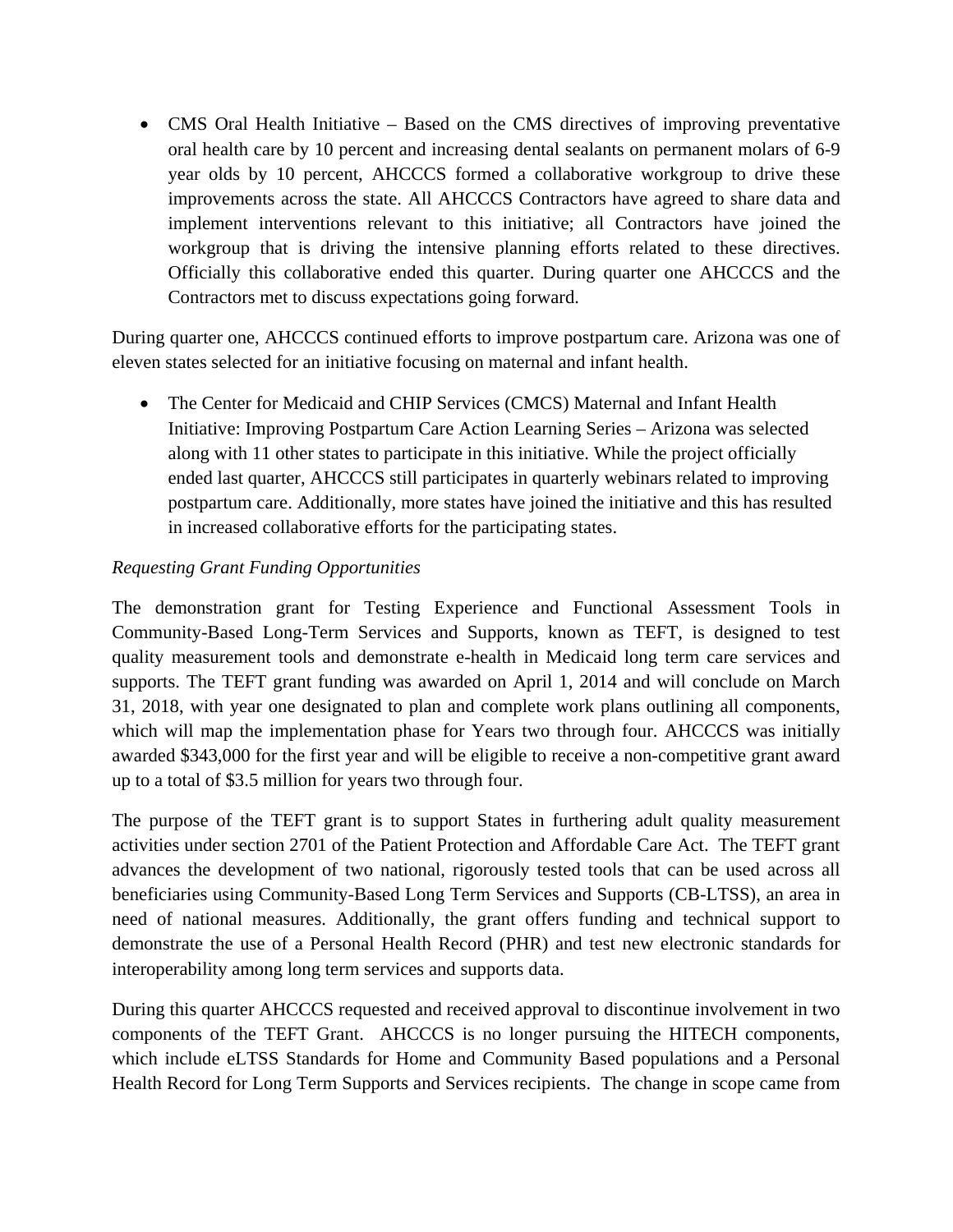AHCCCS' shifting priorities, including a focus on implementing the new HCBS Rule and the upcoming Request for Proposals (RFP) cycle for ALTCS Contractors.

### *Establishing Realistic Outcome-Based Performance Measures*

AHCCCS has long been a leader in developing, implementing and holding Contractors accountable to performance measure goals. AHCCCS developed and implemented HEDIS-*like* measures, before HEDIS existed. AHCCCS' consistency in performance expectations has resulted in many performance measures performing at a rate close to the NCQA HEDIS national Medicaid mean. For AHCCCS, the HEDIS-*like* measures have been a reasonable indicator of health care accessibility, availability and quality. AHCCCS has transitioned to measures found in the CMS Core measure sets that provide a better opportunity to shift the system towards indicators of health care outcomes, access to care, and patient satisfaction. This transition will also result in the ability to compare AHCCCS' rates with those of other states as the measure sets are implemented.

AHCCCS has developed new performance measure sets for all lines of business. Additional measures have been added to contracts for all lines of business, these measures largely include preventative measures for adults such as; Adults Access to Care, Breast Cancer Screening and Cervical Cancer screening. The new measures and related Minimum Performance Standards/Goals became effective on October 1, 2014 which aligns with the start of a new contract period for all lines of business. The AHCCCS decision to transition to a new measure set was partially driven by a desire to align with measures sets such as the CHIPRA Core Measure Set, the Adult Core Measure Set, Meaningful Use, and others measure sets being implemented by CMS. AHCCCS has also updated the measure sets with contracts to reflect changes on measures implemented by CMS for the current contract year.

It is AHCCCS' goal to continue to develop and implement additional Core measures as the data sources become valid and reliable. Initial measures were chosen based on a number of criteria, which include greatest need for members, system ability to impact/improve results, alignment with national measure sets, and comparability across lines of business.

The health care system is evolving in relation to measuring quality. It is in a transitional phase in that what has existed as data sources and methodologies will no longer be enough. Yet, the systems, data sources and processes to fully achieve the next level in clinical outcomes and satisfaction measures are not yet fully developed or implemented such as electronic health records, health information exchange data and information that will be available through public health connectivity. Transitioning the AHCCCS measure sets is anticipated to support the adoption of electronic health records and use of the health information exchange which will, in turn, result in efficiencies and data/information that will transform care practices, improve individual patient outcomes and population health management, improve patient satisfaction with the care experience, increase efficiencies and reduce health care costs.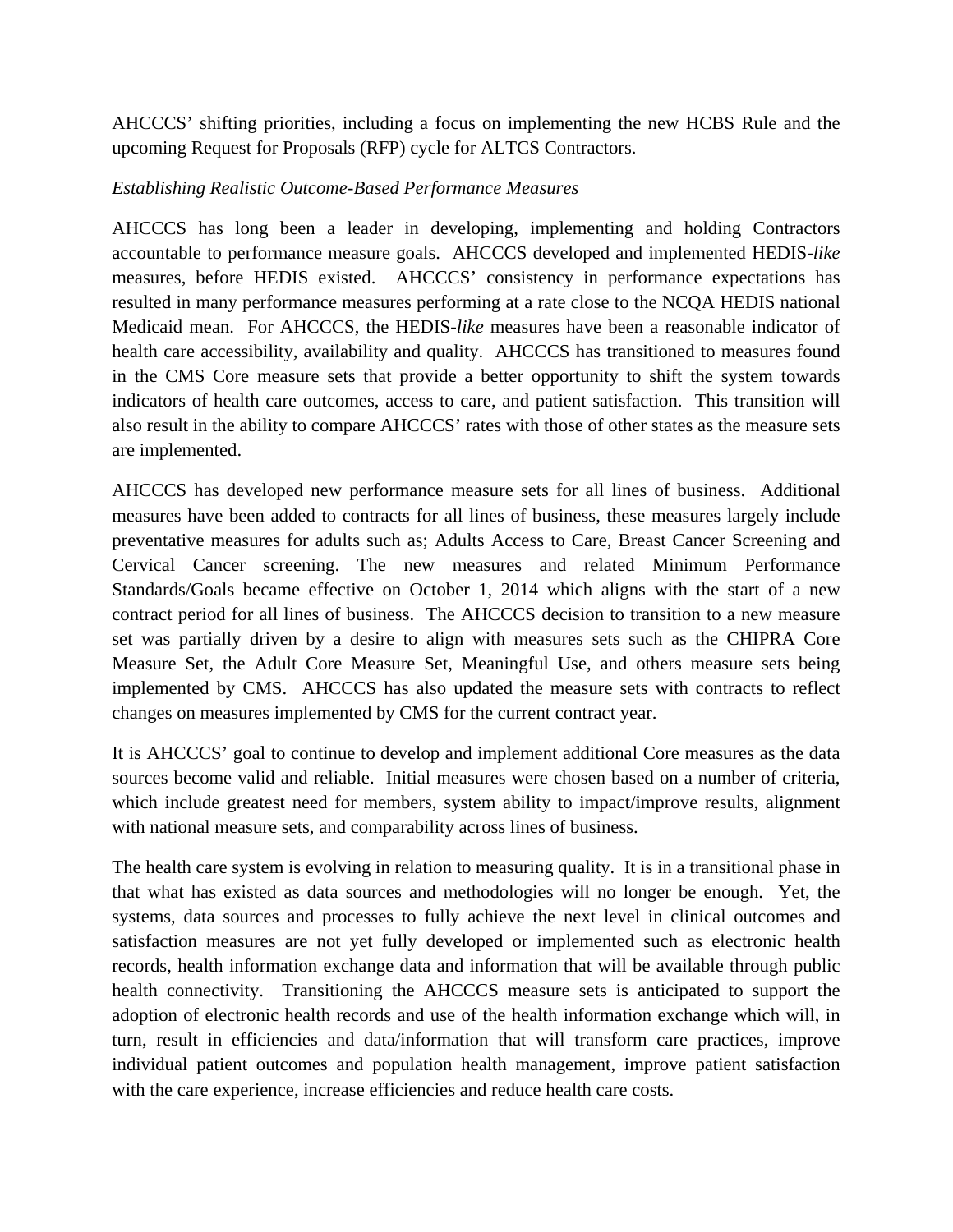# Identifying, Collecting and Assessing Relevant Data

### *Data Exchange*

AHCCCS continues a quarterly data-sharing process with Contractors that began in Quality Improvement (QI) in 2014, this process facilitates the sharing of claim and encounter data with all AHCCCS Contractors regarding the members that were assigned to their care. The purpose of this process is to eliminate any "blind spots" for services provided to members shared by multiple programs. Contractors are required to use this information to develop short and long term strategies to improve care coordination for their members. The most recent quarter of data was provided to all Contractors in October 2015.

### *Performance Measures*

AHCCCS has implemented several efforts over the past few years in preparation for the performance measure transition described above. First and foremost, the Agency undertook extensive internal planning efforts, including evaluation of new requirements, future goals and desired capabilities, as well as barrier identification and associated risk. One risk that was identified was the possibility that the information system and data analytic staff resources were reduced which would not allow the level of review and validation of performance measure programming necessary to ensure the validity and accuracy of Performance Measures. To address this concern, the Agency is utilizing its External Quality Review Organization to perform the measurement calculations for the CYE 13 and CYE 14 measurement periods. AHCCCS has finalized the contract with an external vendor to support future performance measurements.

Contractors have been provided the data to enhance their planning and implementation efforts related to the new performance measures as well as the sustaining/improving continuing measures. Some of these efforts will include new work groups, new reporting mechanisms, increased opportunities for technical assistance, a more transparent reporting process with plans for proactive reporting prior to the end of the measurement period so that Contractors can make necessary adjustments/final pushes and payment reform initiatives that align with performance measure thresholds.

# Performance Improvement Projects

### *Providing Incentives for Excellence and Imposing Sanctions for Poor Performance*

AHCCCS regularly monitors Contractors to ensure compliance with contractually-mandated performance measures. Contracts outline Minimum Performance Standards (MPS) that the Contractor must meet and Goals that the Contractor should strive to achieve. Those measures are evaluated to determine what regulatory actions should be taken. At a minimum, measures that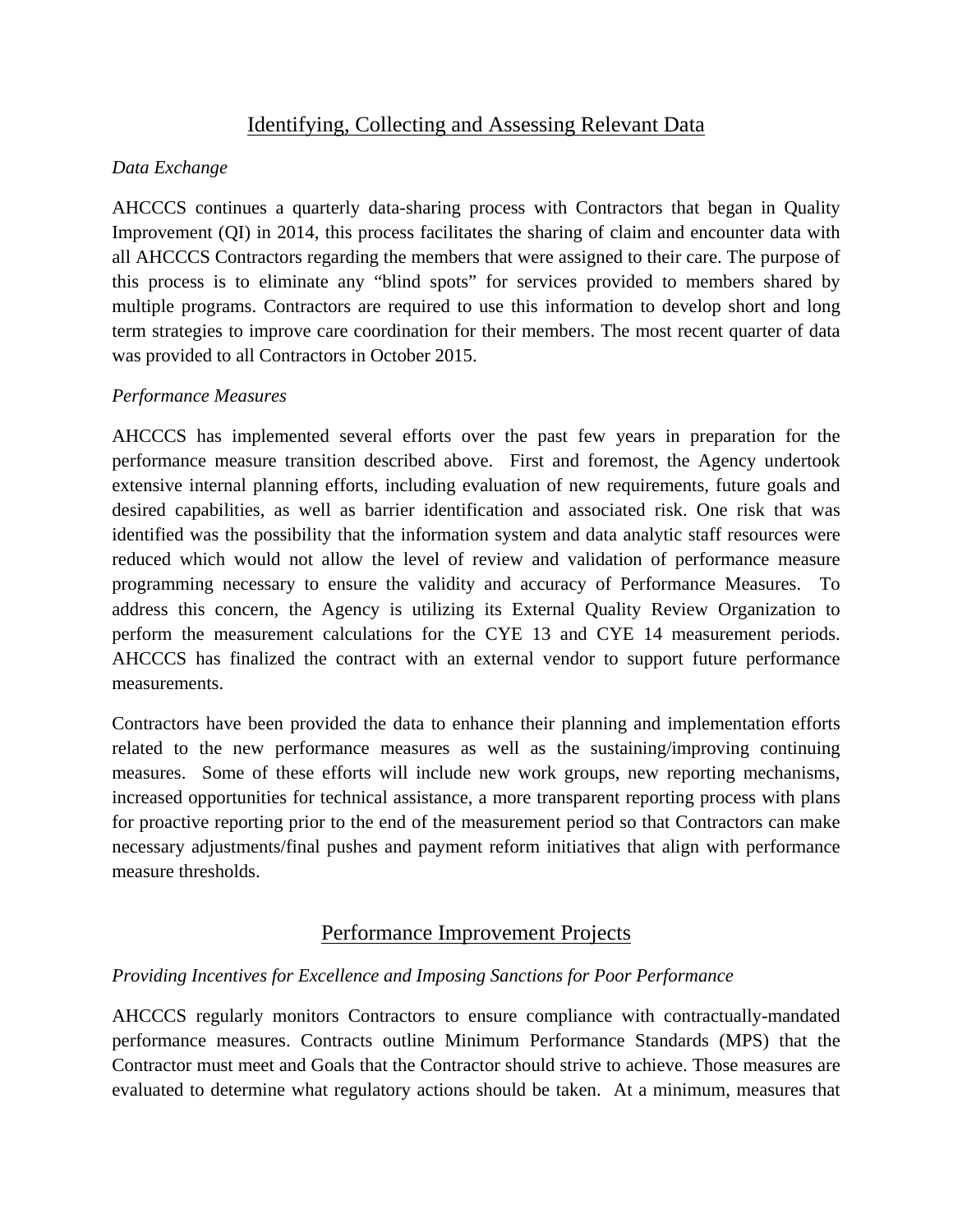fail to meet the MPS will require a Corrective Action Plan. Additional actions could include mandatory technical assistance, Notices to Cure, and financial sanctions.

AHCCCS has implemented a payment reform initiative (PRI) for the Acute Care population that is designed to encourage Contractor activity in the area of quality improvement, particularly those initiatives that are conducive to improved health outcomes and cost savings, and those related to child and adolescent health. This PRI process will be performed annually on a contract year basis. Starting with FFY15, AHCCCS has also implemented a payment reform initiative for the ALTCS EPD population as well. The EPD Quality Measures target ED Utilization, Readmissions, Diabetes Management and Flu Shots.

The Acute Care requirement of total payments under all contracts executed with health care providers governed by shared-savings arrangements increases to 10 percent in FFY15. For ALTCS EPD a minimum of five percent of the value of total payments under all EDP contracts executed (1.5% for D-SNP contracts) with health care providers must be governed by sharedsavings arrangements.

### *Performance Improvement Projects (PIPs)*

AHCCCS has a Performance Improvement Project under way with Contractors for all lines of business, which is designed to improve enrollee health outcomes and satisfaction.

• E-Prescribing - The purposes of this Performance Improvement Project (PIP) is to increase the number of prescribers electronically prescribing at least one prescription and increase the percentage of prescriptions which are submitted electronically, in order to improve patient safety. The baseline measurement period for this PIP is Contract Year Ending (CYE; federal fiscal year) 2014. Baseline data has been collected, validated and released to Contractors.

Additional PIPs that are currently under development include the following:

• Developmental Screening - The purpose of the Developmental Screening PIP is to increase the number of early life screenings for members at 9-, 18-, and 24-months of age to ensure that developmental delays are identified early and referred for appropriate follow-up and treatment. The PIP measure will focus on the number of children who receive a developmental screening at the appropriate age intervals versus the total number of children in each age group. Although not formally tied to the PIP measurement, AHCCCS will be evaluating whether or not follow-up appointments are scheduled and maintained for any concerns identified through the screening process. Additionally, AHCCCS will monitor the care coordination process and Contractor oversight of the screening and referral processes. The baseline measurement will be reflective of Contract Year Ending (CYE; *federal fiscal year*) 2016.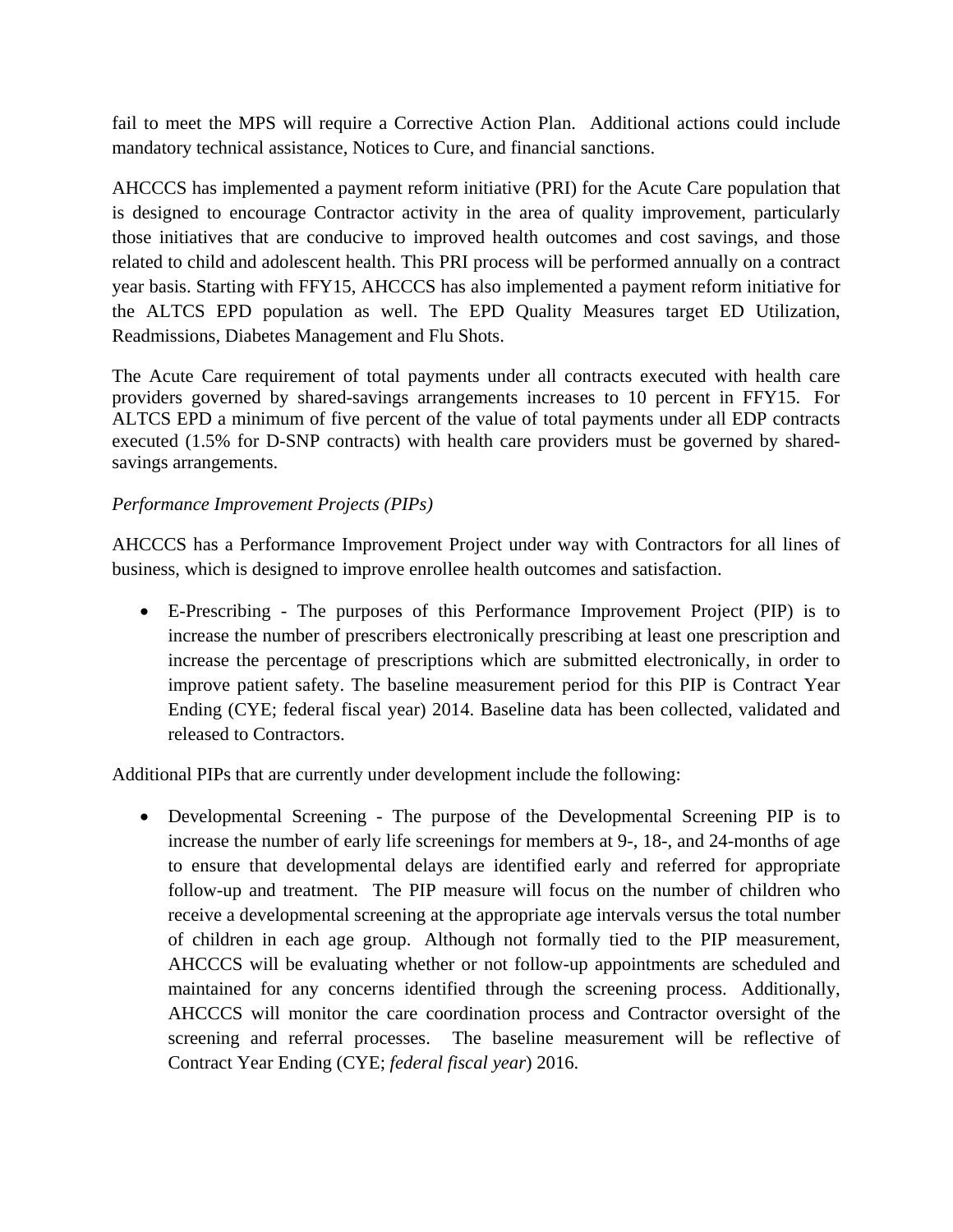• Opioid Mis- and Over-Prescribing and CSPMP Database Utilization - The purpose of this PIP is to increase the number of prescribers registered and accessing the Board of Pharmacy Controlled Substance Prescription Monitoring Program (CSPMP) Database and to reduce the number of unexpected deaths and adverse outcomes related to opioid over- and mis-prescribing. There will be two measurements for this PIP. The first will focus on the number of prescribers that have registered with the CSPMP database and have logged on to (actively use) the database. The second measure will focus on the utilization rate of the CSPMP database prior to prescribing opioids to AHCCCS members. The baseline measurement will be reflective of Contract Year Ending (CYE; *federal fiscal year*) 2016.

# *Sharing Best Practices*

AHCCCS makes a point to acknowledge best practices (and worst practices) and share those practices with other Contractors when appropriate. In addition, AHCCCS regularly reviews national projects and interventions that could potentially be replicated in Arizona in order to drive quality improvement. AHCCCS also participates in many learning collaboratives with other states, national agencies and CMS, which allows for gathering and sharing of best practices. Examples of these collaborations include:

- Regional, All-State, and Community of Practice calls and webinars related to implementation and oversight of Meaningful Use
- OTAG calls with CMS
- OTAG calls with CMS
- CMS Oral Health Technical Assistance Calls
- CHCS Oral Health Learning Collaborative

# Including Medical Quality Assessment and Performance Improvement Requirements in AHCCCS Contracts

Contracts with health plans are reviewed to ensure that they include all federally required elements prior to renewal. As noted above, revisions were incorporated into contracts to continue incentivizing improvement in performance.

# Regular Monitoring and Evaluating of Contractor Compliance and Performance

AHCCCS monitors and evaluates access to care, organizational structure and operations, clinical and non-clinical quality measurement and performance improvement outcomes through the following methods.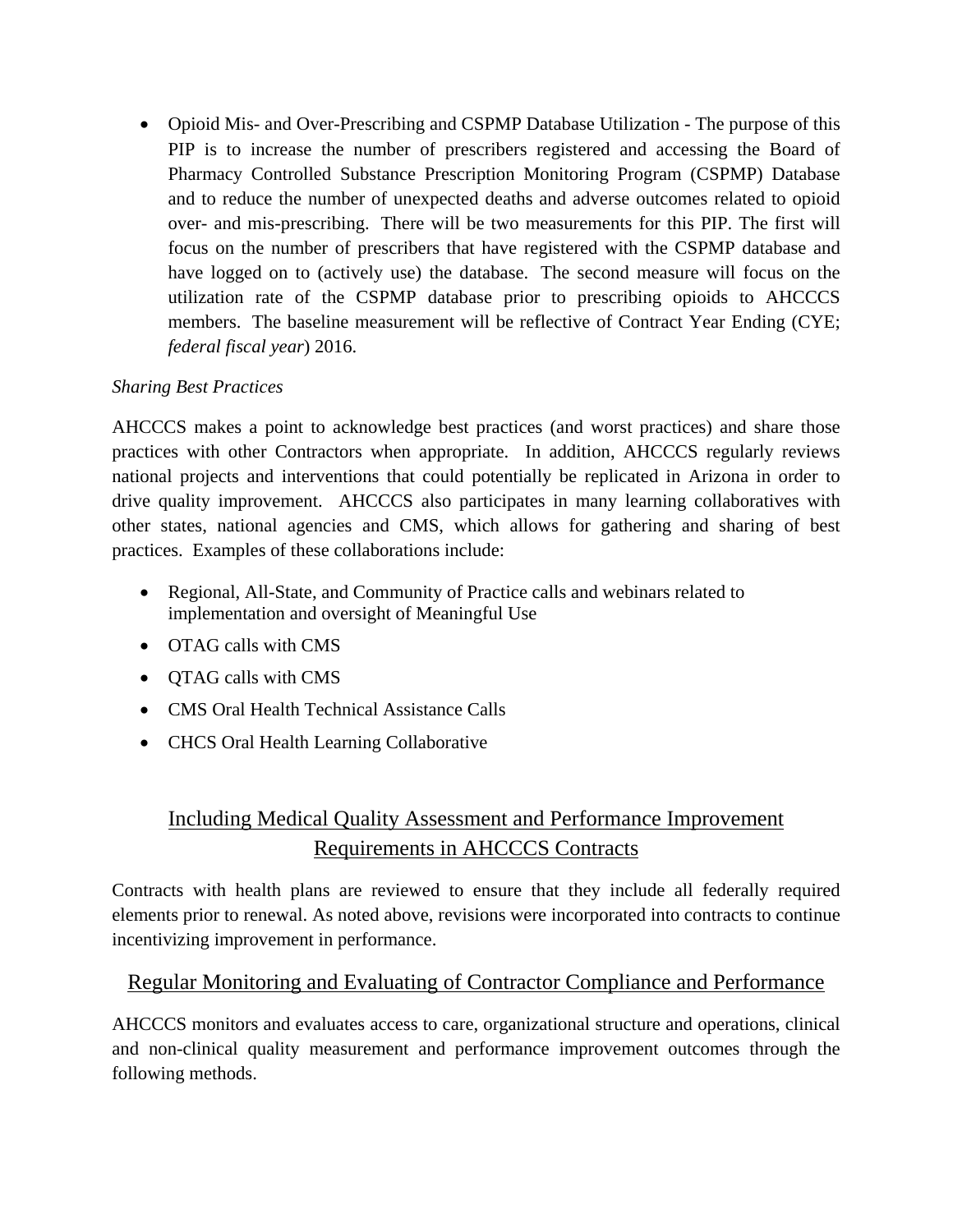- *On-site Operational Reviews Operational and Financial Reviews (ORs) are used by* AHCCCS to evaluate Contractor compliance related to access/availability and quality of services, including implementation of policies and procedures and progress toward plans of correction to improve quality of care and service for members. During this quarter AHCCCS finalized plans for the upcoming ORs on all Contractors.
- *Review and analysis of periodic report* A number of contract deliverables are used to monitor and evaluate Contractor compliance and performance. AHCCCS reviews, provides feedback and approves these reports as appropriate.
	- o Quarterly EPSDT and Adult Monitoring Reports AHCCCS requires CRS, Acute, ALTCS and RBHA Contractors to submit quarterly EPSDT and Adult Monitoring Reports demonstrating their efforts to sustain or improve annual performance rates for all contractually mandated performance measure as well as their efforts to inform families/caregivers and providers of EPSDT/Adult services. AHCCCS has developed a template for Contractors to report data on member and provider outreach, as well as Contractor rates for various EPSDT and adult services. The template prompts Contractors to evaluate the effectiveness of activities, including care coordination, follow up and new or revised interventions to improve quality and access to care. These reports were received and reviewed during the quarter.
	- o Annual Plans QM/QI, EPSDT, MCH and Dental AHCCCS requires all lines of business to submit an annual plan which will address details of the Contractors methods for achieving optimal outcomes for their members. A separate report is submitted for Quality Management and Improvement (QM/QI). During this quarter annual plans were received by all Contractors and are currently under review.
- *Review and analysis of program-specific Performance Measures and Performance Improvement Projects -* AHCCCS considers a Performance Improvement Project (PIP) as a planned process of data gathering, evaluation, and analysis to determine interventions or activities that are anticipated to have a positive outcome. PIPs are designed to improve the quality of care and service delivery and usually last at least four years. While Contractors may select and implement their own PIPs to address problems specific to their plans, AHCCCS mandates other program-wide PIPs in which Contractors must participate, and monitors performance until each Contractor meet requirements for demonstrable and sustained improvement.

Another method by which AHCCCS monitors the quality and appropriateness of care provided to members is through Performance Measures. Contractors submit encounter data to AHCCCS, which measures each plan's performance and evaluates its compliance in meeting contractual performance standards for specific health care services. Under their contracts with AHCCCS, Contractors are required to improve their rates for Performance Measures and achieve specific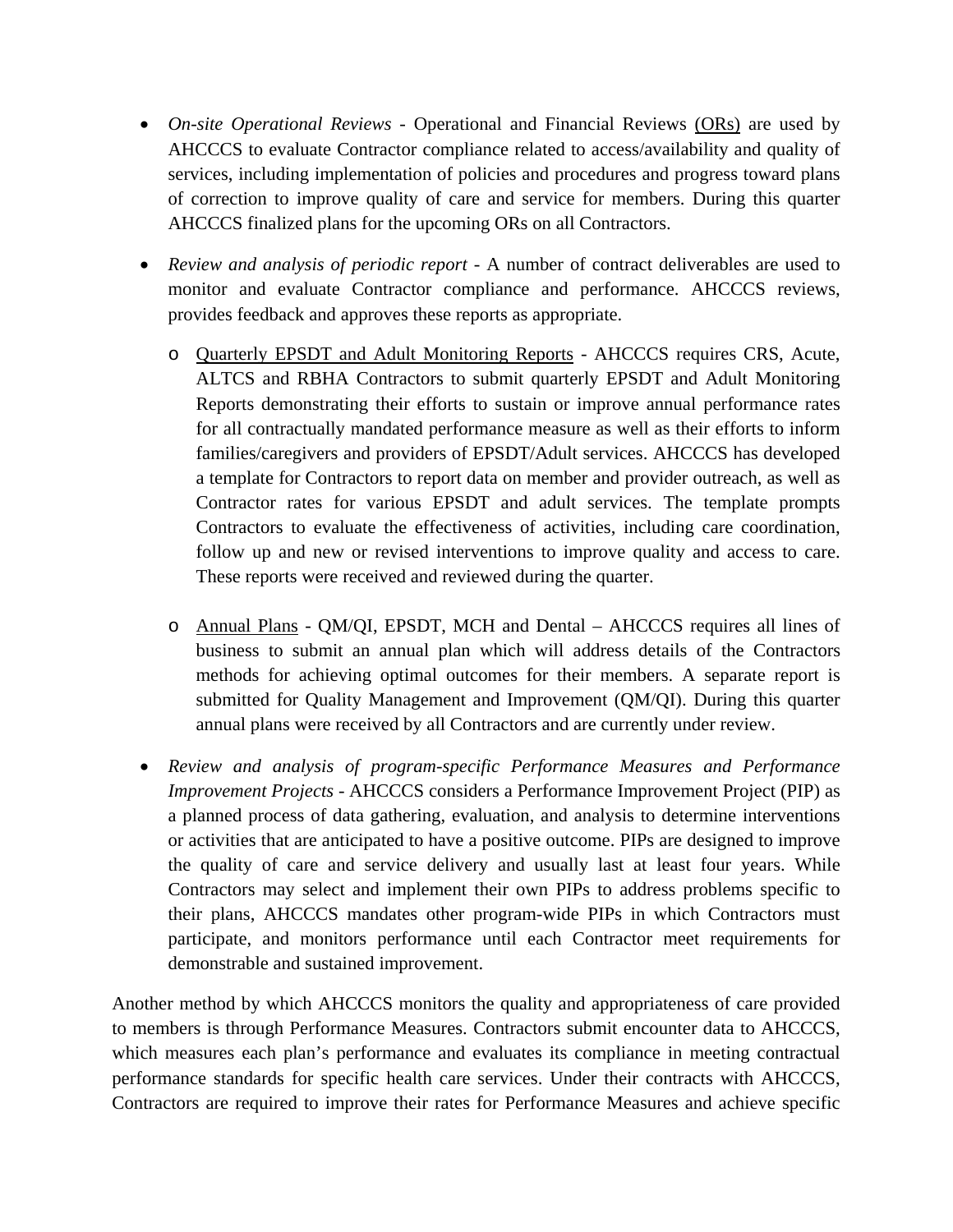goals for each. AHCCCS requires corrective action plans from Contractors that do not meet the Minimum Performance Standard, or that show a statistically significant decline in their rates. Contractors also could face significant financial sanctions if they do not improve performance to a level that meets or exceeds the minimum standard.

• *External Quality Reviews -* AHCCCS has selected a vendor as a result of a Request for Proposal (RFP). The vendors' contracts began April 1, 2014.

# Maintaining an Information system that Supports Initial and Ongoing Operations

The AHCCCS Data Decision Support (ADDS) system provides greater flexibility and timeliness in monitoring a broad spectrum of data, including that supports ongoing operations and review of quality management and performance improvement activities. Enhancements have been made to the ADDS function that generates Performance Measure data. The system is used to support performance monitoring, as well as provide data through specific queries to guide new quality initiatives. In addition, AHCCCS has an ongoing process of reviewing and updating its programming for collecting and analyzing Performance Measures according to HEDIS-like specifications through the ADDS data warehouse. Measures are validated against historical data, as well as individual recipient and service records in PMMIS, to ensure accuracy and reliability of data.

# Reviewing, Revising and Beginning New Projects in any given Area of Quality Strategy

Review and revision of the components of the Quality Strategy is an ongoing process for AHCCCS. The Quality Strategy is aligned with federal Medicaid Managed Care requirements, including the CMS toolkit, and links to other significant documents, including annual External Quality Review reports, the AHCCCS Five Year Strategic Plan, AHCCCS E-Health Initiative, managed care contracts and other Agency reports. The Quality Strategy was last revised in July 2012 and received approval from the State Medicaid Advisory Committee in October 2012. Ahead of the anticipated release of the Final Rule for Medicaid Managed Care, AHCCCS has suspended the Quality Strategy revisions until final guidance is available. Due to the numerous implications for the Quality Strategy, AHCCCS has opted for a comprehensive review of the Strategy once the new requirements are known, in order to eliminate duplication of effort.

# Wavier Evaluation Planning

In preparation for the forthcoming 1115 Waiver Evaluation Process, detailed tracking forms were developed to outline all needed data, responsible parties, and timelines. These activities are being overseen by the Clinical Quality Management (CQM) Unit at AHCCCS. Planning meetings were held with everyone responsible for data collection to ensure that there were no gaps in the evaluation process.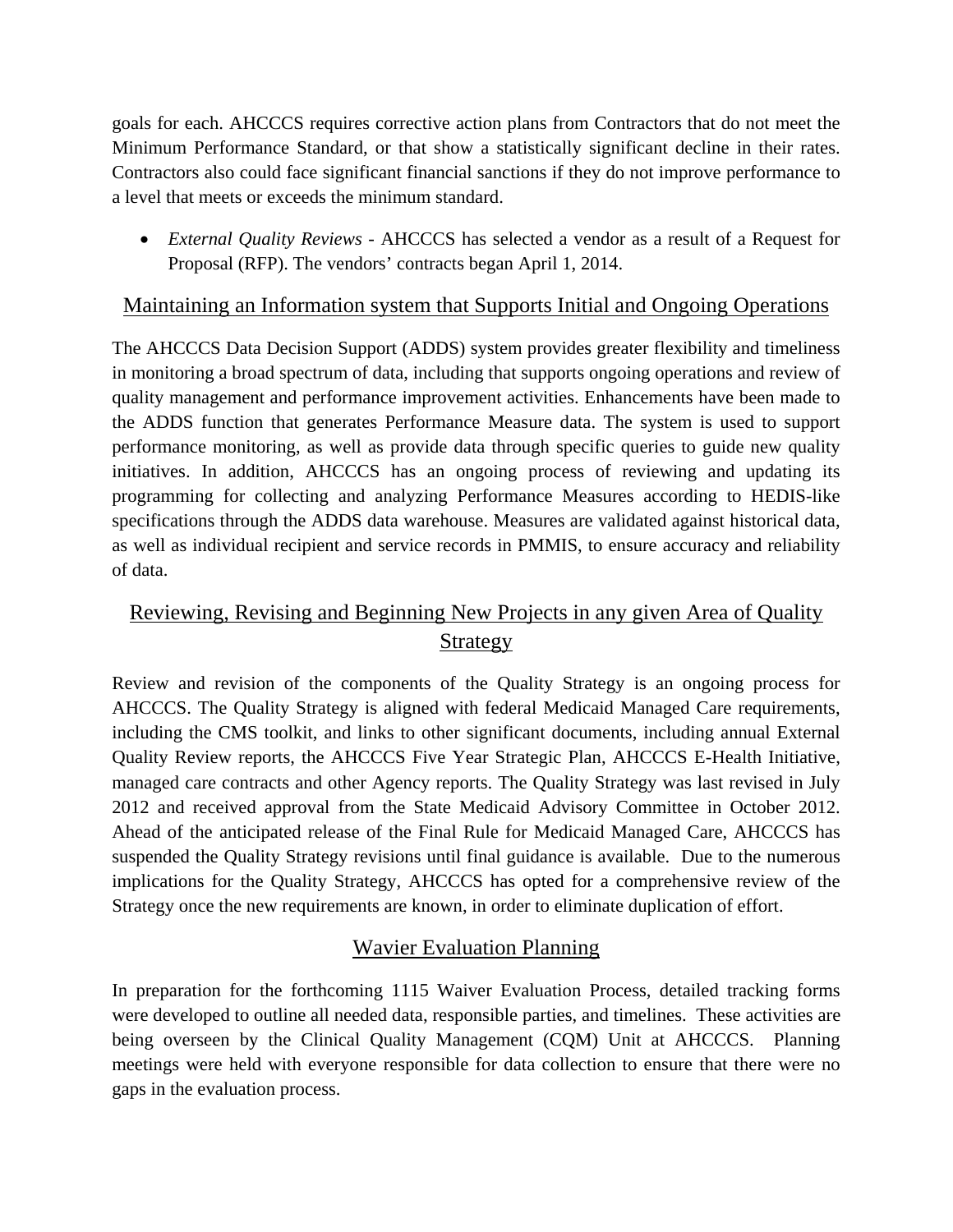Planning regarding the many different independent evaluation components were addressed during the quarter. It has been determined that HSAG (AHCCCS' EQRO) will take the lead on many of the independent evaluations. The scope of work and other details related to these processes have been outlined. CQM will be the point of contact for AHCCCS as HSAG begins the evaluation process.

During quarter one, internal monitoring meetings were held to ensure that all baseline data is collected, that independent evaluation components are moving as they should, and that the detailed evaluation plan was scoped and put out as a Task Order in order to procure a vendor to complete the actual independent evaluation work. CQM will be the primary point of contact for these efforts; however, representatives from the Director's Office, Intergovernmental Relations, Office of Business Intelligence, Administrative Legal Services, and many units within DHCM will be involved also.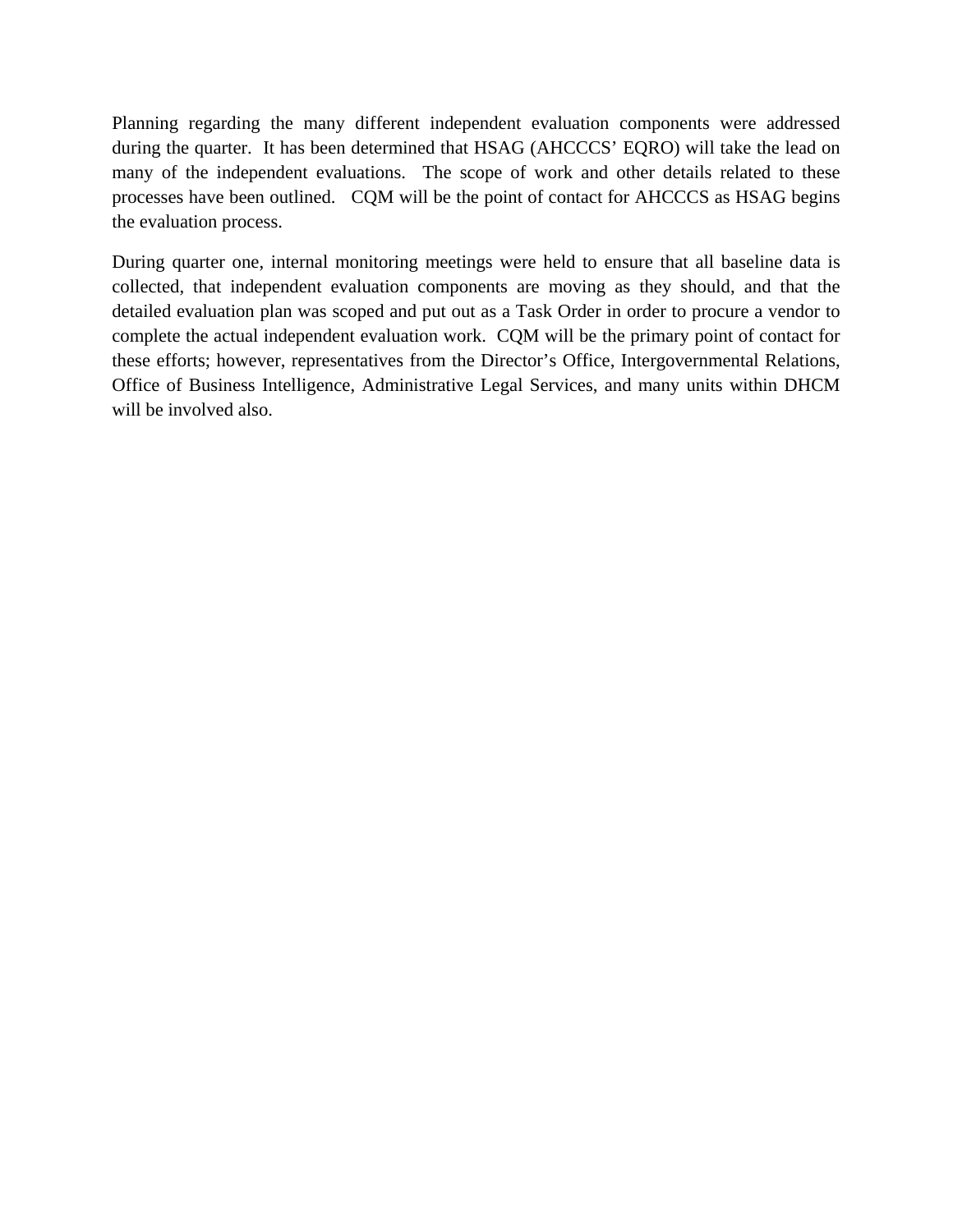#### Arizona Health Care Cost Containment System (AHCCCS) Quarterly Random Moment Time Study Report October 2015 – December 2015

The October through December 2015 quarter for the Medicaid School Based Claiming (MSBC) program Random Moment Time Study (RMTS) was completed successfully with the administrative, direct service, and personal care time study cost pools.

#### *Active Participants*

The "*Medicaid Administrative Claiming Program Guide*" mandates that all school district employees identified by the district's RMTS coordinator as being qualified to provide direct services or administrative activities participate in a RMTS. Staff rosters are updated by RMTS coordinators on a quarterly basis to ensure accuracy of participants in the time study. The table below shows the number of participants in the administrative, direct service, and personal care time study staff pools at the beginning of the quarter.

| <b>Staff Pool</b> | October – December 2015 |
|-------------------|-------------------------|
| Administrative    | 3.254                   |
| Direct Service    | 3.143                   |
| Personal Care     | 4 572.                  |

The table below demonstrates the administrative, direct service, and personal care time study achieved the 85% return rate in the October to December 2015 quarter.

The return rate reflects number of responses received divided by the total number of moments generated per quarter.

#### *Return Rate*

| Cost Pool      | <b>Moments</b><br>Generated | Valid<br>Response | <b>Return Rate</b> |
|----------------|-----------------------------|-------------------|--------------------|
| Administrative | 3,200                       | 3,062             | 95.69%             |
| Direct Service | 3.400                       | 3.226             | 94.88%             |
| Personal Care  | 3,500                       | 3,064             | 87.54%             |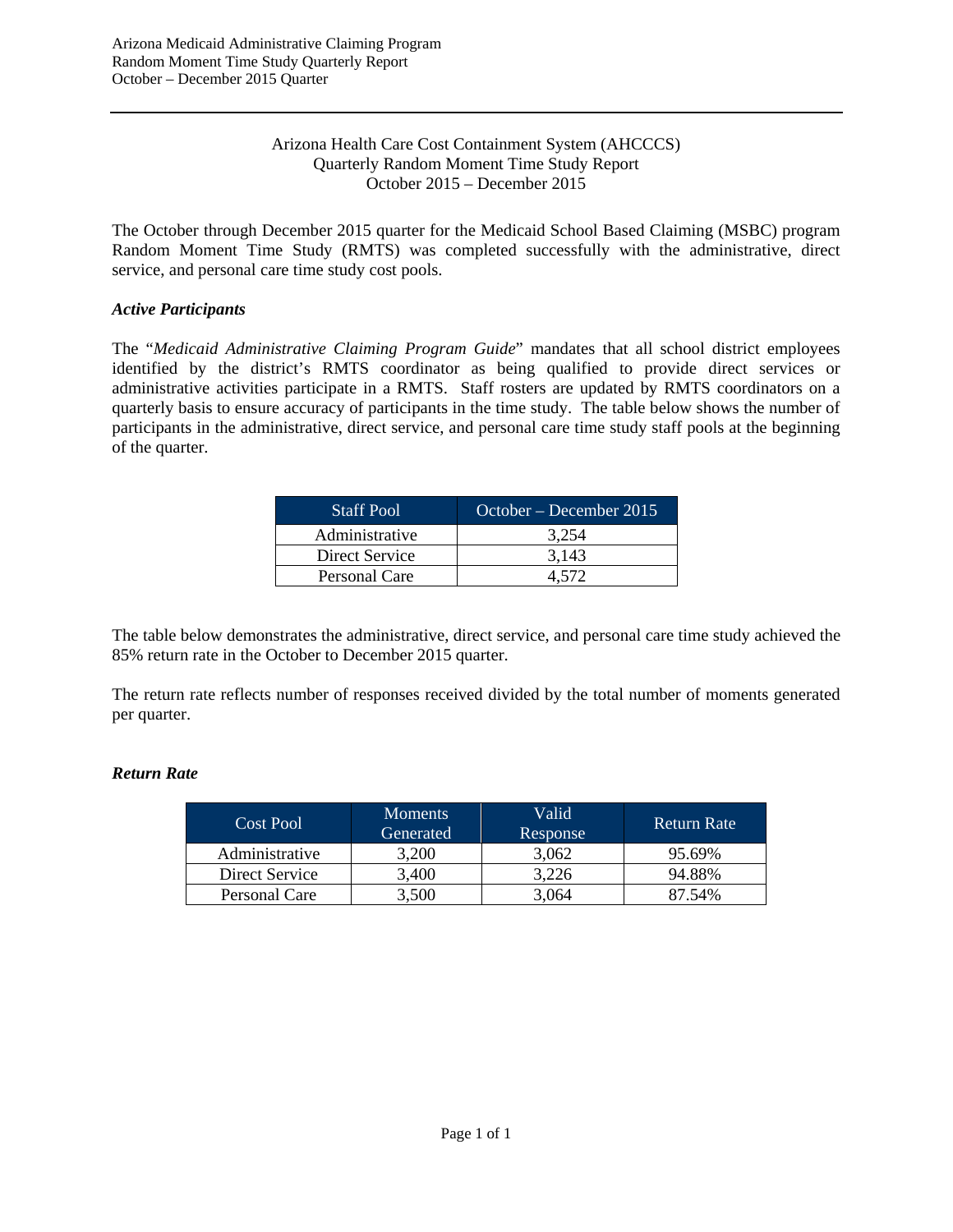#### I. CALCULATION OF BUDGET NEUTRALITY LIMIT BY DEMONSTRATION YEAR (WITHOUT WAIVER CEILING FEDERAL SHARE)

WAIVER PERIOD OCTOBER 1, 2011 THROUGH SEPTEMBER 30, 2016:

|                                     |                   |               |                |                          | Federal        |           |           | <b>Member Months</b> |            |            |    |                                                 |                                            |
|-------------------------------------|-------------------|---------------|----------------|--------------------------|----------------|-----------|-----------|----------------------|------------|------------|----|-------------------------------------------------|--------------------------------------------|
|                                     | FFY 2012<br>PM/PM | Trend<br>Rate | DY 01<br>PM/PM | Effective<br><b>FMAP</b> | Share<br>PM/PM | QE 12/11  | QE 3/12   | QE 6/12              | QE 9/12    | Total      |    | <b>Federal Share Budget</b><br>Neutrality Limit |                                            |
| AFDC/SOBRA                          | 556.34            | 1.052         | 585.28         | 69.84%                   | 408.77         | 2,932,677 | 2,920,373 | 2,914,243            | 2,939,001  | 11,706,294 | S  | 4,785,134,687                                   |                                            |
| SSI                                 | 835.29            | 1.06          | 885.41         | 69.10%                   | 611.78         | 487,460   | 488,874   | 488,885              | 491,507    | 1,956,726  |    | 1,197,081,736                                   |                                            |
| AC 1                                |                   |               | 562.51         | 69.73%                   | 392.26         | 527,244   | 430,723   | 365,132              | 310,396    | 1,633,495  |    | 640,752,606                                     |                                            |
| ALTCS-DD                            | 4643.75           | 1.06          | 4922.38        | 67.38%                   | 3316.47        | 72,531    | 73,167    | 73,977               | 74,832     | 294,507    |    | 976,723,169                                     |                                            |
| ALTCS-EPD                           | 4503.21           | 1.052         | 4737.37        | 67.50%                   | 3197.93        | 85,448    | 85,494    | 85,718               | 86,500     | 343,160    |    | 1,097,401,224                                   |                                            |
| Family Plan Ext                     |                   | 1.058         | 17.04          | 90.00%                   | 15.33          | 12,471    | 12,424    | 12,440               | 12,689     | 50,024     |    | 767,009                                         |                                            |
|                                     |                   |               |                |                          |                |           |           |                      |            |            | \$ | 8,697,860,431                                   | <b>MAP Subtotal</b>                        |
|                                     |                   |               |                |                          |                |           |           |                      |            |            | \$ | 103,890,985                                     | Add DSH Allotment<br><b>Total BN Limit</b> |
|                                     |                   |               |                |                          |                |           |           |                      |            |            |    | 8,801,751,416                                   |                                            |
|                                     |                   |               | DY 02          |                          |                |           |           | <b>Member Months</b> |            |            |    |                                                 |                                            |
|                                     |                   |               | PM/PM          |                          |                | QE 12/12  | QE 3/13   | QE 6/13              | QE 9/13    | Total      |    |                                                 |                                            |
| AFDC/SOBRA                          |                   |               | 615.71         | 68.84%                   | 423.87         | 2,911,670 | 2,891,438 | 2,903,324            | 2,919,303  | 11,625,735 | \$ | 4,927,807,178                                   |                                            |
| SSI                                 |                   |               | 938.53         | 67.86%                   | 636.87         | 494,556   | 496,908   | 499,435              | 502,851    | 1,993,750  |    | 1,269,757,263                                   |                                            |
| AC <sup>1</sup>                     |                   |               | 602.08         | 68.73%                   | 413.80         | 274,990   | 248,817   | 228,204              | 217,114    | 969,125    |    | 401,023,223                                     |                                            |
| ALTCS-DD                            |                   |               | 5217.72        | 65.83%                   | 3434.68        | 75,651    | 76,480    | 77,296               | 78,050     | 307,477    |    | 1,056,085,566                                   |                                            |
| ALTCS-EPD                           |                   |               | 4983.71        | 66.02%                   | 3290.02        | 86,817    | 86,061    | 86,288               | 87,118     | 346,284    |    | 1,139,282,213                                   |                                            |
| Family Plan Ext <sup>1</sup>        |                   |               | 18.42          | 90.00%                   | 16.58          | 13,104    | 13,824    | 14,187               | 14,856     | 55,971     |    | 927,946                                         |                                            |
|                                     |                   |               |                |                          |                |           |           |                      |            |            | \$ | 8,794,883,390                                   | <b>MAP Subtotal</b>                        |
|                                     |                   |               |                |                          |                |           |           |                      |            |            | \$ | 106,384,369<br>8,901,267,759                    | Add DSH Allotment<br><b>Total BN Limit</b> |
|                                     |                   |               |                |                          |                |           |           |                      |            |            |    |                                                 |                                            |
|                                     |                   |               | DY 03          |                          |                |           |           | <b>Member Months</b> |            |            |    |                                                 |                                            |
|                                     |                   |               | PM/PM          |                          |                | QE 12/13  | QE 3/14   | QE 6/14              | QE 9/14    | Total      |    |                                                 |                                            |
| AFDC/SOBRA                          |                   |               | 647.73         | 70.57%                   | 457.12         | 2,892,273 | 2,840,075 | 2,956,533            | 3,114,659  | 11,803,540 | S  | 5,395,611,891                                   |                                            |
| SSI                                 |                   |               | 994.84         | 69.28%                   | 689.21         | 506,083   | 513,181   | 521,556              | 527,247    | 2,068,067  |    | 1,425,335,817                                   |                                            |
| AC <sup>1</sup>                     |                   |               | 594.75         | 69.89%                   | 415.68         | 206,419   | 87        | $\overline{2}$       |            | 206,508    |    | 85,842,259                                      |                                            |
| ALTCS-DD                            |                   |               | 5530.78        | 67.35%                   | 3725.21        | 78,858    | 79,698    | 80,687               | 81,776     | 321,019    |    | 1,195,864,302                                   |                                            |
| ALTCS-EPD                           |                   |               | 5242.86        | 67.53%                   | 3540.52        | 87,660    | 87,878    | 88,719               | 89,338     | 353,595    |    | 1,251,911,859                                   |                                            |
| Family Plan Ext                     |                   |               | 13.39          | 90.00%                   | 12.05          | 14,885    |           |                      |            | 14,885     |    | 179,426.00                                      |                                            |
| Expansion State Adults <sup>1</sup> |                   |               | 643.88         | 85.31%                   | 549.32         |           | 444,633   | 625,378              | 757,354    | 1,827,365  |    | 1,003,800,983                                   |                                            |
|                                     |                   |               |                |                          |                |           |           |                      |            |            | \$ | 10,358,546,536                                  | <b>MAP Subtotal</b>                        |
|                                     |                   |               |                |                          |                |           |           |                      |            |            |    | 107,980,135                                     | Add DSH Allotment                          |
|                                     |                   |               |                |                          |                |           |           |                      |            |            | \$ | 10,466,526,671                                  | <b>Total BN Limit</b>                      |
|                                     |                   |               | DY 04          |                          |                |           |           | <b>Member Months</b> |            |            |    |                                                 |                                            |
|                                     |                   |               | PM/PM          |                          |                | QE 12/14  | QE 3/15   | QE 6/15              | QE 9/15    | Total      |    |                                                 |                                            |
| AFDC/SOBRA                          |                   |               | 681.41         | 71.36%                   | 486.27         | 3,147,233 | 3,086,553 | 3,107,945            | 3,214,254  | 12,555,985 | \$ | 6,105,555,994                                   |                                            |
| SSI                                 |                   |               | 1054.53        | 70.21%                   | 740.34         | 534,222   | 540,300   | 540,273              | 538,605    | 2,153,400  |    | 1,594,254,838                                   |                                            |
| AC                                  |                   |               | 0.00           | 68.42%                   | 0.00           |           |           |                      |            |            |    |                                                 |                                            |
| ALTCS-DD                            |                   |               | 5862.63        | 68.54%                   | 4018.50        | 82,741    | 83,845    | 84,851               | 85,602     | 337,039    |    | 1,354,391,898                                   |                                            |
| ALTCS-EPD                           |                   |               | 5515.49        | 68.68%                   | 3787.86        | 89,987    | 89,853    | 89,887               | 89,780     | 359,507    |    | 1,361,761,116                                   |                                            |
| Family Plan Ext                     |                   |               | 0.00           | 90.00%                   | 0.00           |           |           |                      |            |            |    |                                                 |                                            |
| <b>Expansion State Adults</b>       |                   |               | 584.01         | 87.65%                   | 511.86         | 819,231   | 837,533   | 848,185.00           | 869,729.00 | 3,374,678  |    | 1,727,372,147                                   |                                            |
|                                     |                   |               |                |                          |                |           |           |                      |            |            | \$ | 12,143,335,993                                  | <b>MAP Subtotal</b>                        |
|                                     |                   |               |                |                          |                |           |           |                      |            |            |    | 109,707,817                                     | Add DSH Allotment                          |
|                                     |                   |               |                |                          |                |           |           |                      |            |            | \$ | 12,253,043,810                                  | <b>Total BN Limit</b>                      |
|                                     |                   |               |                |                          |                |           |           | <b>Member Months</b> |            |            |    |                                                 |                                            |
|                                     |                   |               | DY 05<br>PM/PM |                          |                | QE 12/15  | QE 3/16   | QE 6/16              | QE 9/16    | Total      |    |                                                 |                                            |
|                                     |                   |               |                |                          |                |           |           |                      |            |            |    |                                                 |                                            |
| AFDC/SOBRA                          |                   |               | 716.85         | 70.44%                   | 504.94         | 3,265,454 |           |                      |            | 3,265,454  | \$ | 1,648,857,837                                   |                                            |
| SSI                                 |                   |               | 1117.81        | 69.97%                   | 782.18         | 540,039   |           |                      |            | 540,039    |    | 422,407,634                                     |                                            |
| АC                                  |                   |               | 0.00           | 177.32%                  | 0.00           |           |           |                      |            |            |    |                                                 |                                            |
| ALTCS-DD                            |                   |               | 6214.39        | 68.94%                   | 4284.10        | 86,070    |           |                      |            | 86,070     |    | 368,732,551                                     |                                            |
| ALTCS-EPD                           |                   |               | 5802.30        | 68.96%                   | 4001.24        | 88,337    |           |                      |            | 88,337     |    | 353,457,669                                     |                                            |

 $\begin{array}{cccccccc} 0.00 & 90.00\% & 0.00 & 0.00 & 0.00 & 0.00 & 0.00 & 0.00 & 0.00 & 0.00 & 0.00 & 0.00 & 0.00 & 0.00 & 0.00 & 0.00 & 0.00 & 0.00 & 0.00 & 0.00 & 0.00 & 0.00 & 0.00 & 0.00 & 0.00 & 0.00 & 0.00 & 0.00 & 0.00 & 0.00 & 0.00 & 0.00 & 0.00 & 0.00 & 0.00$ Expansion State Adults 610.77 88.02% 449.58 919,394 5 919,394 5 919,394 5 919,394 3,206,798,836 MAP Subtotal 110,036,940 Add DSH Allotment<br>\$3,316,835,776 Total BN Limit

1 Pursuant to the CMS 1115 Waiver, Special Term and Condition 61(a)(iii), the Without Waiver PMPM is adjusted to equal the With Waiver PMPM for the AC, the Expansion State Adults and the Family Planning Extension Program eligibility groups.

Based on CMS-64 certification date of 12/31/2015

ALTCS-EPD 5802.30 68.96% 4001.24<br>
Family Plan Ext 0.00 90.00% 0.00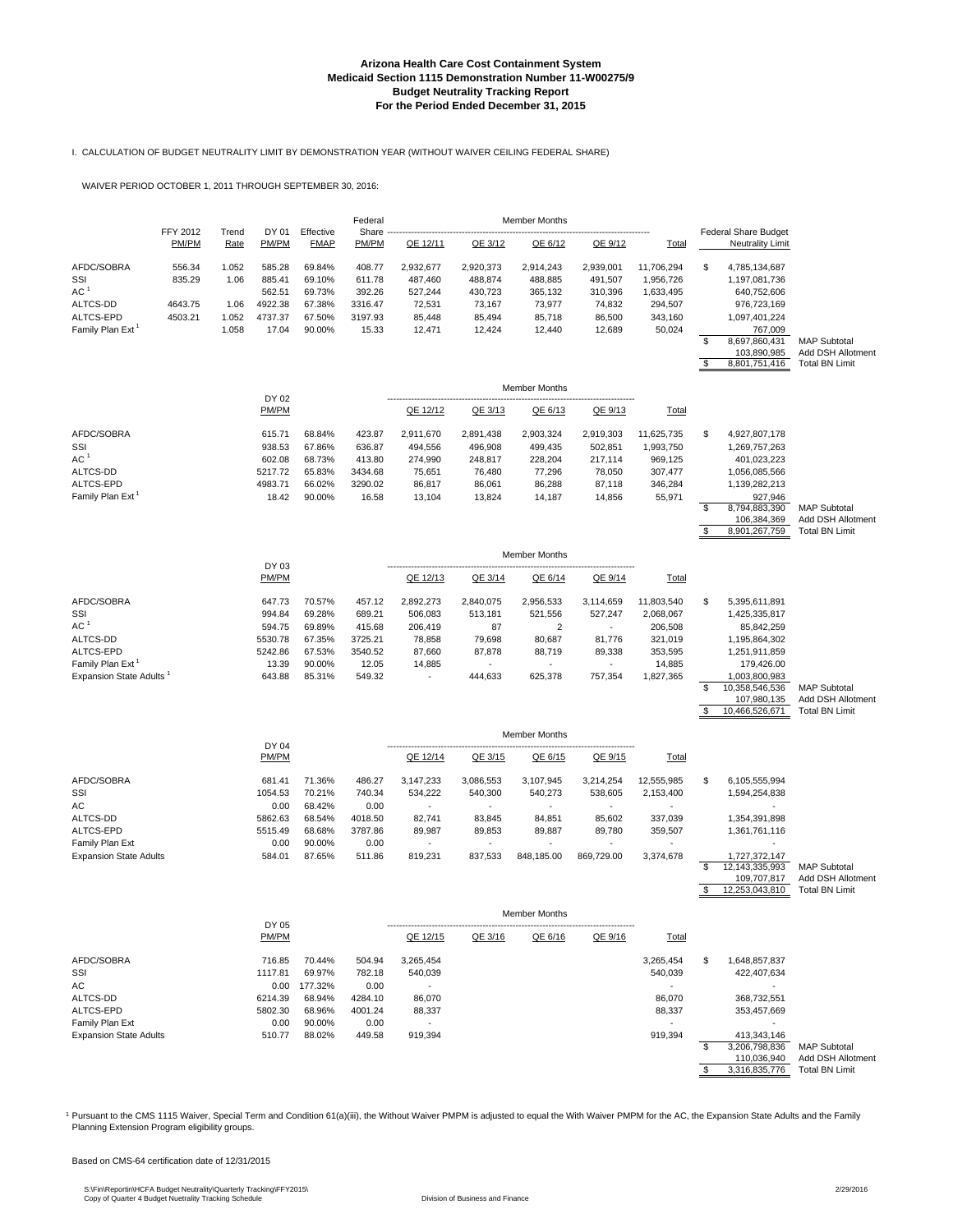II. WAIVER COSTS AND VARIANCE FROM BUDGET NEUTRALITY LIMIT - BY QUARTER, BY DATE OF PAYMENT

|             |                                | <b>Budget Neutrality Limit - Federal Share</b> |                                                           |             |             |                     |                     | Expenditures from CMS-64 - Federal Share |                          |               |                          |               |                          |                      |                  |                  |
|-------------|--------------------------------|------------------------------------------------|-----------------------------------------------------------|-------------|-------------|---------------------|---------------------|------------------------------------------|--------------------------|---------------|--------------------------|---------------|--------------------------|----------------------|------------------|------------------|
|             |                                |                                                | WAIVER PERIOD OCTOBER 1, 2011 THROUGH SEPTEMBER 30, 2016; |             |             |                     |                     |                                          |                          |               |                          |               |                          |                      |                  |                  |
|             | <b>MAP</b>                     | <b>DSH</b>                                     | Total                                                     | AFDC/SOBRA  | <b>SSI</b>  | AC                  | ALTCS-DD            | ALTCS-EPD                                | Family Plan              | DSH/CAHP      | SNCP/DSHP                | UNC CARE      | MED                      | <b>Exp St Adults</b> | Total            | <b>VARIANCE</b>  |
| QE 12/11 \$ |                                | 2,217,806,475 \$103,890,985                    | 2,321,697,460                                             | 502,890,921 | 191.249.757 | 175.610.617<br>- \$ | 151,638,753<br>- 96 | 164,685,415 \$                           | 167,197 \$               |               |                          | \$            | $$458,635$ \$            |                      | 1,186,701,295    | 1,134,996,165    |
| QE 3/12     | 2,178,036,530                  |                                                | 2,178,036,530                                             | 577,297,998 | 217,984,093 | 165,596,401         | 156,526,315         | 176,620,644                              | 179,167                  | 572,050       |                          |               | (4,080)                  |                      | 1,294,772,588    | 883,263,942      |
| QE 6/12     | 2.153.211.805                  |                                                | 2.153.211.805                                             | 581,722,121 | 227,516,987 | 145,886,387         | 115.946.434         | 179,020,266                              | 185,175                  | 79,564,550    | 100,950,000              | 4,480,769     | (889)                    |                      | 1.435.271.800    | 717,940,005      |
| QE 9/12     | 2,148,805,622                  |                                                | 2,148,805,622                                             | 579,782,505 | 222,428,252 | 118,032,081         | 205,664,611         | 175,615,524                              | 201,702                  | 6,248,670     | 14,312,682               | 18,367,266    | 294                      |                      | 1,340,653,587    | 808,152,035      |
| QE 12/12    | 2.208.613.501                  | 106,384,369                                    | 2.314.997.870                                             | 617,247,020 | 242,322,491 | 118,103,369         | 159,452,070         | 179,452,256                              | 230,267                  | 11,346,623    | 95,263,307               | 14.871.980    |                          |                      | 1.438.289.383    | 876,708,487      |
| QE 3/13     | 2.191.077.329                  |                                                | 2,191,077,329                                             | 589,464,629 | 239,092,492 | 96,180,297          | 163,937,798         | 192,970,394                              | 257,756                  | 867,795       | 32,840,000               | 28.744.095    |                          |                      | 1,344,355,256    | 846,722,073      |
| QE 6/13     | 2,192,750,731                  | $\overline{\phantom{a}}$                       | 2,192,750,731                                             | 588,378,705 | 241,298,377 | 88,125,077          | 102,142,130         | 187,310,029                              | 227,668                  | 78,756,901    | 111,555,510              | 17,514,148    |                          |                      | 1,415,308,545    | 777,442,186      |
| QE 9/13     | 2,202,441,829                  | $\overline{\phantom{a}}$                       | 2,202,441,829                                             | 596,611,333 | 237,327,560 | 84,327,037          | 230,955,206         | 190,188,088                              | 228,524                  | 558,280       | 144,169,561              | 35,937,456    |                          |                      | 1,520,303,045    | 682,138,784      |
| QE 12/13    | 2,361,018,627                  | 107,980,135                                    | 2,468,998,762                                             | 623,051,060 | 253,112,363 | 84,773,209          | 180,587,089         | 208,608,187                              | 221,957                  | 6,098,257     | 128,610,55               | 20,561,018    |                          |                      | 1,505,623,691    | 963,375,07       |
| QE 3/14     | 2,504,246,547                  |                                                | 2,504,246,547                                             | 609,066,404 | 242,247,737 | 19,448,214          | 172,865,678         | 191,271,321                              | (15,809)                 | 3,076,720     | $\overline{\phantom{a}}$ | 14,814,313    | $\sim$                   | 231,876,797          | 1.484.651.375    | 1,019,595,172    |
| QE 6/14     | 2.669.166.375                  | . .                                            | 2,669,166,375                                             | 584,523,581 | 274,963,993 | (3,697,277)         | 132.811.366         | 206,922,285                              | (9,314)                  | 4,725,871     | 46,518,282               | 17,460,925    | $\overline{\phantom{a}}$ | 343,805,363          | 1,608,025,075    | 1,061,141,300    |
| QE 9/14     | 2.824.114.987                  | $\overline{a}$                                 | 2.824.114.987                                             | 642.058.425 | 286,491,486 | 1.044.222           | 234.971.144         | 202,325,318                              | 735                      | 83,398,590    | 14.595.643               | 716.900       |                          | 398,971,566          | 1.864.574.029    | 959,540,958      |
| QE 12/14    | 3,018,588,470                  | $\overline{\phantom{a}}$                       | 3,018,588,470                                             | 768,767,395 | 322,908,117 | 24,114,620          | 197, 157, 685       | 209,877,907                              | 254                      | 9,813,379     | 78,963,846               | 3,397,109     | $\overline{\phantom{a}}$ | 411,351,488          | 2,026,351,800    | 992,236,670      |
| QE 3/15     | 3,006,878,586                  |                                                | 3,006,878,586                                             | 643,924,687 | 297,141,870 | 3,771,216           | 198,833,968         | 208,709,812                              | (475)                    | 1,474,261     |                          | 2,362,678     | $\overline{\phantom{a}}$ | 397,361,264          | 1,753,579,281    | 1,253,299,305    |
| QE 6/15     | 3,026,884,574                  |                                                | 3.026.884.574                                             | 676,953,007 | 301,501,985 | 1,376,095           | 136,222,624         | 210,766,873                              | (1,609)                  | 111,644,096   | 32,871,414               | 4,867,076     | $\overline{\phantom{a}}$ | 434,840,685          | 1,911,042,246    | 1,115,842,328    |
| QE 9/15     | 3,090,984,363                  | 109,707,817                                    | 3,200,692,180                                             | 660,928,120 | 297,720,765 | (1,214,417)         | 269,436,928         | 218,219,020                              | (26)                     | 1,465,978     | (14,698,940)             | 2,512,551     |                          | 449,692,969          | 1,884,062,948    | 1,316,629,232    |
| QE 12/15    | 3.206.798.836                  | 110,036,940                                    | 3.316.835.776                                             | 745.437.161 | 343.103.540 | 21.576.137          | 214.617.413         | 214.987.023                              | $\overline{\phantom{a}}$ | 9.941.072     |                          |               |                          | 473.302.437          | 2,022,964,783    | 1,293,870,993    |
| QE 3/16     |                                |                                                |                                                           |             |             |                     |                     |                                          |                          |               |                          |               |                          |                      |                  |                  |
| QE 6/16     |                                |                                                |                                                           |             |             |                     |                     |                                          |                          |               |                          |               |                          |                      |                  |                  |
| QE 9/16     |                                |                                                |                                                           |             |             |                     |                     |                                          |                          |               |                          |               |                          |                      |                  |                  |
|             | \$43.201.425.187 \$538.000.246 |                                                | \$43.739.425.433                                          |             |             | \$1.143.053.285     |                     |                                          |                          | \$409.553.093 | \$785,951,856            | \$186,608,284 | \$453.960                | \$3.141.202.569      | \$27.036.530.727 | \$16,702,894,706 |

Last Updated: 2/22/2016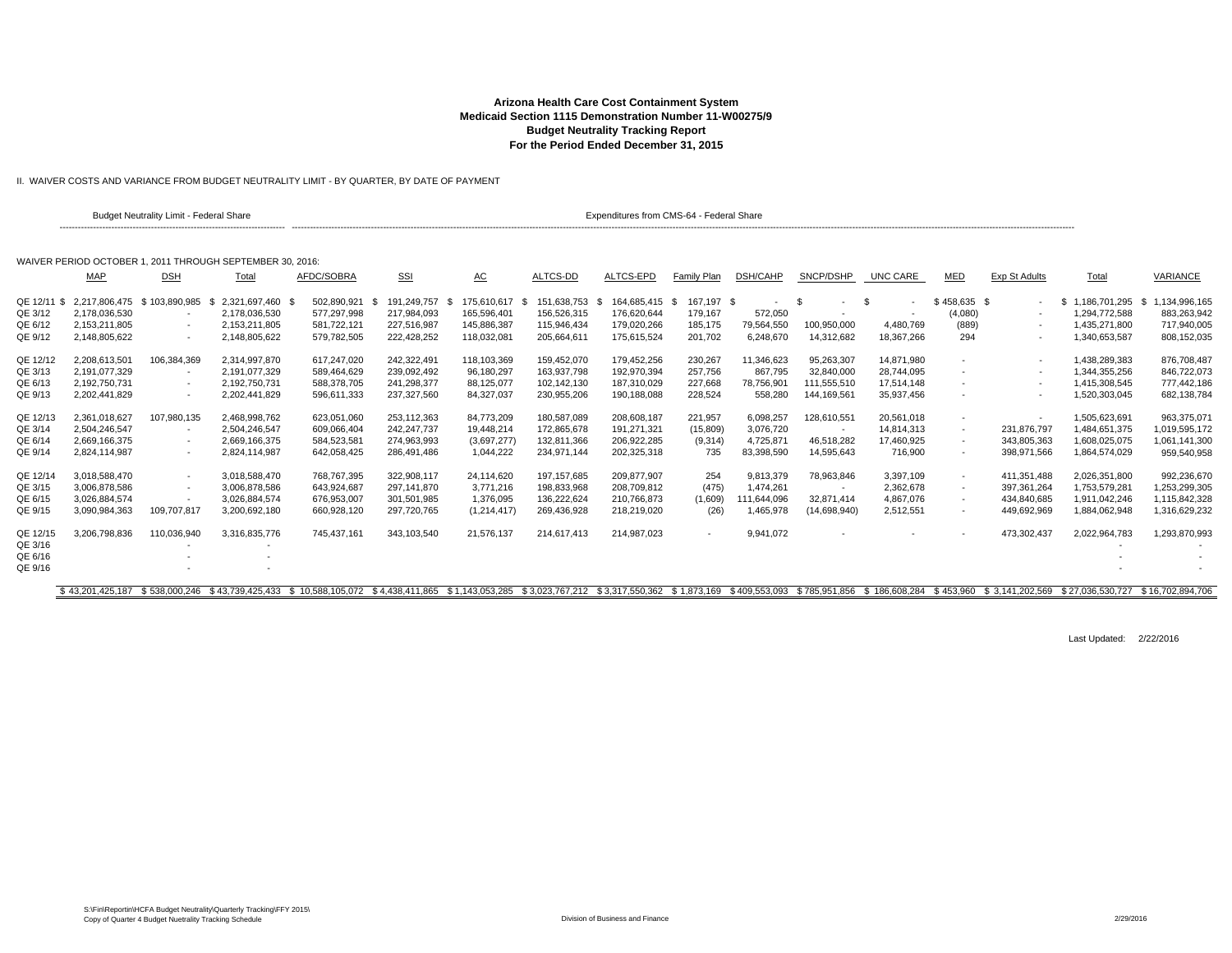#### III. SUMMARY BY DEMONSTRATION YEAR

|                                           | Federal Share of<br><b>Budget Neutrality</b><br>Limit                                      | Federal Share of<br>Waiver Costs on<br>CMS-64                                           | Annual<br>Variance | As % of Annual<br><b>Budget</b><br><b>Neutrality Limit</b>                                                                          | <b>Cumulative Federal</b><br>Share of Budget<br><b>Neutrality Limit</b> | <b>Cumulative Federal</b><br>Share of Waiver<br>Costs on CMS-64 | Cumulative Federal<br><b>Share Variance</b> | As % of<br>Cumulative<br><b>Budget</b><br><b>Neutrality Limit</b> |
|-------------------------------------------|--------------------------------------------------------------------------------------------|-----------------------------------------------------------------------------------------|--------------------|-------------------------------------------------------------------------------------------------------------------------------------|-------------------------------------------------------------------------|-----------------------------------------------------------------|---------------------------------------------|-------------------------------------------------------------------|
|                                           | WAIVER PERIOD OCTOBER 1. 2011 THROUGH SEPTEMBER 30. 2016                                   |                                                                                         |                    |                                                                                                                                     |                                                                         |                                                                 |                                             |                                                                   |
| DY 01<br>DY 02<br>DY 03<br>DY 04<br>DY 05 | 8.801.751.416<br>\$.<br>8.901.267.759<br>10.466.526.671<br>12.253.043.810<br>3.316.835.776 | 5.640.336.512<br>S.<br>5.855.202.469<br>6.475.699.284<br>7.306.743.217<br>1.758.549.245 | \$.                | 3.161.414.904<br>35.92%<br>34.22%<br>3.046.065.290<br>38.13%<br>3.990.827.388<br>40.37%<br>4.946.300.593<br>1,558,286,531<br>46.98% | 43.739.425.433<br>SS.                                                   | \$27.036.530.727                                                | \$16.702.894.706                            | 38.19%                                                            |
|                                           | \$43.739.425.433                                                                           | 27,036,530,727                                                                          |                    | 16,702,894,706                                                                                                                      |                                                                         |                                                                 |                                             |                                                                   |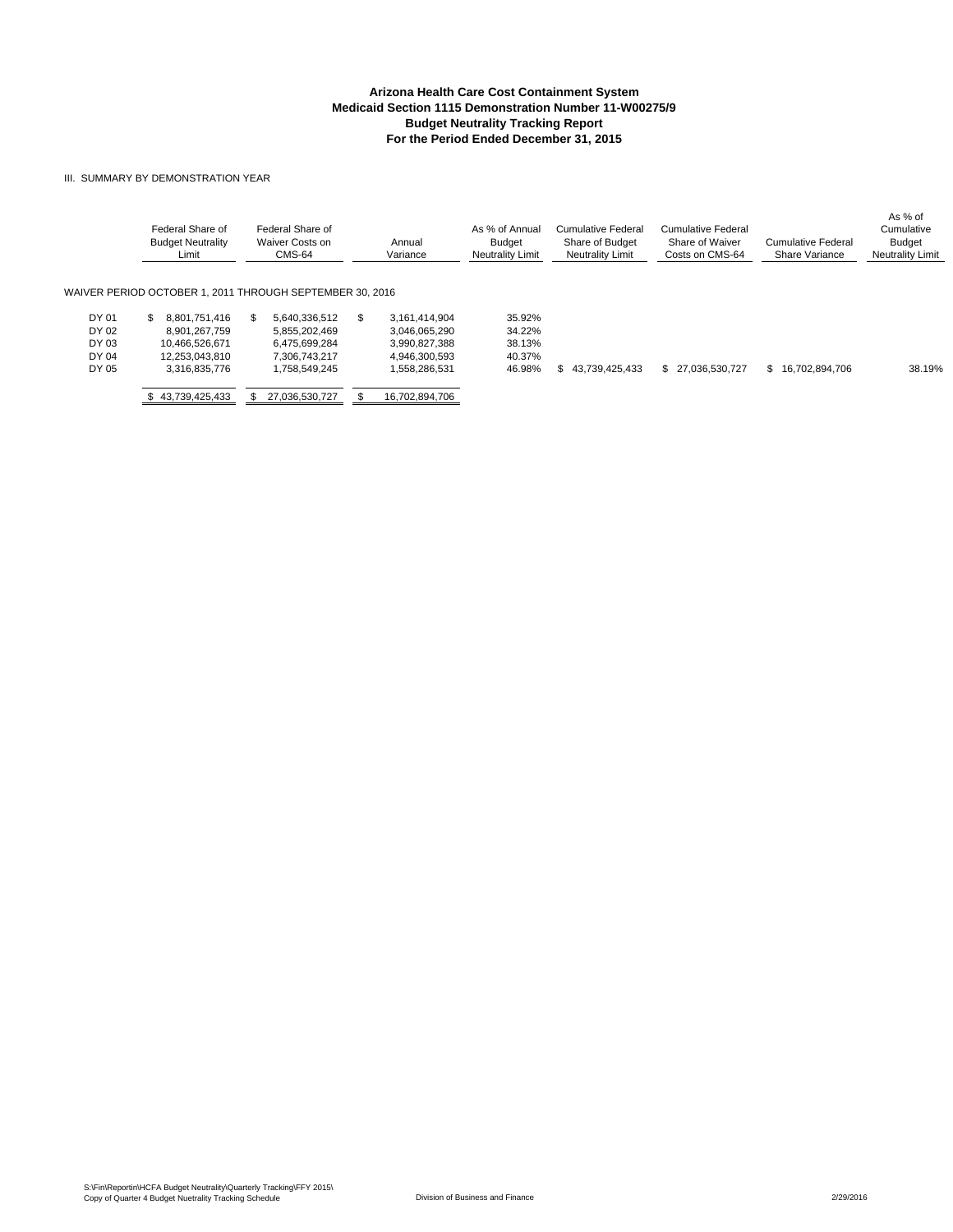IV. Schedule C as Adjusted for Manual Entries and Waiver PMPM Groupings

#### **Schedule C Waiver 11-W00275/9**

**Total Computable**

| <b>Waiver Name</b>            | 01            | 02            | 03            | 04             | 05            | Total          |
|-------------------------------|---------------|---------------|---------------|----------------|---------------|----------------|
| AC                            | 918.542.684   | 583.275.788   | 122.732.703   | 23.157.122     | (314)         | 1.647.707.983  |
| AFDC/SOBRA                    | 3.419.432.563 | 3.595.115.221 | 3.538.203.719 | 3.588.049.243  | 947.247.510   | 15.088.048.256 |
| ALTCS-EPD                     | 1.062.226.028 | 1.167.166.800 | 1.185.733.410 | 1.221.547.390  | 276.019.218   | 4.912.692.846  |
| ALTCS-DD                      | 939.087.470   | 1.005.689.202 | 1.067.647.940 | 1.170.035.215  | 301.626.170   | 4.484.085.997  |
| DSH/CAHP                      | 155.762.651   | 163.516.194   | 131.160.726   | 154.152.100    | 5.245.950     | 609.837.621    |
| <b>Expansion State Adults</b> |               |               | 1.176.371.988 | 1.967.813.979  | 468.027.541   | 3.612.213.508  |
| Family Planning Extension     | 830.631       | 1.008.110     | 195.976       | (1, 337)       |               | 2,033,380      |
| <b>MED</b>                    | 673.818       |               |               |                |               | 673.818        |
| SNCP/DSHP                     | 296.636.120   | 564.951.230   | 240.250.917   | 78.491.216     | ٠             | 1.180.329.483  |
| SSI                           | 1.350.731.018 | 1.429.956.135 | 1.538.673.303 | 1.697.327.347  | 396.016.024   | 6.412.703.827  |
| Uncomp Care IHS/638           | 22.866.717    | 97.192.513    | 53.595.408    | 13.168.904     |               | 186,823,542    |
| Subtotal                      | 8.166.789.700 | 8.607.871.193 | 9.054.566.090 | 9.913.741.179  | 2.394.182.099 | 38.137.150.261 |
| New Adult Group               |               |               | 108.284.627   | 301.292.299    | 100.050.945   | 509.627.871    |
| Total                         | 8.166.789.700 | 8,607,871,193 | 9.162.850.717 | 10.215.033.478 | 2.494.233.044 | 38,646,778,132 |

**Federal Share**

| <b>Waiver Name</b>            | 01            | 02            | 03            | 04            | 05            | Total          |
|-------------------------------|---------------|---------------|---------------|---------------|---------------|----------------|
| AC                            | 640.541.572   | 400.884.799   | 85,783,268    | 15.843.929    | (283)         | 1,143,053,285  |
| AFDC/SOBRA                    | 2.388.196.327 | 2.474.987.233 | 2.497.020.410 | 2.560.631.256 | 667.269.846   | 10.588.105.072 |
| ALTCS-EPD                     | 717.048.773   | 770.511.374   | 800.730.170   | 838,918,276   | 190.341.769   | 3,317,550,362  |
| ALTCS-DD                      | 632.713.670   | 662.017.847   | 719.105.820   | 801.993.467   | 207.936.408   | 3.023.767.212  |
| <b>DSH/CAHP</b>               | 104.828.265   | 107.397.436   | 88.179.356    | 105.532.527   | 3.615.509     | 409.553.093    |
| <b>Expansion State Adults</b> |               |               | 1.003.650.900 | 1,725,288,400 | 412.263.269   | 3,141,202,569  |
| Family Planning Extension     | 767.009       | 927.946       | 179.426       | (1,212)       |               | 1,873,169      |
| <b>MED</b>                    | 453.960       |               |               |               |               | 453.960        |
| SNCP/DSHP                     | 199.636.108   | 371.059.969   | 161.520.692   | 53.735.087    |               | 785.951.856    |
| SSI                           | 933.302.793   | 970.348.186   | 1.065.976.086 | 1.191.662.073 | 277.122.727   | 4,438,411,865  |
| Uncomp Care IHS/638           | 22.848.035    | 97.067.679    | 53.553.156    | 13.139.414    |               | 186.608.284    |
| Subtotal                      | 5.640.336.512 | 5.855.202.469 | 6.475.699.284 | 7.306.743.217 | 1.758.549.245 | 27.036.530.727 |
| New Adult Group               |               |               | 108.284.627   | 301.292.299   | 100.050.945   | 509.627.871    |
| Total                         | 5.640.336.512 | 5.855.202.469 | 6.583.983.911 | 7.608.035.516 | 1.858.600.190 | 27.546.158.598 |

#### **Adjustments to Schedule C Waiver 11-W00275/9**

|                                      |               |               | <b>Total Computable</b> |                |             |                |
|--------------------------------------|---------------|---------------|-------------------------|----------------|-------------|----------------|
| Waiver Name                          | 01            | 02            | 03                      | 04             | 05          | Total          |
| AС                                   | 313,572       | 210,756       | 87,745                  | (7)            | 253         | 612,319        |
| AFDC/SOBRA                           | 1,014,881     | 1,090,143     | 990,293                 | 5,056,392      | 2,507,421   | 10,659,130     |
| SSI                                  | 365,158       | 399,101       | 398,723                 | 2,391,771      | 1,171,421   | 4,726,174      |
| Expansion State Adults               |               |               | 223,239                 | 3,043,744      | 1,566,856   | 4,833,839      |
| ALTCS-DD (Cost Sharing) <sup>1</sup> |               |               |                         |                |             |                |
| CAHP <sup>2</sup>                    | (1,693,611)   | (1,700,000)   | (1,700,000)             | (10, 491, 900) | (5,245,950) | (20, 831, 461) |
| Total                                |               |               |                         |                | $\Omega$    | 0              |
|                                      |               |               | <b>Federal Share</b>    |                |             |                |
| Waiver Name                          | 01            | 02            | 03                      | 04             | 05          | Total          |
| AС                                   | 211,034       | 138,424       | 58,991                  | (5)            | 174         | 408,618        |
| AFDC/SOBRA                           | 683,014       | 716,006       | 665,774                 | 3,461,607      | 1,728,114   | 7,254,515      |
| SSI                                  | 245,752       | 262,130       | 268,062                 | 1,637,406      | 807,344     | 3,220,694      |
| <b>Expansion State Adults</b>        |               |               | 150,083                 | 2,083,747      | 1,079,877   | 3,313,707      |
| ALTCS-DD (Cost Sharing) <sup>1</sup> |               |               |                         |                |             |                |
| CAHP <sup>2</sup>                    | (1, 139, 800) | (1, 116, 560) | (1, 142, 910)           | (7, 182, 755)  | (3,615,509) | (14, 197, 534) |
| Total                                |               |               |                         |                |             |                |

<sup>2</sup> The Critical Access Hospital Payment (CAHP) waiver expenditures are included in the AFDC\SOBRA, AC, SSI, and Expansion State Adults rate development while the expenditures are required to be reported on separate Forms CMS-64.9 and CMS-64.9P Waiver. This adjustment transfers the CAHP expenditures to the AFDC\SOBRA, AC, SSI and Expansion State Adults waiver categories for budget neutrality comparison purposes. The CAHP expenditures are allocated to the waiver categories in the same proportion as the capitation payments made for the CAHP service period. <sup>1</sup> The CMS 1115 Waiver, Special Term and Condition 42,d requires that premiums collected by the State shall be reported on Form CMS-64 Summary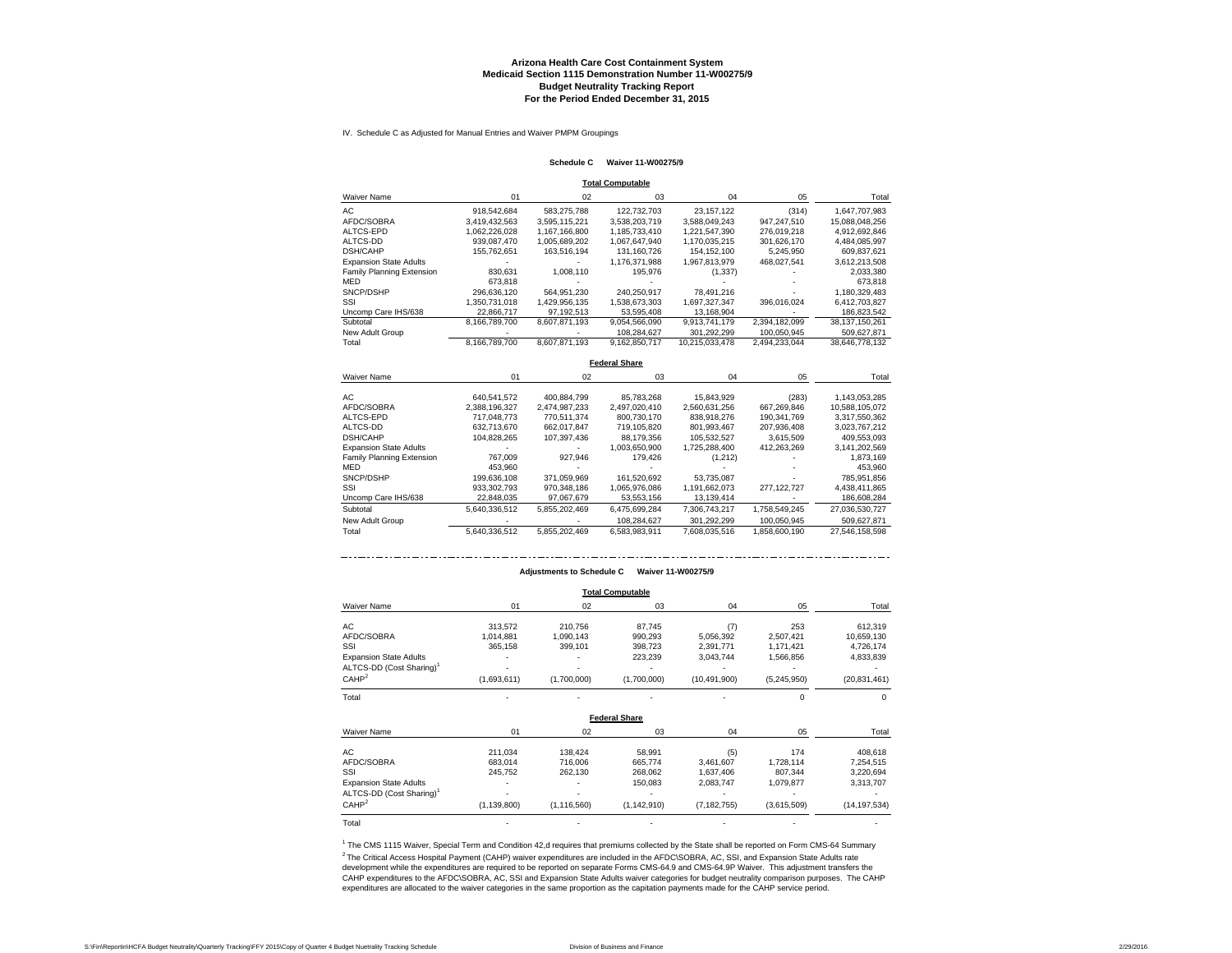IV. Schedule C as Adjusted for Manual Entries and Waiver PMPM Groupings

#### **Revised Schedule C Waiver 11-W00275/9**

**Total Computable**

| Waiver Name                      | 01            | 02            | 03            | 04             | 05            | Total          |
|----------------------------------|---------------|---------------|---------------|----------------|---------------|----------------|
| АC                               | 918.856.256   | 583.486.544   | 122.820.448   | 23.157.115     | (61)          | 1,648,320,302  |
| AFDC/SOBRA                       | 3.420.447.444 | 3.596.205.364 | 3.539.194.012 | 3.593.105.635  | 949.754.931   | 15.098.707.386 |
| ALTCS-EPD                        | 1.062.226.028 | 1.167.166.800 | 1.185.733.410 | 1.221.547.390  | 276.019.218   | 4,912,692,846  |
| ALTCS-DD                         | 939,087,470   | 1,005,689,202 | 1,067,647,940 | 1,170,035,215  | 301,626,170   | 4,484,085,997  |
| <b>DSH/CAHP</b>                  | 154.069.040   | 161.816.194   | 129.460.726   | 143.660.200    |               | 589.006.160    |
| <b>Expansion State Adults</b>    |               |               | 1.176.595.227 | 1.970.857.723  | 469.594.397   | 3.617.047.347  |
| <b>Family Planning Extension</b> | 830,631       | 1.008.110     | 195.976       | (1, 337)       |               | 2,033,380      |
| MED                              | 673.818       |               |               |                |               | 673.818        |
| SNCP/DSHP                        | 296.636.120   | 564.951.230   | 240.250.917   | 78.491.216     |               | 1.180.329.483  |
| SSI                              | 1.351.096.176 | 1,430,355,236 | 1.539.072.026 | 1,699,719,118  | 397, 187, 445 | 6,417,430,001  |
| Uncomp Care IHS/638              | 22.866.717    | 97.192.513    | 53.595.408    | 13.168.904     |               | 186,823,542    |
| Subtotal                         | 8.166.789.700 | 8.607.871.193 | 9.054.566.090 | 9.913.741.179  | 2,394,182,099 | 38.137.150.261 |
| New Adult Group                  |               |               | 108.284.627   | 301.292.299    | 100.050.945   | 509.627.871    |
| Total                            | 8.166.789.700 | 8.607.871.193 | 9.162.850.717 | 10.215.033.478 | 2.494.233.044 | 38.646.778.132 |

**Federal Share**

| Waiver Name                   | 01            | 02            | 03            | 04            | 05            | Total          |
|-------------------------------|---------------|---------------|---------------|---------------|---------------|----------------|
| AС                            | 640.752.606   | 401.023.223   | 85.842.259    | 15.843.924    | (109)         | 1,143,461,903  |
| AFDC/SOBRA                    | 2.388.879.341 | 2,475,703,239 | 2.497.686.184 | 2,564,092,863 | 668,997,960   | 10,595,359,587 |
| ALTCS-EPD                     | 717.048.773   | 770.511.374   | 800.730.170   | 838.918.276   | 190.341.769   | 3.317.550.362  |
| ALTCS-DD                      | 632.713.670   | 662.017.847   | 719.105.820   | 801.993.467   | 207.936.408   | 3,023,767,212  |
| DSH/CAHP                      | 103.688.465   | 106,280,876   | 87.036.446    | 98.349.772    | $\Omega$      | 395,355,559    |
| <b>Expansion State Adults</b> |               |               | 1.003.800.983 | 1,727,372,147 | 413.343.146   | 3,144,516,276  |
| Family Planning Extension     | 767.009       | 927.946       | 179.426       | (1,212)       |               | 1.873.169      |
| MED                           | 453.960       |               |               |               |               | 453.960        |
| SNCP/DSHP                     | 199.636.108   | 371,059,969   | 161,520,692   | 53.735.087    |               | 785,951,856    |
| SSI                           | 933.548.545   | 970.610.316   | 1.066.244.148 | 1.193.299.479 | 277.930.071   | 4.441.632.559  |
| Uncomp Care IHS/638           | 22,848,035    | 97.067.679    | 53,553,156    | 13.139.414    |               | 186,608,284    |
| Subtotal                      | 5.640.336.512 | 5.855.202.469 | 6.475.699.284 | 7.306.743.217 | 1.758.549.245 | 27.036.530.727 |
| New Adult Group               |               |               | 108,284,627   | 301,292,299   | 100,050,945   | 509,627,871    |
| Total                         | 5.640.336.512 | 5.855.202.469 | 6.583.983.911 | 7.608.035.516 | 1.858.600.190 | 27.546.158.598 |

#### **Calculation of Effective FMAP:**

| AFDC/SOBRA             |               |               |               |               |               |
|------------------------|---------------|---------------|---------------|---------------|---------------|
| Federal                | 2,388,879,341 | 2,475,703,239 | 2,497,686,184 | 2,564,092,863 | 668,997,960   |
| Total                  | 3,420,447,444 | 3,596,205,364 | 3,539,194,012 | 3,593,105,635 | 949,754,931   |
| <b>Effective FMAP</b>  | 0.698411357   | 0.688420985   | 0.705721748   | 0.713614662   | 0.704390089   |
|                        |               |               |               |               |               |
| SSI                    |               |               |               |               |               |
| Federal                | 933,548,545   | 970,610,316   | 1,066,244,148 | 1,193,299,479 | 277,930,071   |
| Total                  | 1,351,096,176 | 1,430,355,236 | 1,539,072,026 | 1,699,719,118 | 397, 187, 445 |
| <b>Effective FMAP</b>  | 0.690956396   | 0.678579902   | 0.692783788   | 0.702056867   | 0.699745357   |
| ALTCS-EPD              |               |               |               |               |               |
| Federal                | 717,048,773   | 770,511,374   | 800,730,170   | 838,918,276   | 190,341,769   |
| Total                  | 1,062,226,028 | 1,167,166,800 | 1,185,733,410 | 1,221,547,390 | 276,019,218   |
| <b>Effective FMAP</b>  | 0.675043497   | 0.660155321   | 0.675303709   | 0.686766869   | 0.689596074   |
|                        |               |               |               |               |               |
| ALTCS-DD               |               |               |               |               |               |
| Federal                | 632,713,670   | 662,017,847   | 719,105,820   | 801,993,467   | 207,936,408   |
| Total                  | 939,087,470   | 1,005,689,202 | 1,067,647,940 | 1,170,035,215 | 301,626,170   |
| <b>Effective FMAP</b>  | 0.673753713   | 0.6582728     | 0.673542085   | 0.685443871   | 0.689384505   |
| AС                     |               |               |               |               |               |
| Federal                | 640,752,606   | 401,023,223   | 85,842,259    | 15,843,924    | (109)         |
| Total                  | 918.856.256   | 583,486,544   | 122,820,448   | 23.157.115    | (61)          |
| <b>Effective FMAP</b>  | 0.697337153   | 0.687287868   | 0.698924816   | 0.684192483   | 1.773237832   |
|                        |               |               |               |               |               |
| Expansion State Adults |               |               |               |               |               |
| Federal                |               |               | 1,003,800,983 | 1,727,372,147 | 413,343,146   |
| Total                  |               |               | 1,176,595,227 | 1,970,857,723 | 469,594,397   |
| <b>Effective FMAP</b>  |               |               | 0.853140451   | 0.876457051   | 0.880213113   |
| New Adult Group        |               |               |               |               |               |
| Federal                |               |               | 108,284,627   | 301,292,299   | 100,050,945   |
| Total                  |               |               | 108,284,627   | 301,292,299   | 100,050,945   |
| Effective FMAP         |               |               |               |               |               |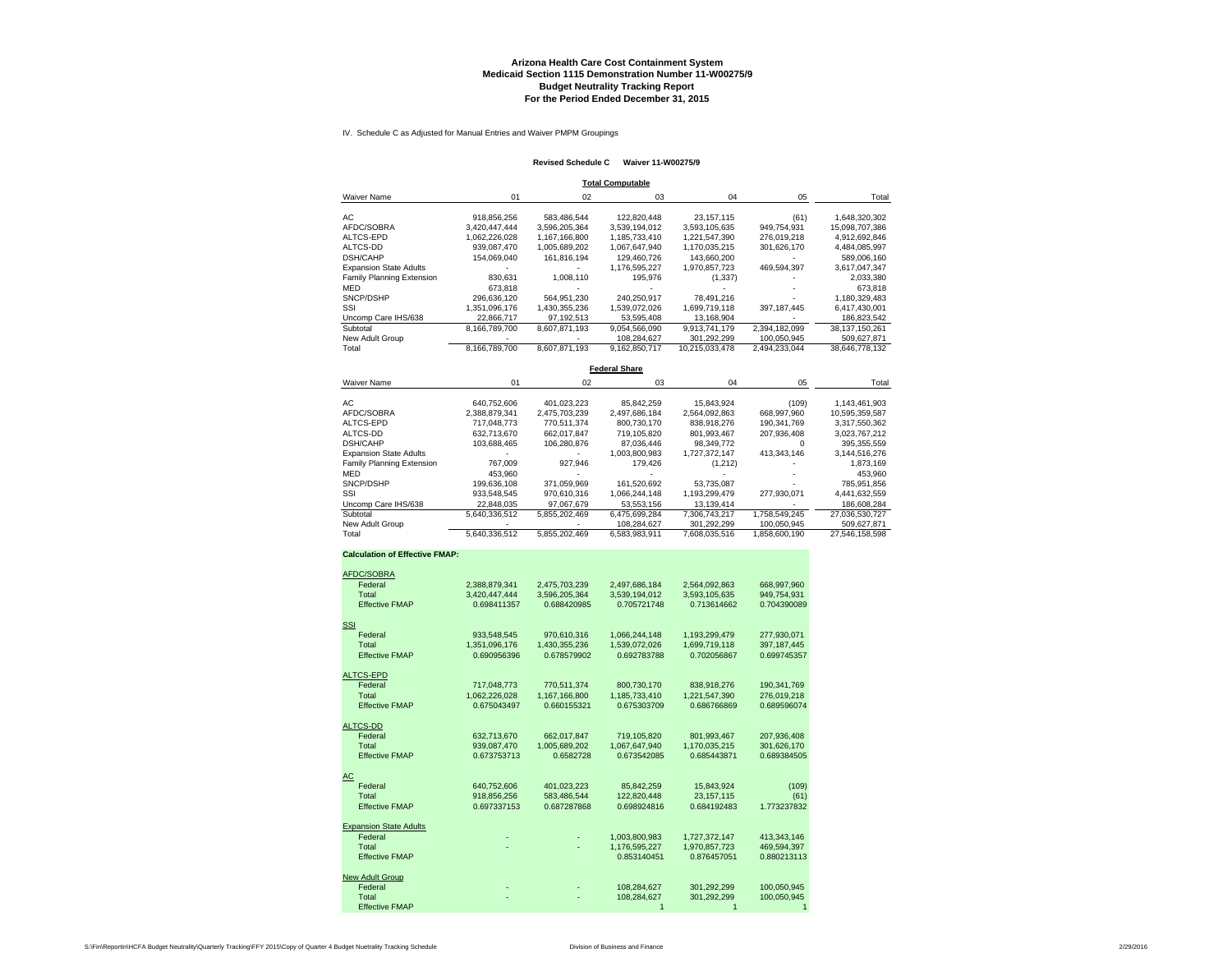#### **Arizona Health Care Cost Containment System Medicaid Section 1115 Demonstration Number 11-W00275/9 Budget Neutrality Tracking Report For the Period Ended December 31, 2015**

V. Budget Neutrality Member Months and Cost Sharing Premium Collections

|                                         |                   |         |                 |                  |                          |            | Family                   | Expan St      | <b>New Adult</b> |
|-----------------------------------------|-------------------|---------|-----------------|------------------|--------------------------|------------|--------------------------|---------------|------------------|
| <b>Budget Neutrality Member Months:</b> | <b>AFDC/SOBRA</b> | SSI     | <b>ALTCS-DD</b> | <b>ALTCS-EPD</b> | AC                       | <b>MED</b> | <b>Plan Ext</b>          | <b>Adults</b> | Group            |
| Quarter Ended December 31, 2011         | 2,932,677         | 487,460 | 72,531          | 85,448           | 527,244                  | 467        | 12,471                   |               |                  |
| Quarter Ended March 31, 2012            | 2,920,373         | 488,874 | 73,167          | 85,494           | 430,723                  |            | 12,424                   |               |                  |
| Quarter Ended June 30, 2012             | 2,914,243         | 488,885 | 73,977          | 85,718           | 365,132                  |            | 12,440                   |               |                  |
| Quarter Ended September 30, 2012        | 2,939,001         | 491,507 | 74,832          | 86,500           | 310,396                  |            | 12,689                   |               |                  |
| Quarter Ended December 31, 2012         | 2.911.670         | 494,556 | 75,651          | 86,817           | 274,990                  |            | 13.104                   |               |                  |
| Quarter Ended March 31, 2013            | 2,891,438         | 496,908 | 76,480          | 86,061           | 248,817                  |            | 13,824                   |               |                  |
| Quarter Ended June 30, 2013             | 2.903.324         | 499.435 | 77,296          | 86,288           | 228,204                  |            | 14.187                   |               |                  |
| Quarter Ended September 30, 2013        | 2,919,303         | 502,851 | 78,050          | 87,118           | 217,114                  |            | 14,856                   |               |                  |
| Quarter Ended December 31, 2013         | 2,892,273         | 506,083 | 78,858          | 87,660           | 206,419                  |            | 14,885                   |               |                  |
| Quarter Ended March 31, 2014            | 2,840,075         | 513,181 | 79,698          | 87,878           | 87                       |            |                          | 444.633       | 39,044           |
| Quarter Ended June 30, 2014             | 2,956,533         | 521,556 | 80,687          | 88,719           | 2                        |            | $\overline{\phantom{0}}$ | 625,378       | 86,649           |
| Quarter Ended September 30, 2014        | 3,114,659         | 527,247 | 81,776          | 89,338           |                          |            |                          | 757.354       | 123,035          |
| Quarter Ended December 31, 2014         | 3,147,233         | 534,222 | 82,741          | 89,987           |                          |            |                          | 819,231       | 149,837          |
| Quarter Ended March 31, 2015            | 3,086,553         | 540,300 | 83,845          | 89,853           |                          |            |                          | 837,533       | 191,269          |
| Quarter Ended June 30, 2015             | 3,107,945         | 540,273 | 84,851          | 89,887           | $\overline{\phantom{a}}$ |            |                          | 848,185       | 245,439          |
| Quarter Ended September 30, 2015        | 3,214,254         | 538,605 | 85,602          | 89,780           | $\overline{\phantom{a}}$ |            | $\overline{\phantom{0}}$ | 869.729       | 285,075          |
| Quarter Ended December 31, 2015         | 3,265,454         | 540,039 | 86,070          | 88,337           |                          |            |                          | 919,394       | 311,510          |
| Quarter Ended March 31, 2016            |                   |         |                 |                  |                          |            |                          |               |                  |
|                                         |                   |         |                 |                  |                          |            |                          |               |                  |

Quarter Ended June 30, 2016 Quarter Ended September 30, 2016

|                                          | <b>ALTCS Developmentally</b> |              |
|------------------------------------------|------------------------------|--------------|
|                                          | <b>Disabled</b>              |              |
|                                          | Total                        | Federal      |
| <b>Cost Sharing Premium Collections:</b> | Computable                   | <b>Share</b> |
| Quarter Ended December 31, 2011          |                              |              |
| Quarter Ended March 31, 2012             |                              |              |
| Quarter Ended June 30, 2012              |                              |              |
| Quarter Ended September 30, 2012         |                              |              |
| Quarter Ended December 31, 2012          |                              |              |
| Quarter Ended March 31, 2013             |                              |              |
| Quarter Ended June 30, 2013              |                              |              |
| Quarter Ended September 30, 2013         |                              |              |
| Quarter Ended December 31, 2013          |                              |              |
| Quarter Ended March 31, 2014             |                              |              |
| Quarter Ended June 30, 2014              |                              |              |
| Quarter Ended September 30, 2014         |                              |              |
| Quarter Ended December 31, 2014          |                              |              |
| Quarter Ended March 31, 2015             |                              |              |
| Quarter Ended June 30, 2015              |                              |              |
| Quarter Ended September 30, 2015         |                              |              |
| Quarter Ended December 31, 2015          |                              |              |
| Quarter Ended March 31, 2016             |                              |              |
| Quarter Ended June 30, 2016              |                              |              |
| Quarter Ended September 30, 2016         |                              |              |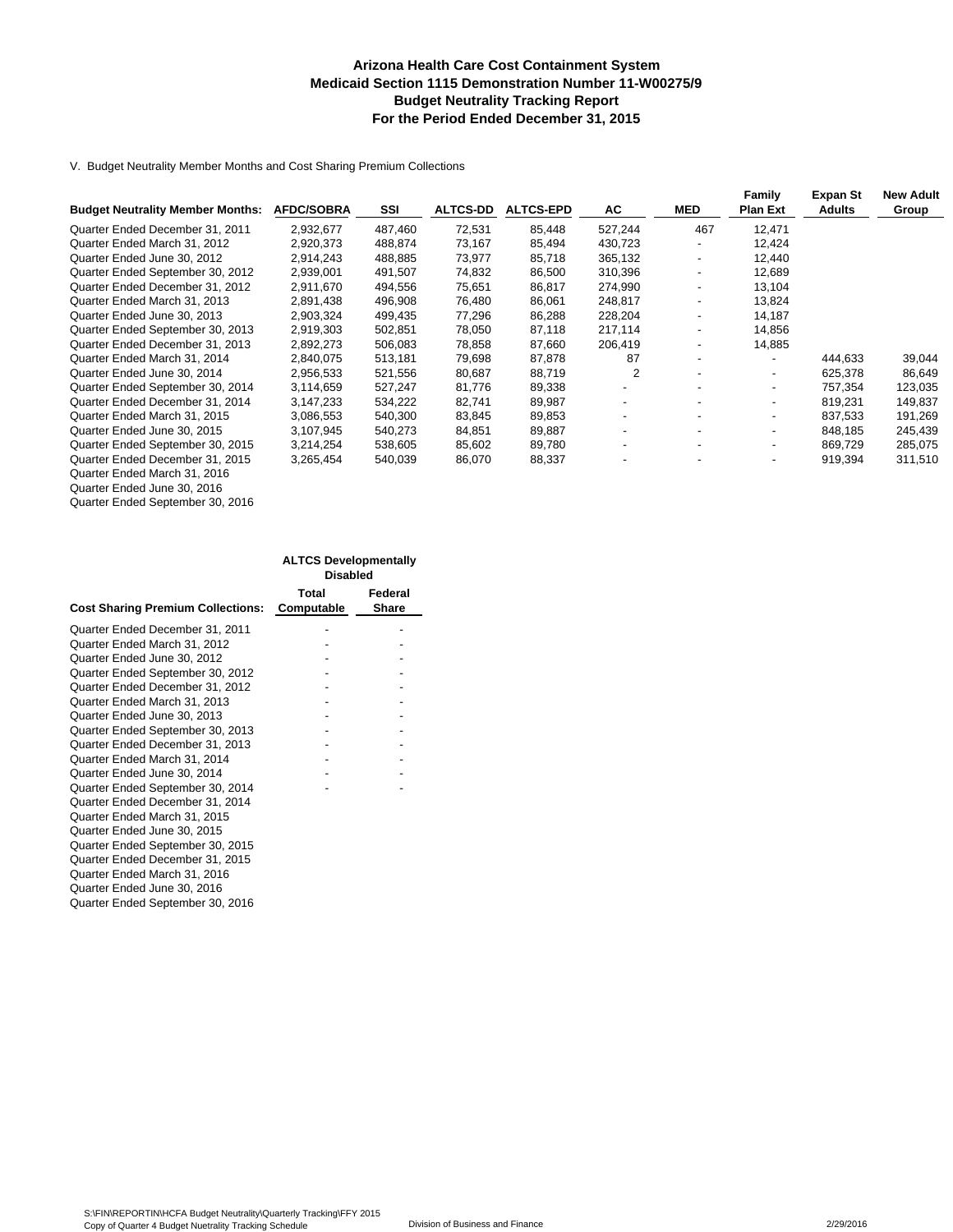#### VI. Allocation of Disproportionate Share Hospital Payments

#### **Federal Share**

|                               | <b>FFY 2012</b> | FFY 2013    | <b>FFY 2014</b> | <b>FFY 2015</b> | <b>FFY 2016</b> |             |
|-------------------------------|-----------------|-------------|-----------------|-----------------|-----------------|-------------|
| <b>Total Allotment</b>        | 103,890,985     | 106,384,369 | 107,980,135     | 109,707,817     | 110,036,940     | 538,000,246 |
| Reported in                   |                 |             |                 |                 |                 |             |
| QE                            |                 |             |                 |                 |                 |             |
| Dec-11                        |                 |             |                 |                 |                 |             |
| Mar-12                        |                 |             |                 |                 |                 |             |
| $Jun-12$                      | 78,996,800      |             |                 |                 |                 | 78,996,800  |
| Sep-12                        | 6,248,670       |             |                 |                 |                 | 6,248,670   |
| Dec-12                        | 11,346,623      |             |                 |                 |                 | 11,346,623  |
| Mar-13                        | 309,515         |             |                 |                 |                 | 309,515     |
| $Jun-13$                      | 1,022,914       | 77,733,987  |                 |                 |                 | 78,756,901  |
| Sep-13                        |                 |             |                 |                 |                 |             |
| Dec-13                        |                 | 6,098,257   |                 |                 |                 | 6,098,257   |
| Mar-14                        | 2,505,265       |             |                 |                 |                 | 2,505,265   |
| $Jun-14$                      |                 | 4,725,871   |                 |                 |                 | 4,725,871   |
| Sep-14                        | 3,258,682       |             | 79,568,453      |                 |                 | 82,827,135  |
| Dec-14                        |                 |             | 6,222,002       |                 |                 | 6,222,002   |
| Mar-15                        |                 | 1,474,261   | ä,              |                 |                 | 1,474,261   |
| Jun-15                        |                 | 16,248,501  | (219, 987)      | 92,024,206      |                 | 108,052,719 |
| Sep-15                        |                 |             | 1,465,978       |                 |                 | 1,465,978   |
| Dec-15                        | (4)             |             |                 | 6,325,567       |                 | 6,325,563   |
| Mar-16                        |                 |             |                 |                 |                 |             |
| Jun-16                        |                 |             |                 |                 |                 |             |
| Sep-16                        |                 |             |                 |                 |                 |             |
|                               |                 |             |                 |                 |                 |             |
| <b>Total Reported to Date</b> | 103,688,465     | 106,280,876 | 87,036,446      | 98,349,773      |                 | 395,355,560 |
| <b>Unused Allotment</b>       | 202,520         | 103,493     | 20,943,689      | 11,358,044      | 110,036,940     | 142,644,686 |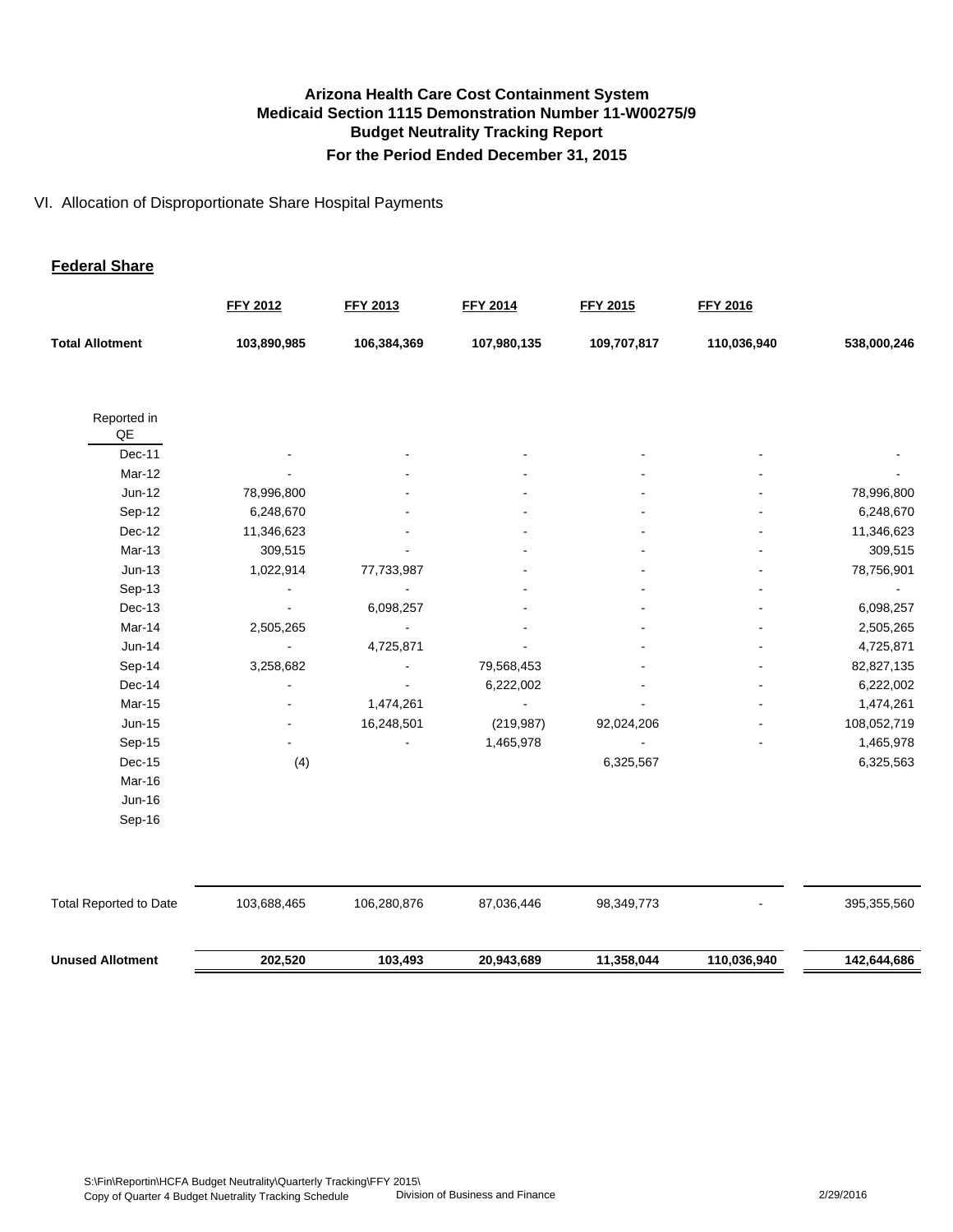#### **Arizona Health Care Cost Containment System Medicaid Section 1115 Demonstration Number 11-W00275/9 Budget Neutrality Tracking Report For the Period Ended December 31, 2015**

#### VII. BUDGET NEUTRALITY TRACKING SCHEDULE -- NEW ADULT GROUP

WAIVER PERIOD JANUARY 1, 2014 THROUGH SEPTEMBER 30, 2016:

I. CALCULATION OF BUDGET NEUTRALITY LIMIT BY DEMONSTRATION YEAR (WITHOUT WAIVER CEILING FEDERAL SHARE)

| Trend           |       | DY 03          | Effective   | Federal<br>Share | <b>Member Months</b> |            |                      |            |         | <b>Federal Share</b><br><b>Budget Neutrality</b> |
|-----------------|-------|----------------|-------------|------------------|----------------------|------------|----------------------|------------|---------|--------------------------------------------------|
|                 | Rate  | PM/PM          | <b>FMAP</b> | PM/PM            | QE 12/13             | QE 3/14    | QE 6/14              | QE 9/14    | Total   | Limit                                            |
| New Adult Group |       | 578.54         | 100.00%     | 578.54           |                      | 39,044     | 86,649               | 123,035    | 248,728 | 143,899,097                                      |
|                 |       |                |             |                  |                      |            |                      |            |         |                                                  |
|                 |       | DY 04          |             |                  |                      |            | <b>Member Months</b> |            |         |                                                  |
|                 |       | PM/PM          |             |                  | QE 12/14             | QE 3/15    | QE 6/15              | QE 9/15    | Total   |                                                  |
| New Adult Group | 1.047 | 605.73         | 100.00%     | 605.73           | 149,837              | 191,269.00 | 245,439.00           | 285,075.00 | 871,620 | 527,967,585                                      |
|                 |       |                |             |                  |                      |            | <b>Member Months</b> |            |         |                                                  |
|                 |       | DY 05<br>PM/PM |             |                  | QE 12/15             | QE 3/16    | QE 6/16              | QE 9/16    | Total   |                                                  |
| New Adult Group | 1.047 | 634.20         | 100.00%     | 634.20           | 311,510              |            |                      |            | 311,510 | 197,559,877                                      |
|                 |       |                |             |                  |                      |            |                      |            |         |                                                  |

II. WAIVER COSTS AND VARIANCE FROM BUDGET NEUTRALITY LIMIT - BY QUARTER, BY DATE OF PAYMENT

|                                           |                                                         | <b>Budget Neutrality Limit - Federal Share</b> |            |                   | Expenditures                             |                                                      |                                                      |
|-------------------------------------------|---------------------------------------------------------|------------------------------------------------|------------|-------------------|------------------------------------------|------------------------------------------------------|------------------------------------------------------|
|                                           | MAP                                                     |                                                | <b>DSH</b> |                   | Total                                    | New Adult Grp                                        | VARIANCE                                             |
| QE 12/13<br>QE 3/14<br>QE 6/14<br>QE 9/14 | S<br>22,588,516<br>50,129,912<br>71,180,669             | S                                              |            | \$                | 22,588,516<br>50,129,912<br>71,180,669   | S<br>13,870,414<br>34,313,342<br>47,984,458          | \$<br>8,718,102<br>15,816,570<br>23,196,211          |
| QE 12/14<br>QE 3/15<br>QE 6/15<br>QE 9/15 | 90,760,973<br>115,857,635<br>148.670.104<br>172.678.873 |                                                |            | 172.678.873       | 90,760,973<br>115,857,635<br>148.670.104 | 46,004,135<br>70,387,348<br>85,319,153<br>97,948,283 | 44,756,838<br>45,470,287<br>63,350,951<br>74.730.590 |
| QE 12/15<br>QE 3/16<br>QE 6/16<br>QE 9/16 | 197,559,877                                             |                                                |            | 197,559,877       |                                          | 113,800,738                                          | 83,759,139                                           |
|                                           | 869,426,560<br>S                                        | \$                                             |            | 869,426,560<br>\$ |                                          | S<br>509,627,871                                     | \$<br>359,798,689                                    |

III. SUMMARY BY DEMONSTRATION YEAR

|                         | Federal Share of<br><b>Budget</b><br><b>Neutrality Limit</b> | Federal Share of<br>Waiver Costs on<br><b>CMS-64</b> | Annual<br>Variance                      | As % of Annual<br><b>Budget Neutrality</b><br>Limit | Cumulative<br>Federal Share of<br>Budget<br><b>Neutrality Limit</b> | Cumulative<br>Federal Share of<br>Waiver Costs on<br><b>CMS-64</b> | Cumulative<br>Federal Share<br>Variance | As % of<br>Cumulative<br><b>Budget</b><br><b>Neutrality Limit</b> |
|-------------------------|--------------------------------------------------------------|------------------------------------------------------|-----------------------------------------|-----------------------------------------------------|---------------------------------------------------------------------|--------------------------------------------------------------------|-----------------------------------------|-------------------------------------------------------------------|
| DY 03<br>DY 04<br>DY 05 | \$143,899,097<br>527.967.585<br>197.559.877                  | 96.168.214<br>299.658.919<br>113,800.738             | 47.730.883<br>228.308.666<br>83.759.139 | 33.17%<br>43.24%<br>42.40%                          | \$869,426,560                                                       | 509.627.871                                                        | \$359,798,689                           | 41.38%                                                            |
|                         | \$869,426,560                                                | 509,627,871                                          | 359,798,689                             |                                                     |                                                                     |                                                                    |                                         |                                                                   |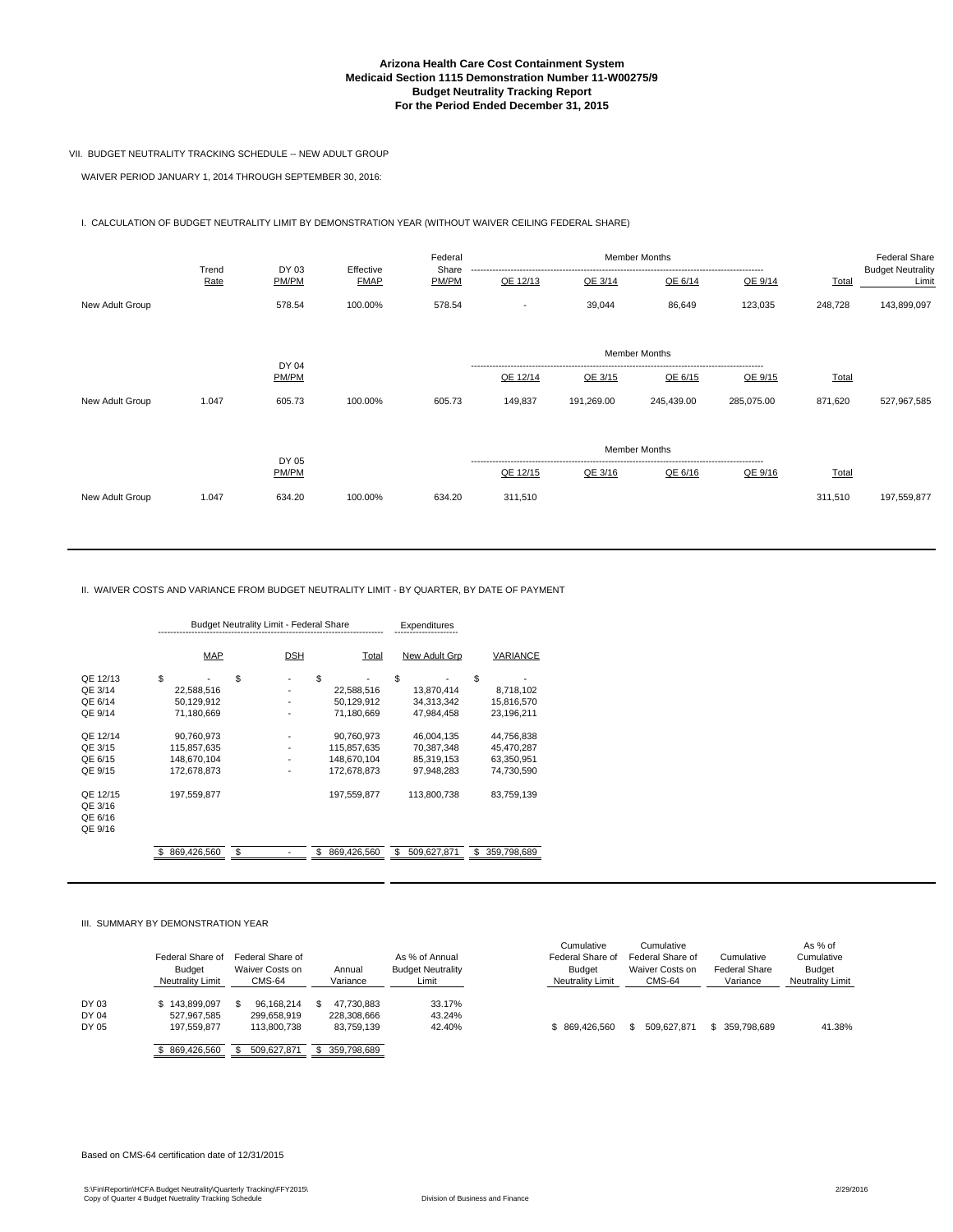# **OPT** Out Requests:



| Oct 2015 - Jan 2016 Opt Out Request |                 |                 |         |
|-------------------------------------|-----------------|-----------------|---------|
| October                             | <b>November</b> | <b>December</b> | Januarv |
|                                     | 29              | nr<br>∠∪        | 18      |

# **OPT Ou ut Request s by Count ty/Health Plan:**



| Oct 2015 - Jan 2016 Opt Out Request |                                                          |                                                     |                                                           |
|-------------------------------------|----------------------------------------------------------|-----------------------------------------------------|-----------------------------------------------------------|
| <b>Counties</b>                     | <b>Health Choice</b><br><b>Integrated Care</b><br>(HCIC) | <b>Cenpatico</b><br><b>Integrated Care</b><br>(CIC) | <b>Mercy Maricopa</b><br><b>Integrated Care</b><br>(MMIC) |
| Apache                              |                                                          |                                                     |                                                           |
| Coconino                            |                                                          |                                                     |                                                           |
| Gila                                |                                                          |                                                     |                                                           |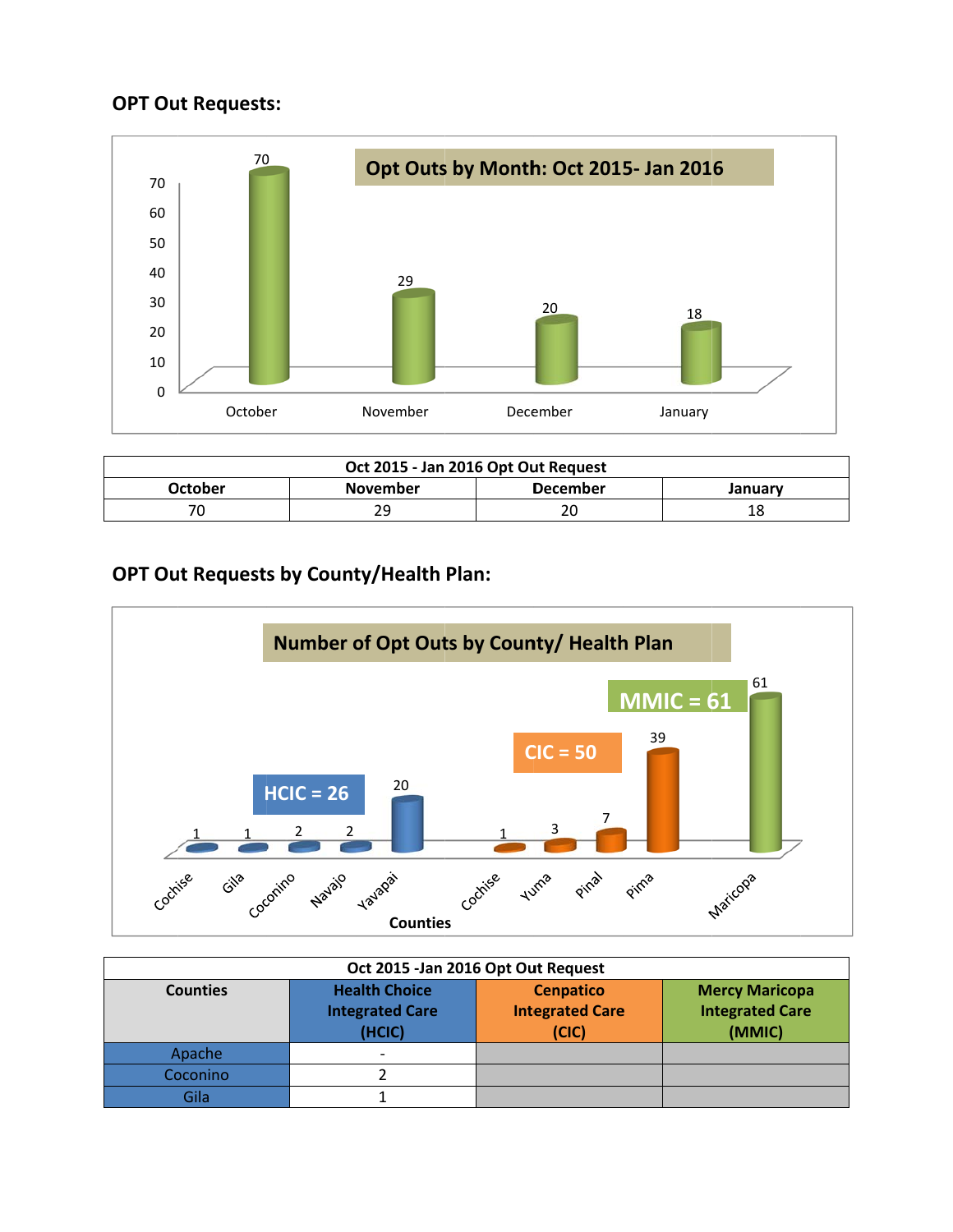| Mohave   |    |                          |    |
|----------|----|--------------------------|----|
| Navajo   |    |                          |    |
| Yavapai  | 20 |                          |    |
| Cochise  |    |                          |    |
| Graham   |    |                          |    |
| Greenlee |    | $\overline{\phantom{a}}$ |    |
| La Paz   |    | $\overline{\phantom{a}}$ |    |
| Pinal    |    | ⇁                        |    |
| Pima     |    | 39                       |    |
| Yuma     |    | 3                        |    |
| Maricopa |    |                          | 61 |

# **Number of Opt Outs by Reason:**



| <b>Course of Care</b> | )ther | <b>Discrimination</b> | <b>Network</b> |
|-----------------------|-------|-----------------------|----------------|
|                       |       | - 15                  | 1 1 0<br>113   |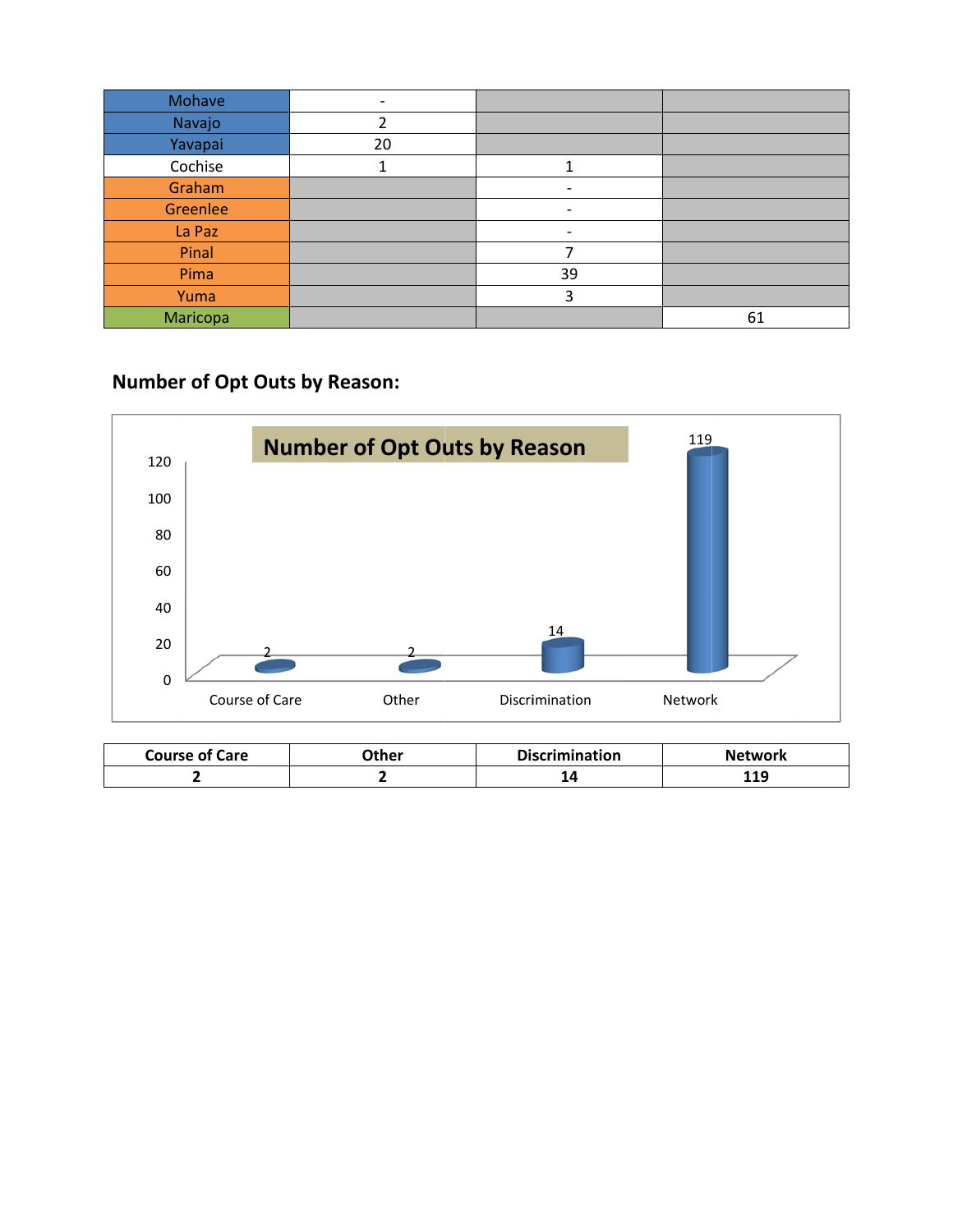# **OPT** Out Outcomes:



| Oct 15- Jan 2016 Opt Out Decisions |          |          |         |
|------------------------------------|----------|----------|---------|
| <b>Denied</b>                      | Withdraw | Approved | Pending |
| 123                                | 11       |          |         |

# **Number of denied outcomes appealed/post appeal opt out outcomes :**